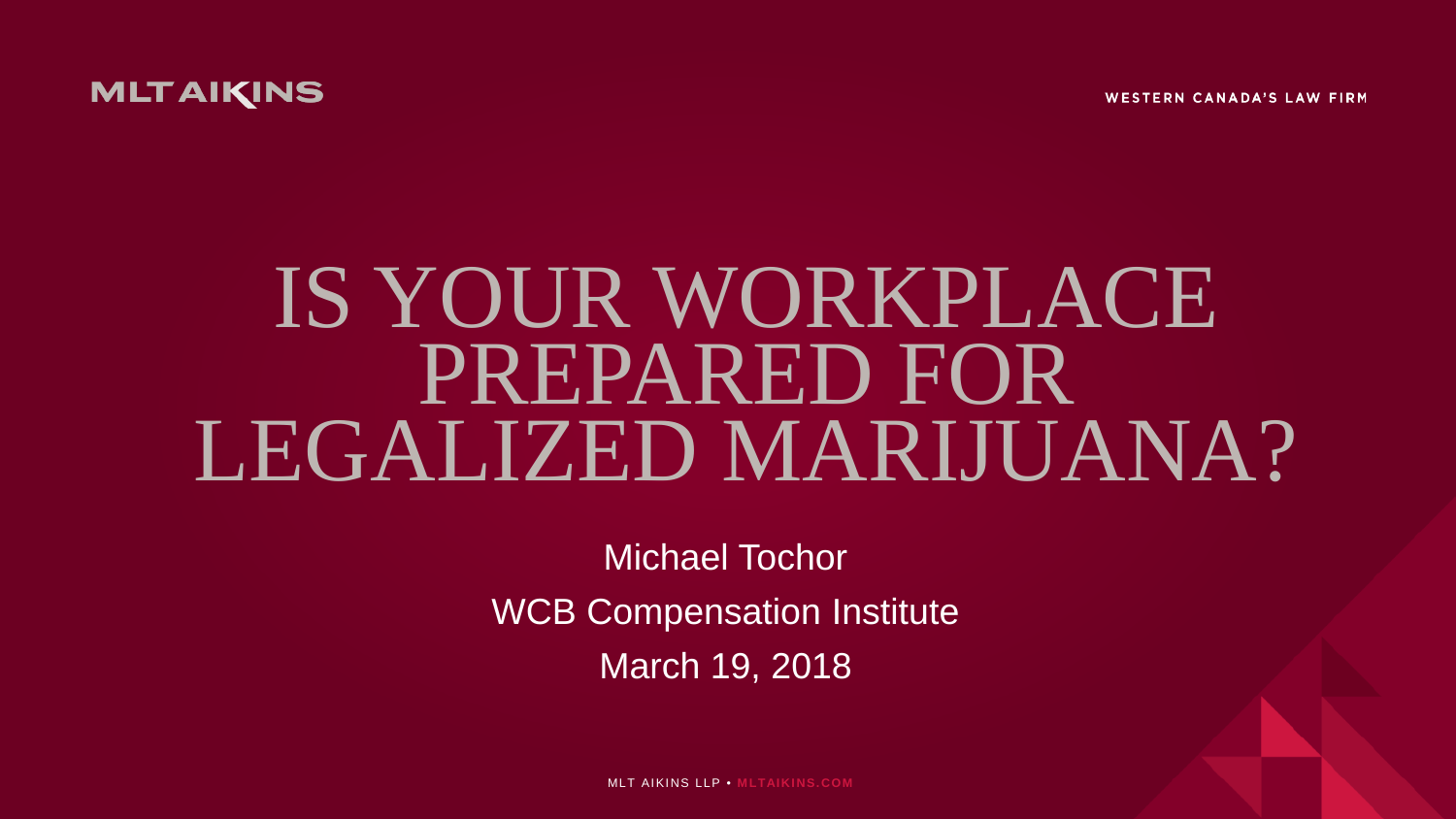

# AGENDA

- I. Impairment and Testing
- II. The US Experience
- III. Bill C-45 and C-46
- IV. Medical Marijuana at Work
- V. Recreational Marijuana at Work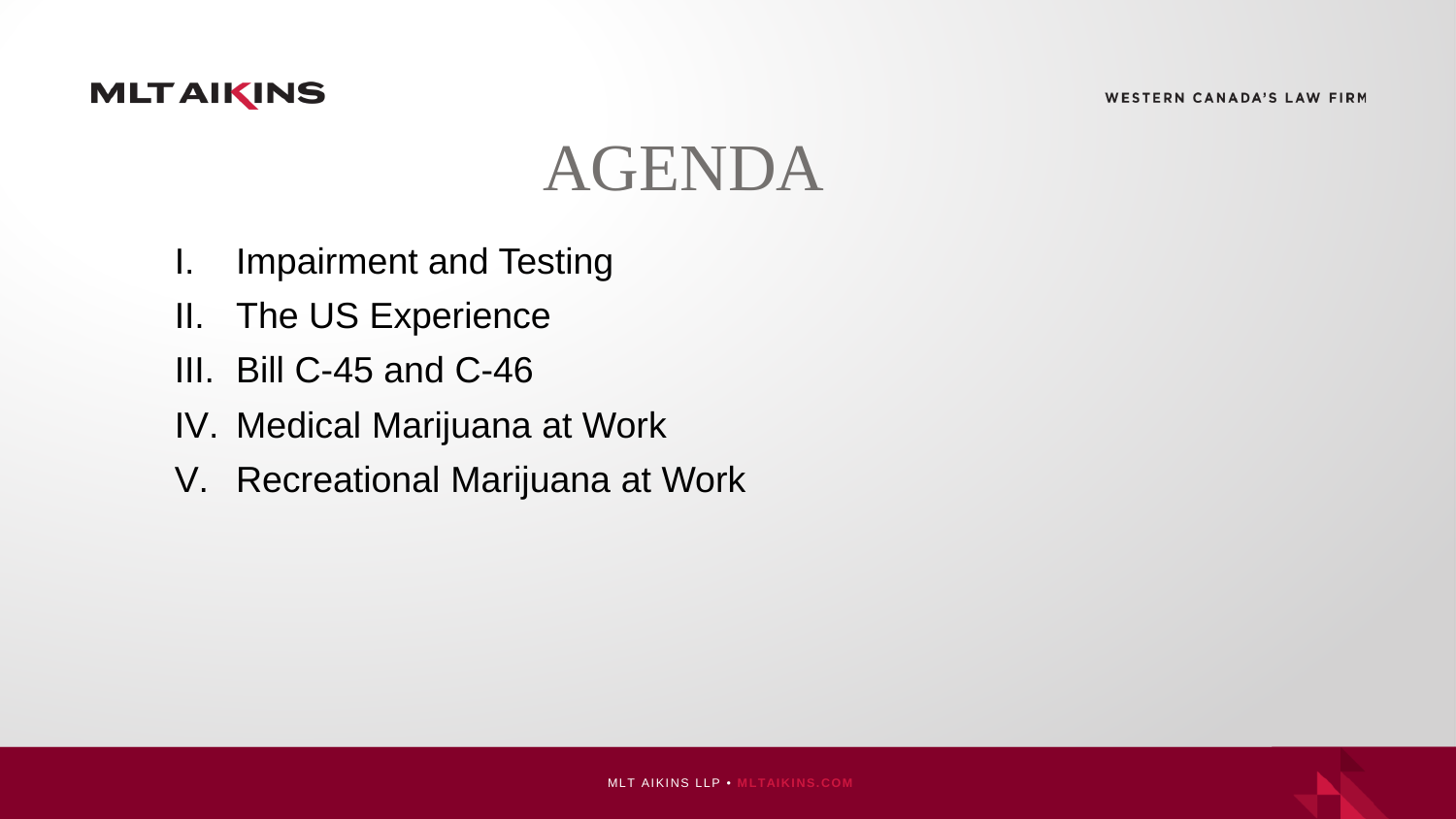**WESTERN CANADA'S LAW FIRM** 



### I. IMPAIRMENT, TESTING AND SEARCHES



MLT AIKINS LLP • **MLTAIKINS.COM**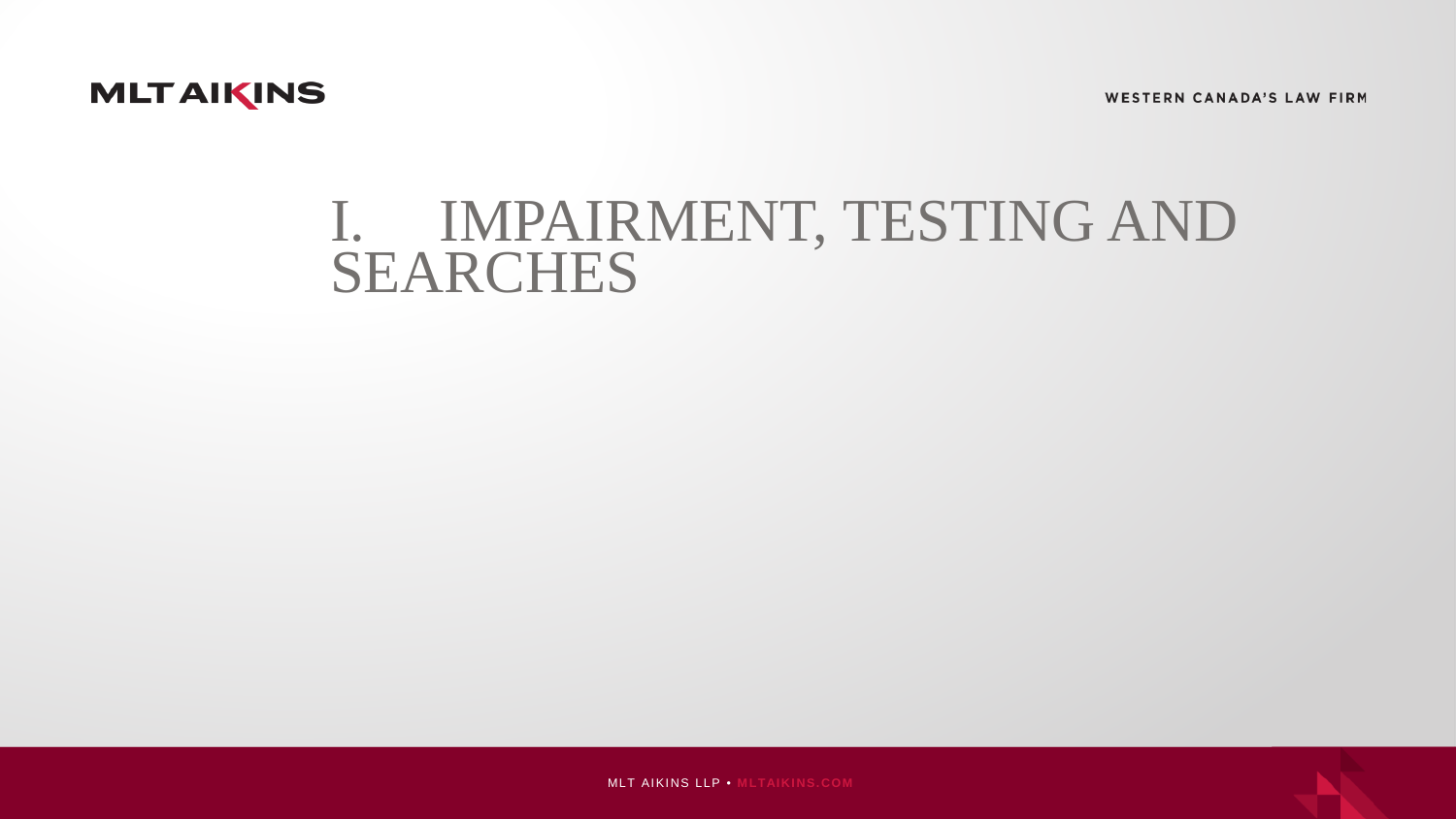**WESTERN CANADA'S LAW FIRM** 



## TBC VERSUS CBD

A recent UBC study may assist in demonstrating the different effects of THC and CBD



MLT AIKINS LLP • **MLTAIKINS.COM**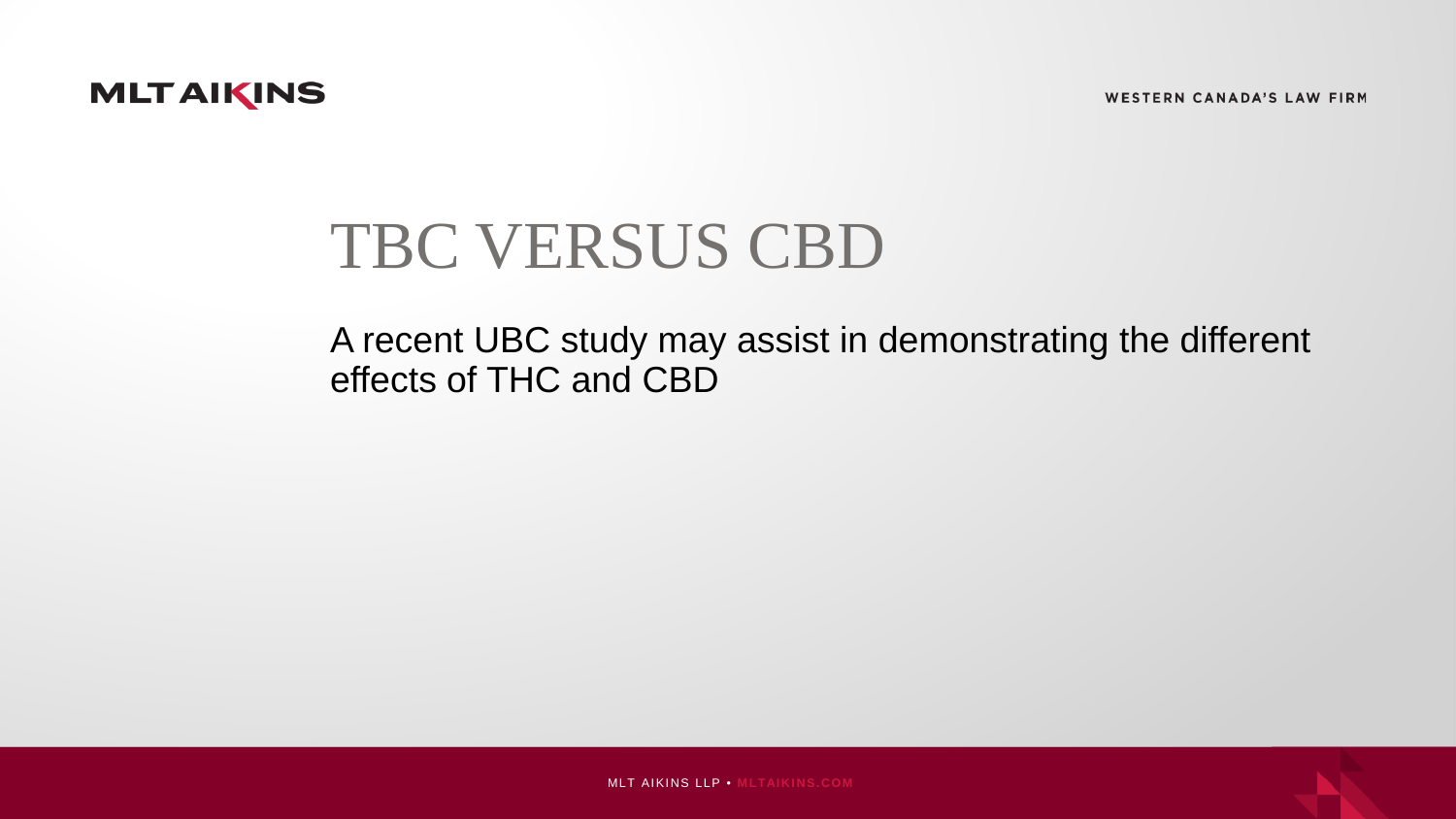

### SYMPTOMS OF IMPAIRMENT

- Very little research on how humans are affected by high CBD/low THC combinations
- University of British Columbia study

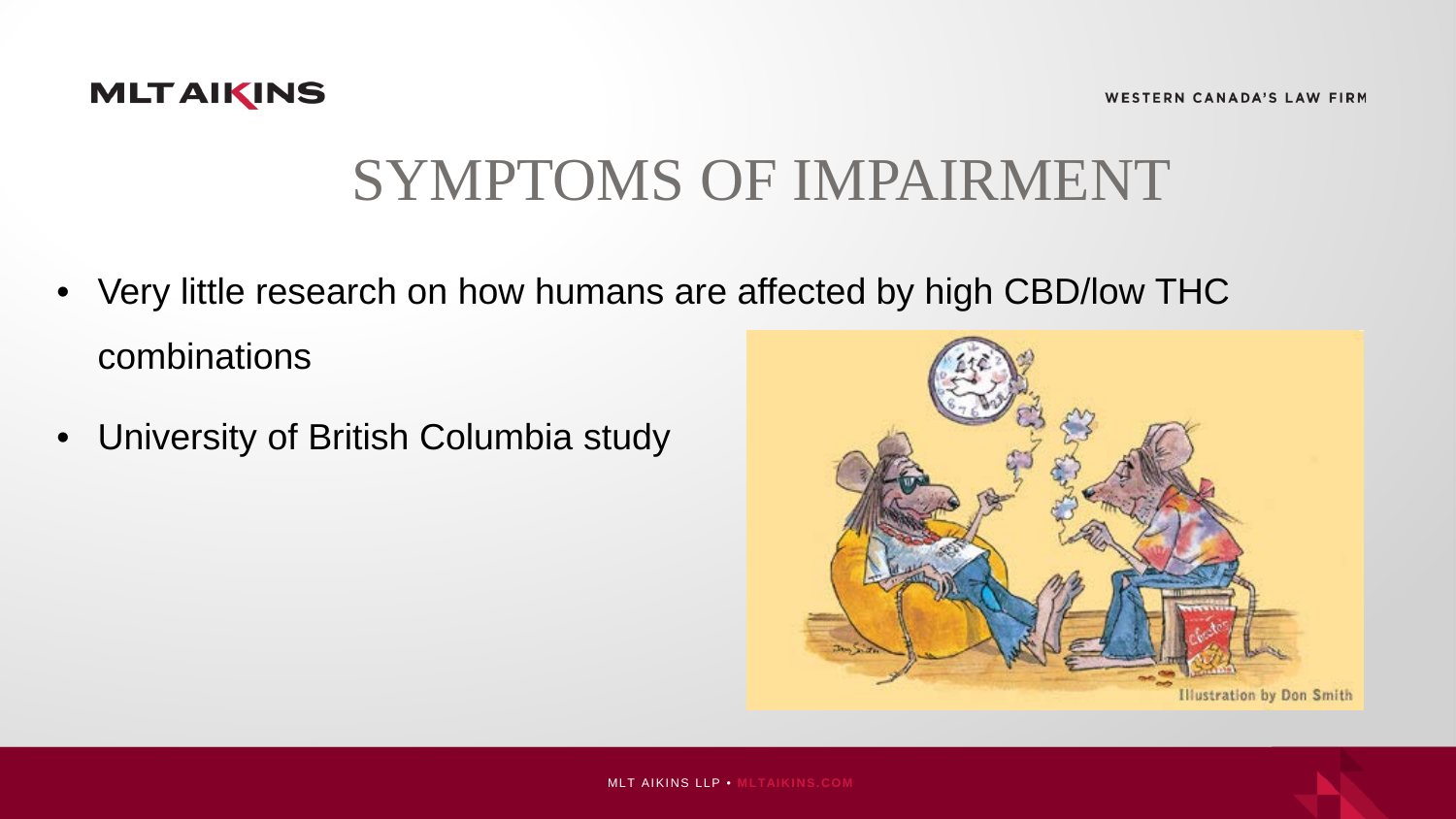### TESTING

- Challenges
	- No reliable testing mechanism for current impairment
	- Level of THC in bodily fluids cannot be used to reliably indicate the degree of current impairment
	- No established metric for cannabis intoxication
	- Recall: THC can remain in the system of a chronic user at significant concentrations with no indication of impairment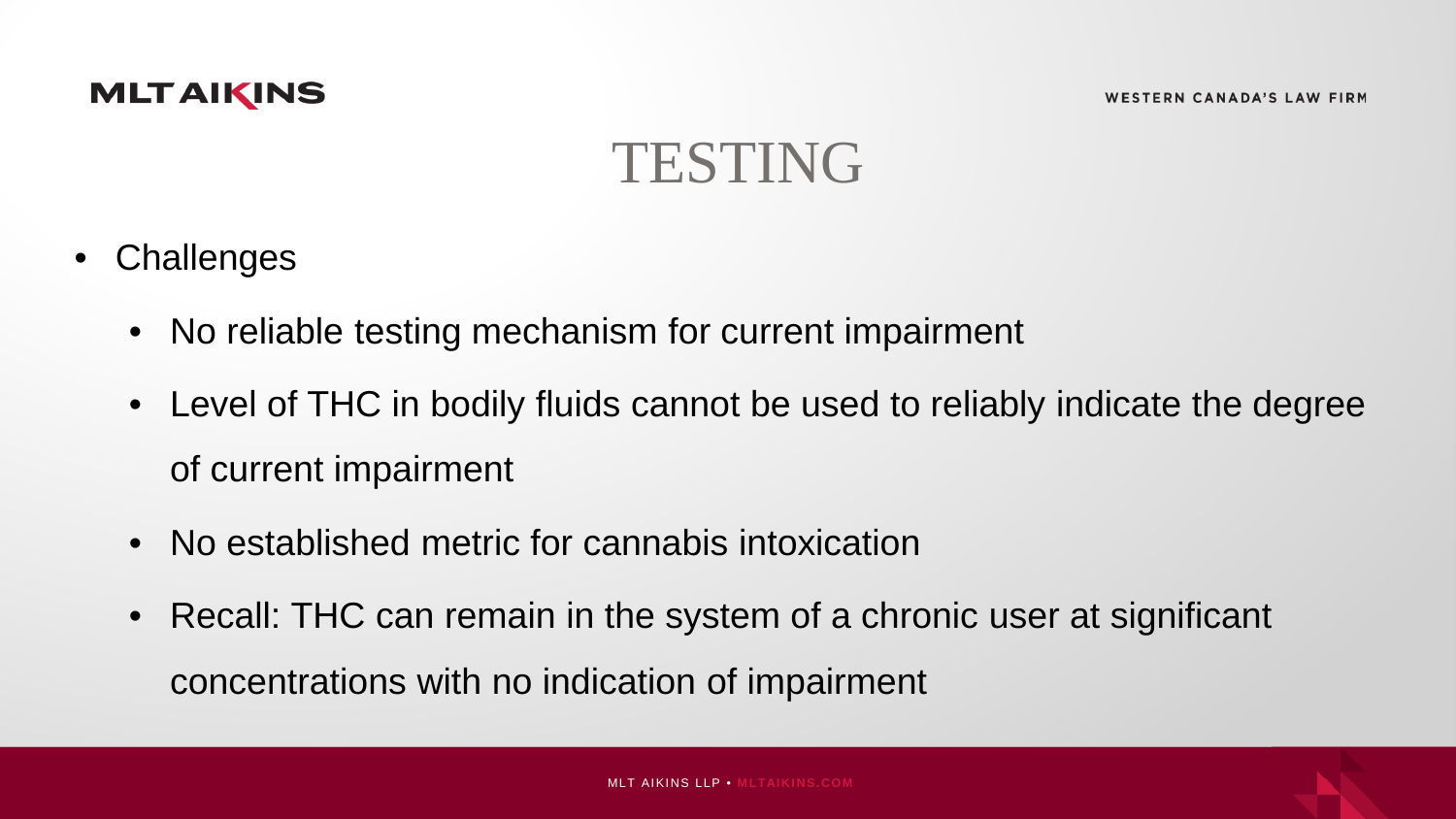### TESTING

- 3 general approaches
	- Urinalysis
	- Oral Fluid Analysis
	- Impairment Testing

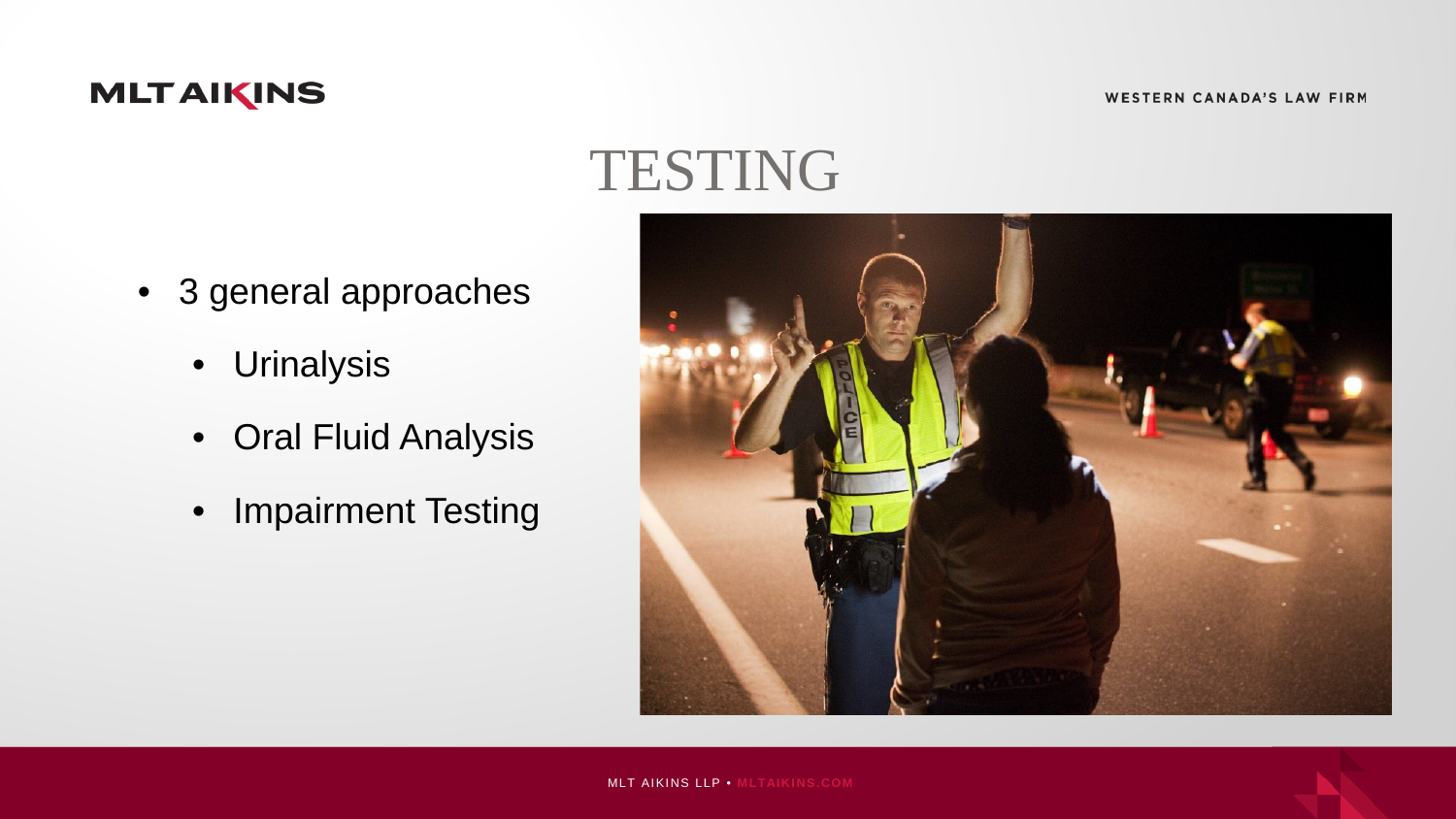

### URINALYSIS

- Most common in workplace testing
- Identifies carboxy-THC (the metabolized THC compound)
- Detects use, does not prove current impairment

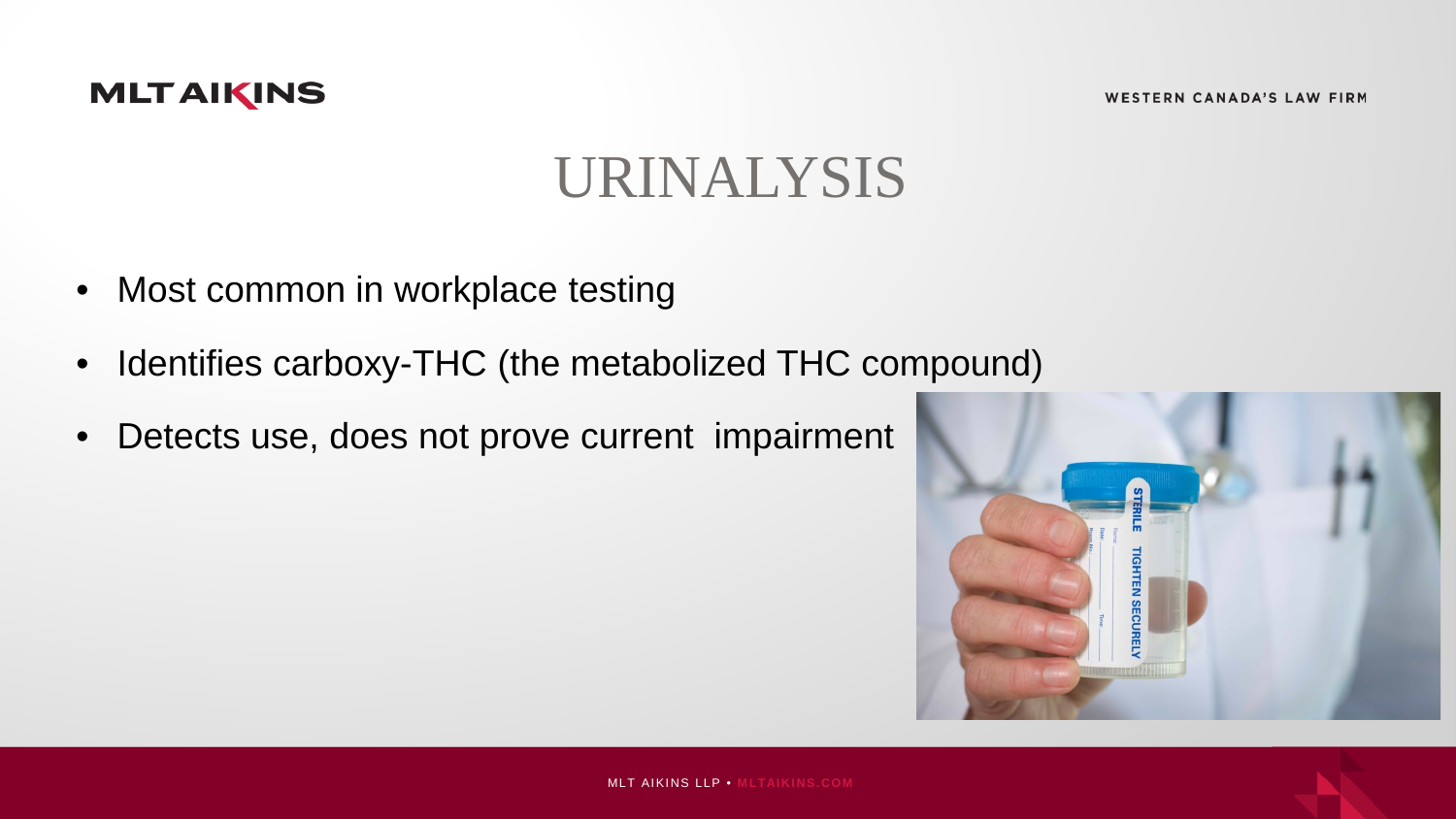

## ORAL FLUID (SALIVA) ANALYSIS

- Commonly used in workplace testing and road side impairment testing
- Detects active THC, not carboxy-THC
- Shorter window than urinalysis, detecting THC 12-24 hours after cannabis consumption
- May not prove current impairment

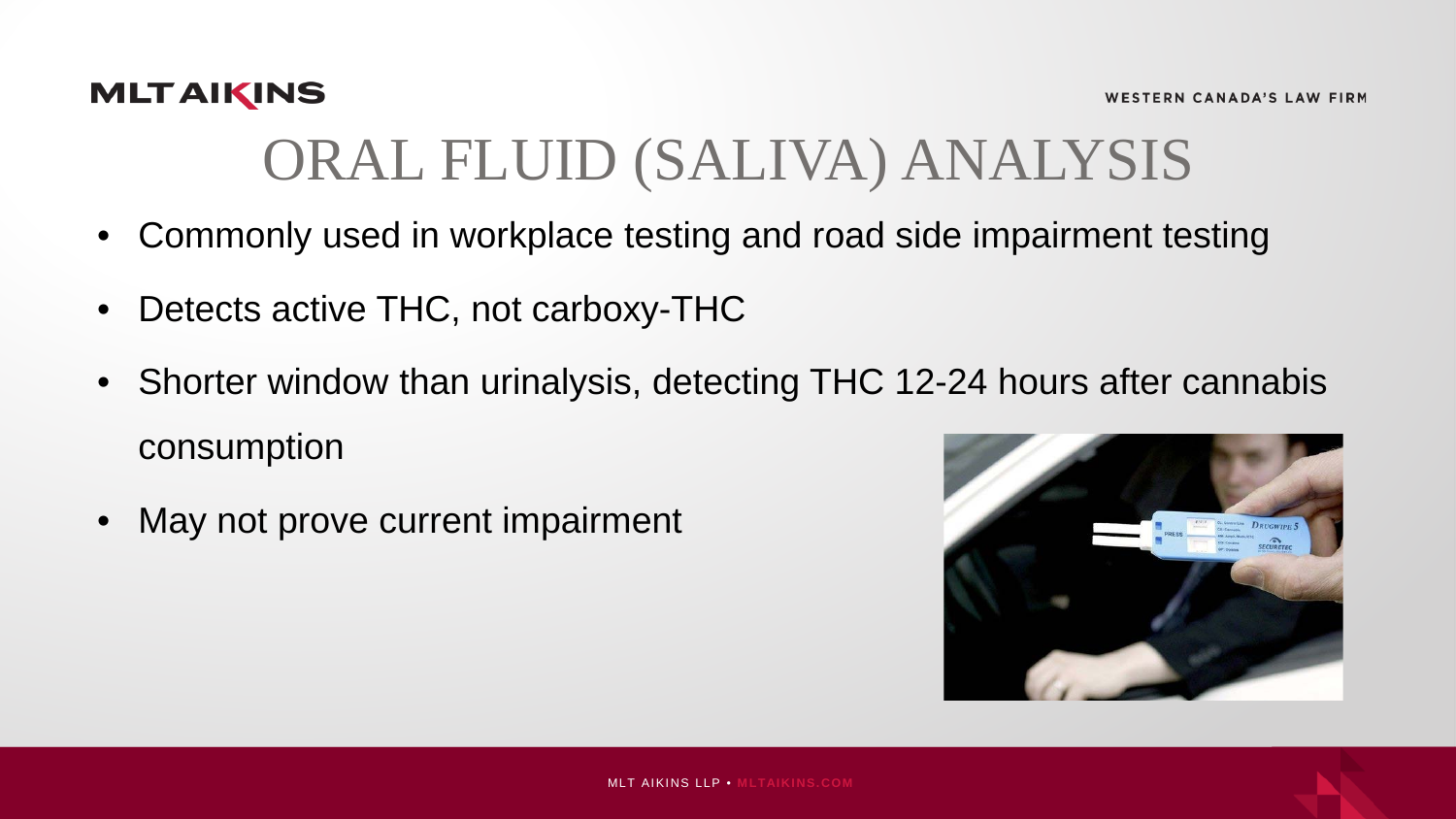

### IMPAIRMENT TESTING

- "Effect-based" approach: Proving through various assessment methods that an individual is presently impaired
	- Used in roadside testing in Canada
	- Drivers demonstrating impaired performance during a standardized field sobriety test (SFST) are then obliged to undergo an additional evaluation by a Drug Recognition Expert (DRE) who is trained and better able to detect impairment of drivers under the influence of cannabis or other drugs.

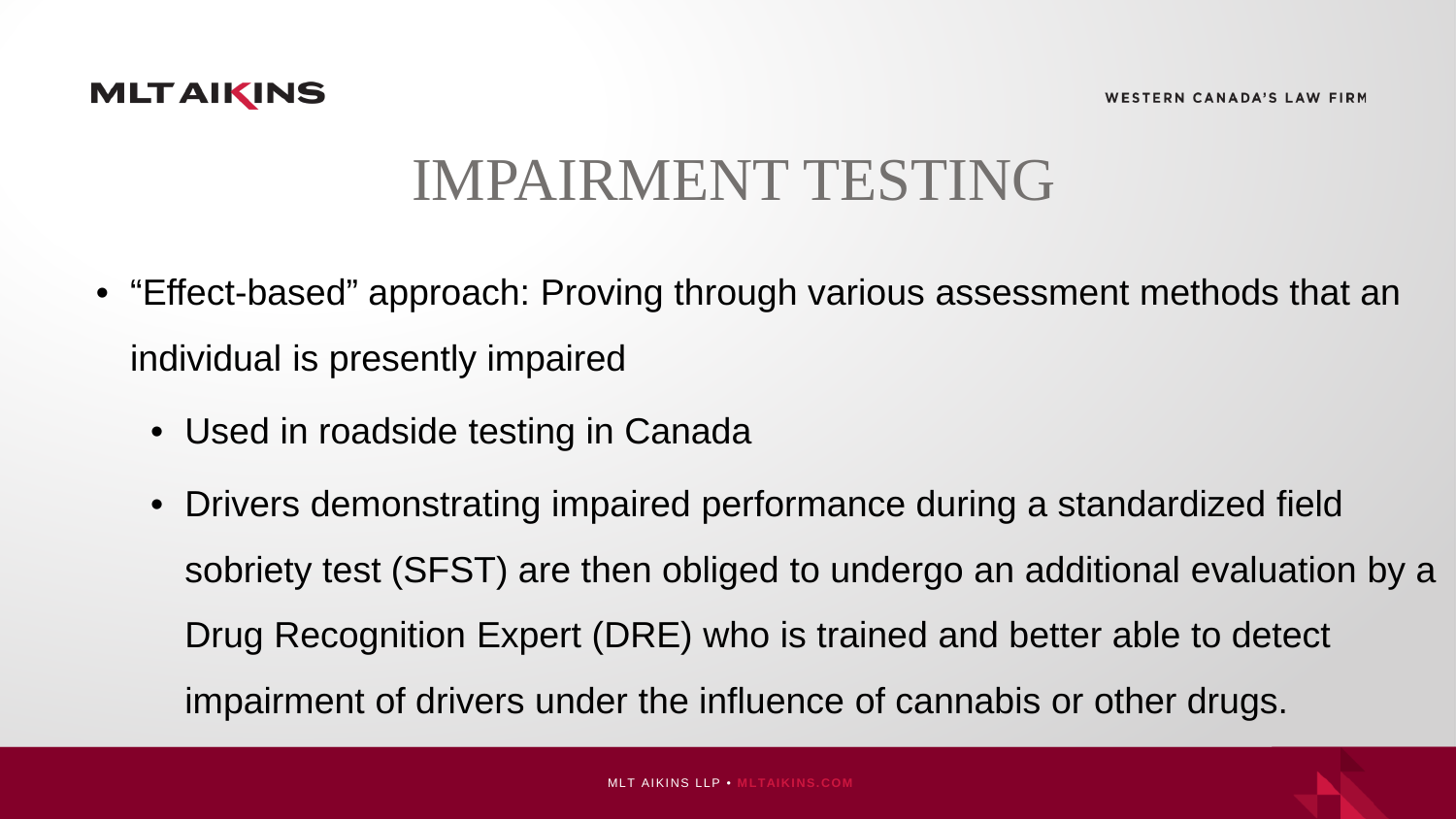

- Roadside testing, *Present* 
	- No *per se* limits for drug use, like for alcohol
	- Drivers suspected of drug use can be ordered to participate in a Standardized Field Sobriety Test, and depending on the results of that test, can be subject to a more extensive evaluation by a Drug Recognition Expert (DRE) at a police station.
	- DREs are trained to an international standard and rely on their observations to determine whether a blood or urine test is warranted

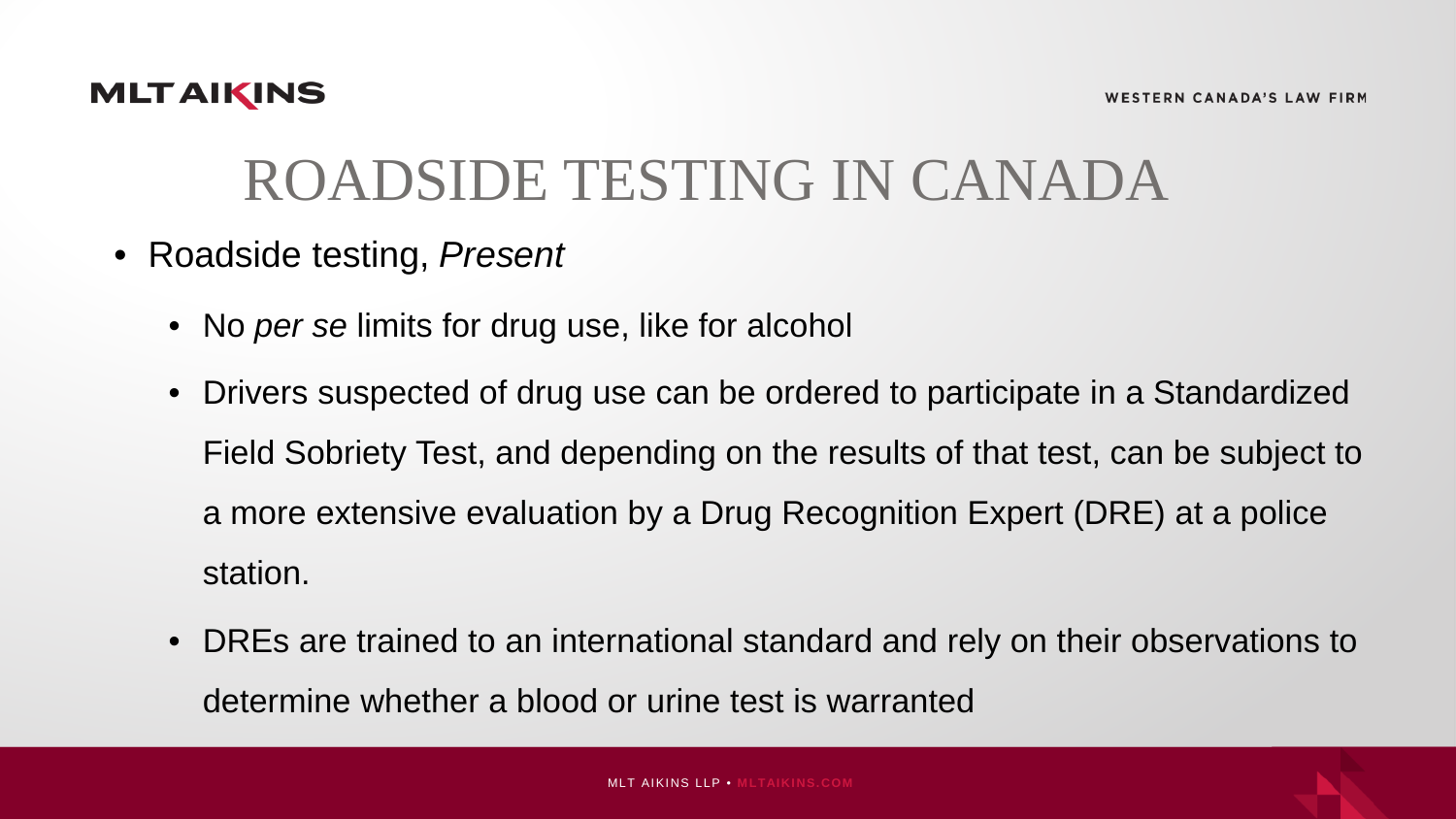

- Roadside testing, *Present* 
	- If the DRE "has reasonable grounds to believe" that the person's ability to operate the vehicle is impaired, "the evaluating officer may, by demand made as soon as practicable, require the person to provide" a blood, oral fluid or urine sample" (Section 254(3.4) of the *Criminal Code)*
	- Drug test results can be used as corroboration for the DRE's finding of impairment

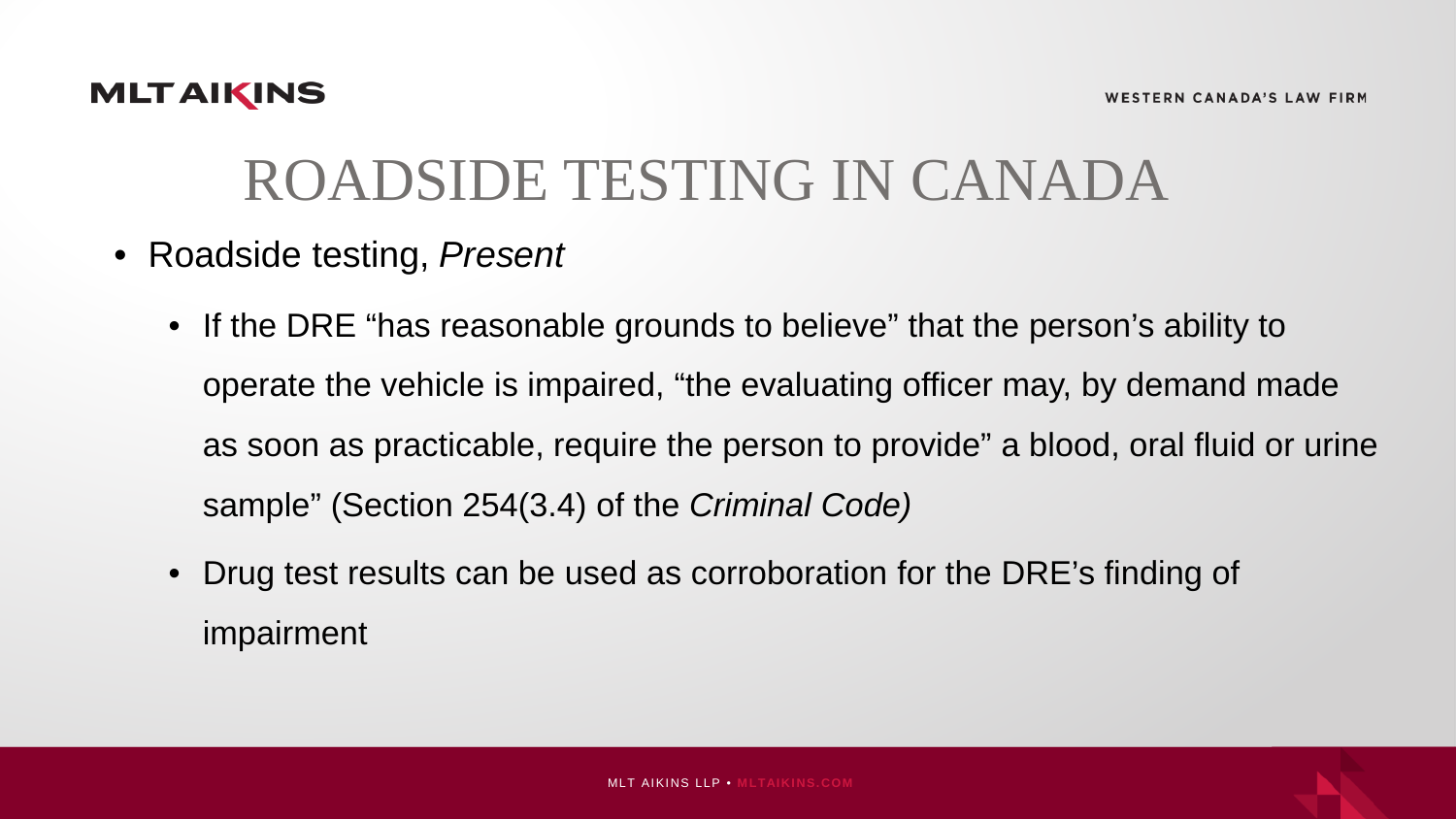

- Roadside Testing of Drug Impairment, *Discussion*
	- Metabolization of cannabis and the unique factors contributing to impairment means no *per se* limit for impairment has been agreed upon
	- Task Force Report: *"some heavy, regular users of cannabis, including those who use cannabis for medical purposes, may not show any obvious signs of impairment even with significant THC concentrations in their blood. Conversely, infrequent users with the same or lower THC concentrations may demonstrate more significant impairment."*
	- *Per se* limits around the world vary hugely

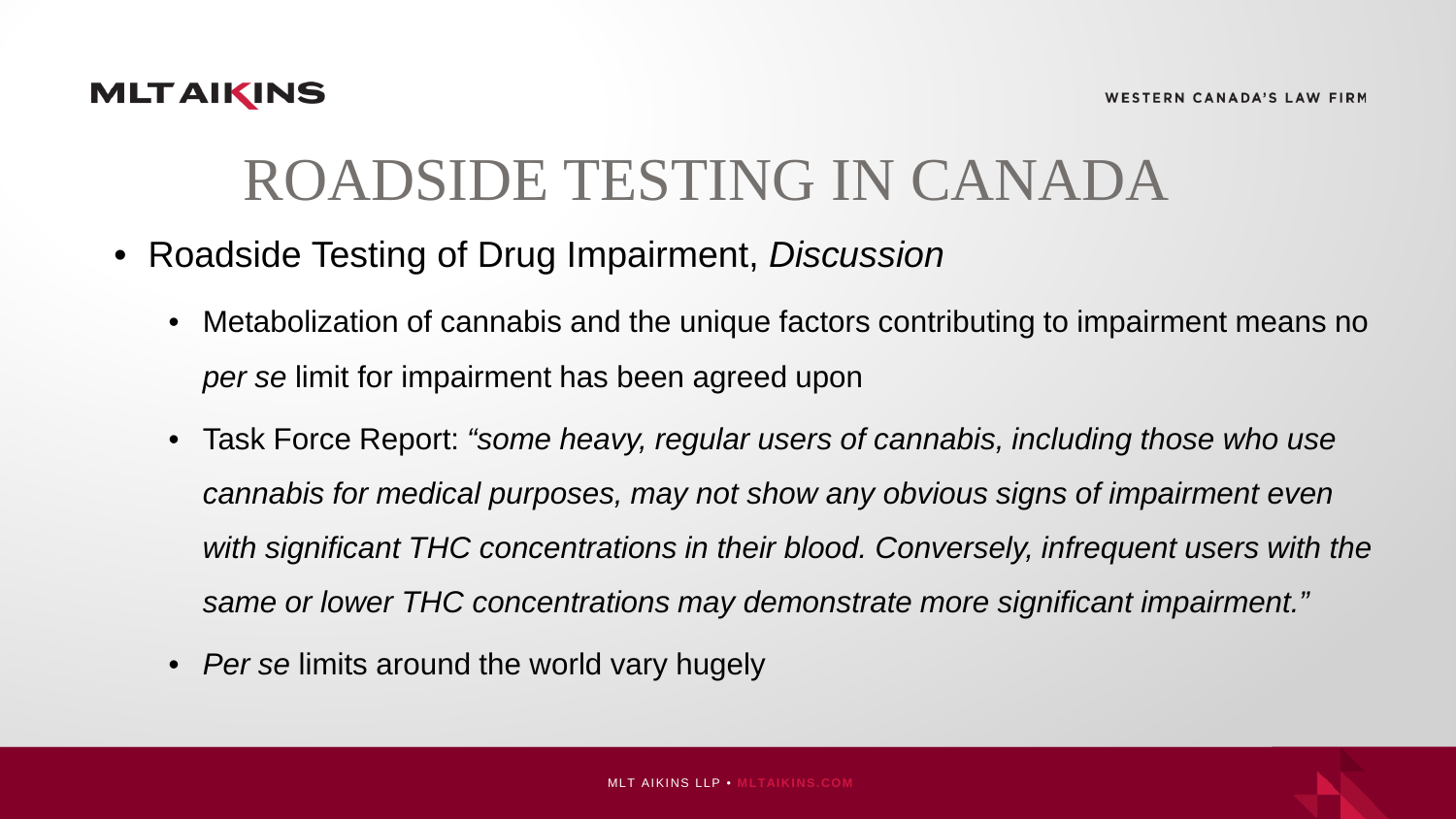- Bill C-46, *An Act to amend the Criminal Code* 
	- Following a legal roadside stop, law enforcement would be authorized to demand that a driver provide an oral fluid sample if they reasonable suspect that a driver has drugs in their body.
	- A positive oral fluid analysis would assist in developing reasonable grounds to believe that an offence has been committed. Once the officer has reasonable grounds to believe an offence has been committed, they could demand a drug evaluation by an "evaluating officer", or a blood sample.

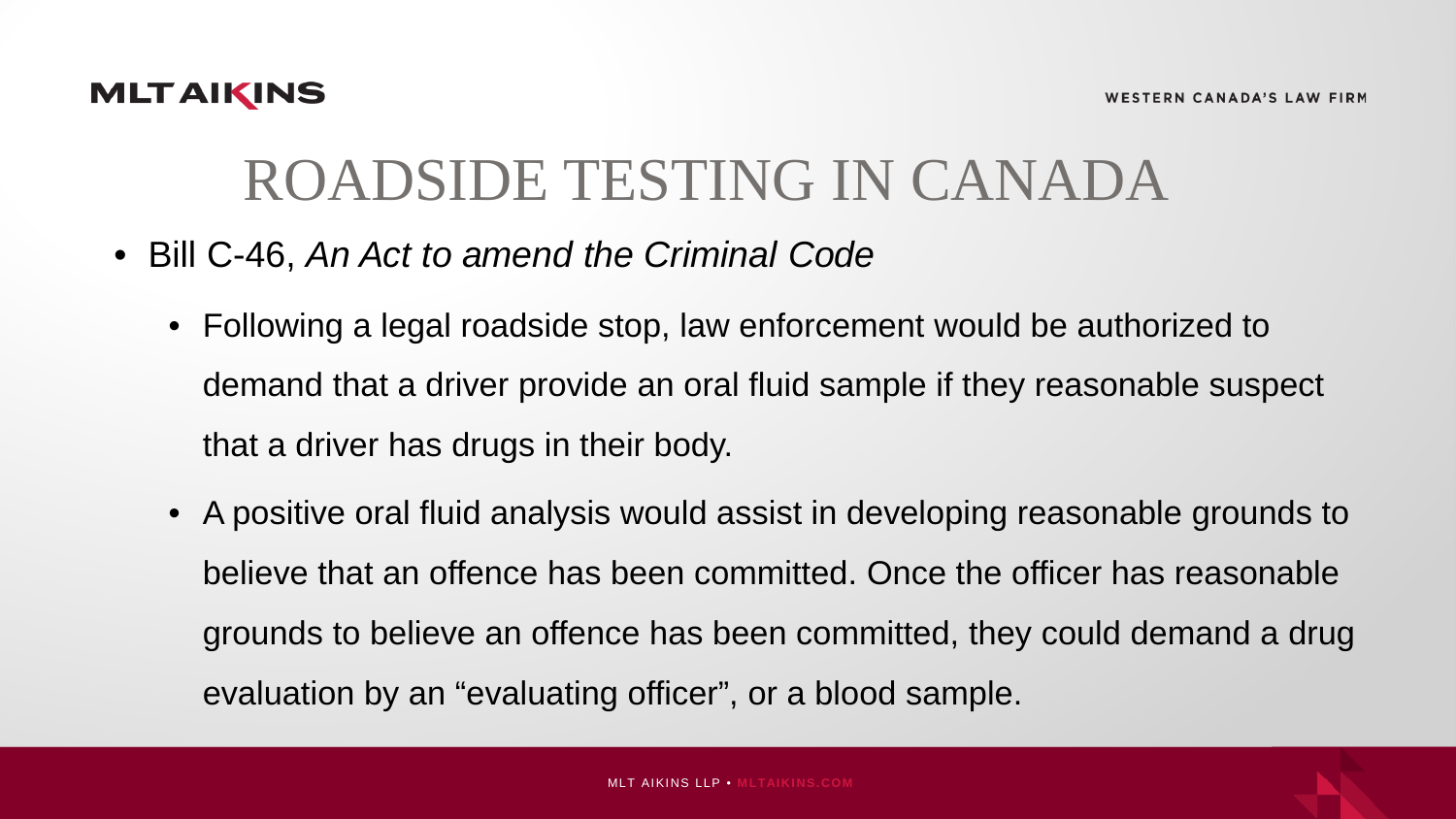

- Proposed *per se* limits:
	- **1) 2 -5 ng/mL of THC:** Having at least 2 but less than 5 ng of THC per mL within two hours of driving would be a separate summary conviction criminal offence, punishable only by a fine.
		- **This lower level offence is a precautionary approach that takes into** account the best available scientific evidence related to cannabis.
		- **Punishable by a maximum fine of up to \$1,000.**

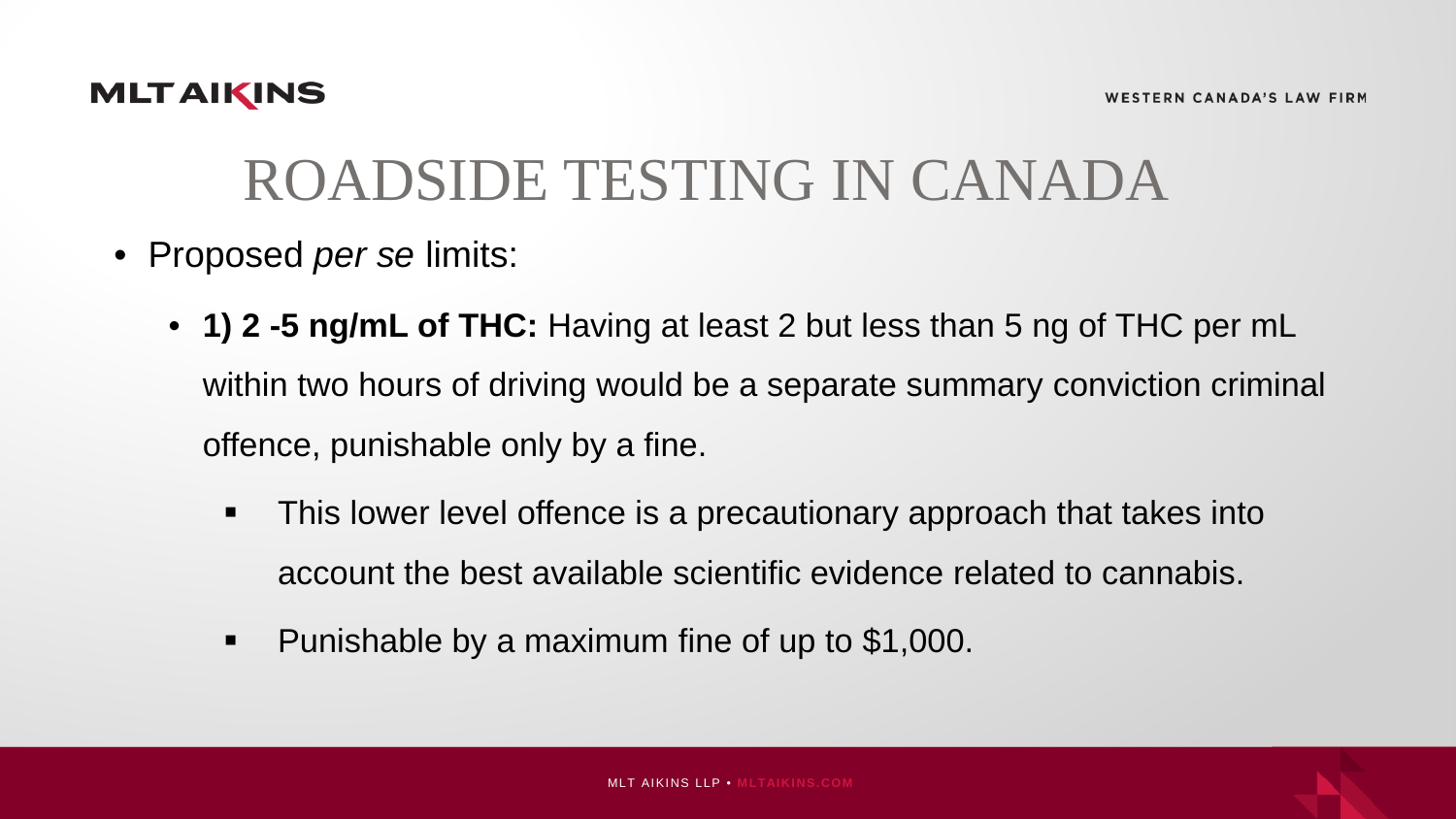

- Proposed *per se* limits:
	- **2) 5 ng or more of THC:** Having 5ng/mL of THC within two hours of driving would be a hybrid offence.
	- **3) Combined THC and Alcohol:** Having a blood alcohol concentration of 50mg per 100mL of blood, combined with a THC level greater than 2.5ng/mL within two hours of driving would be a hybrid offence.
		- Both hybrid offences would be punishable by mandatory penalties of \$1,000 for a first offence, and escalating penalties for repeat offenders.

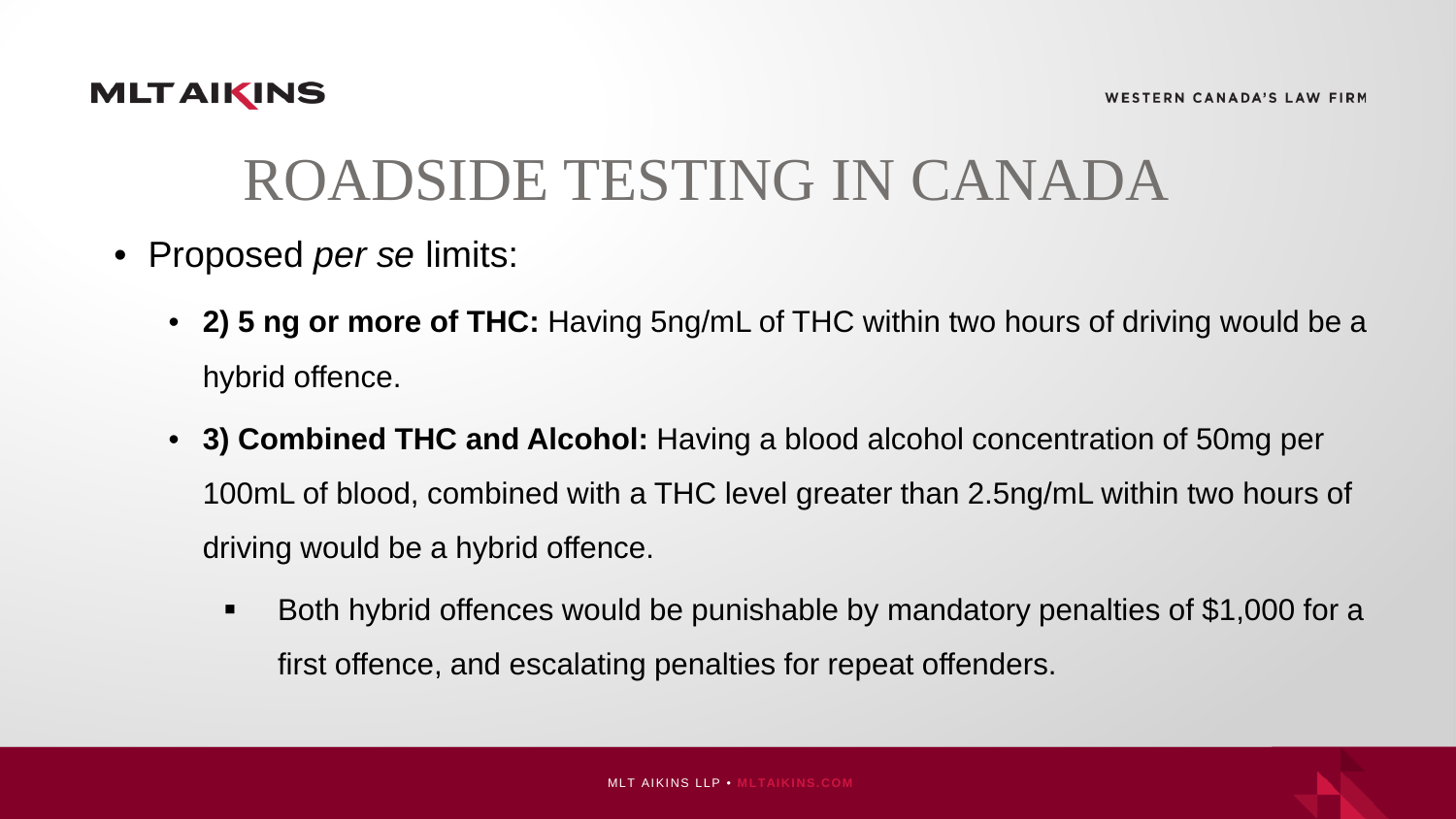**WESTERN CANADA'S LAW FIRM** 



# TESTING CASES



MLT AIKINS LLP • **MLTAIKINS.COM**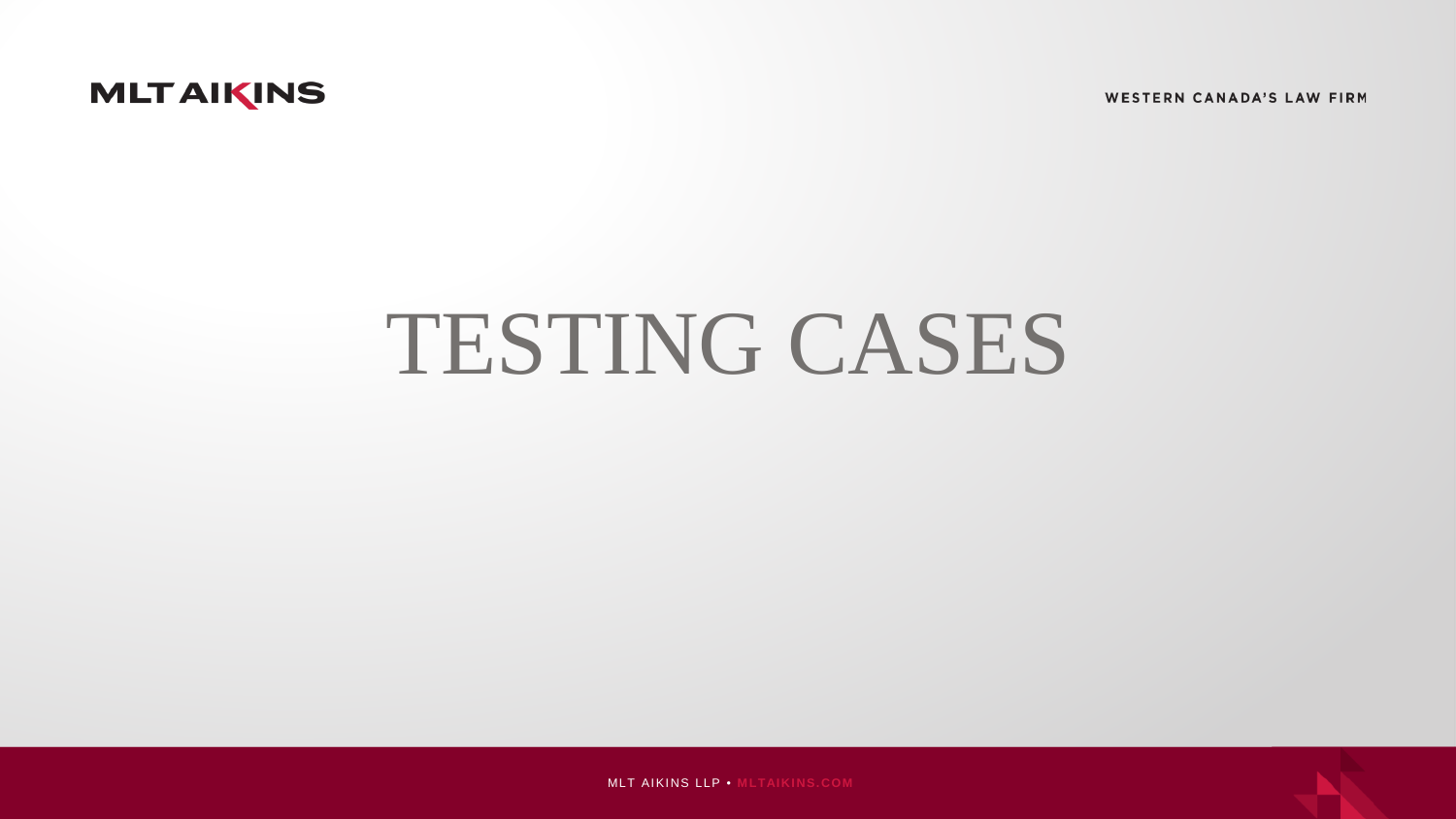

- *Communications, Energy and Paperworks Union of Canada, Local 30 v Irving Pulp & Paper Ltd.,* **2013 SCC 34**
	- The SCC held that employers could not justify unilaterally imposing random alcohol testing with disciplinary consequences by simply stating it is a necessary requirement in dangerous workplaces with safety sensitive positions.
	- Employers must demonstrate evidence of enhanced safety risks, such as evidence of a general substance abuse problem in the workplace in order to justify random testing

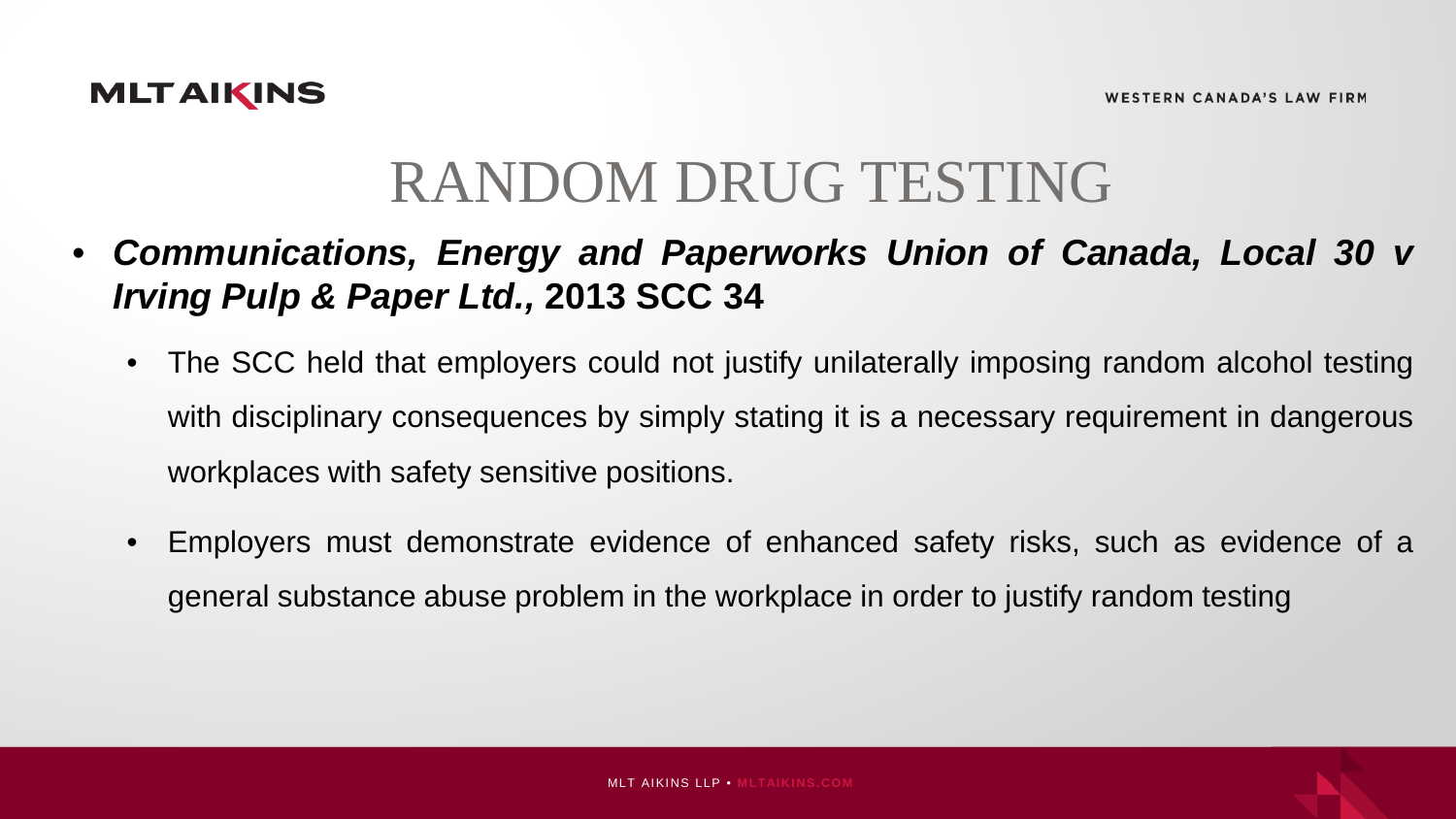

• *Suncor Energy Inc. v Unifor, Local 707A,* **2017 ABCA 313 (Sept 28, 2017)**

Recall the arbitration decision:

- Suncor implemented random drug and alcohol testing policy as a result of a "pervasive" and "profound" problem with drugs and alcohol in its oil sands operations. The evidence of this problem included:
	- 21 fatalities on the job site, 3 of which involved drugs and alcohol;
	- Regular, positive drug and alcohol tests; and
	- Some positive tests nearly 5000% over the cutoff limits.

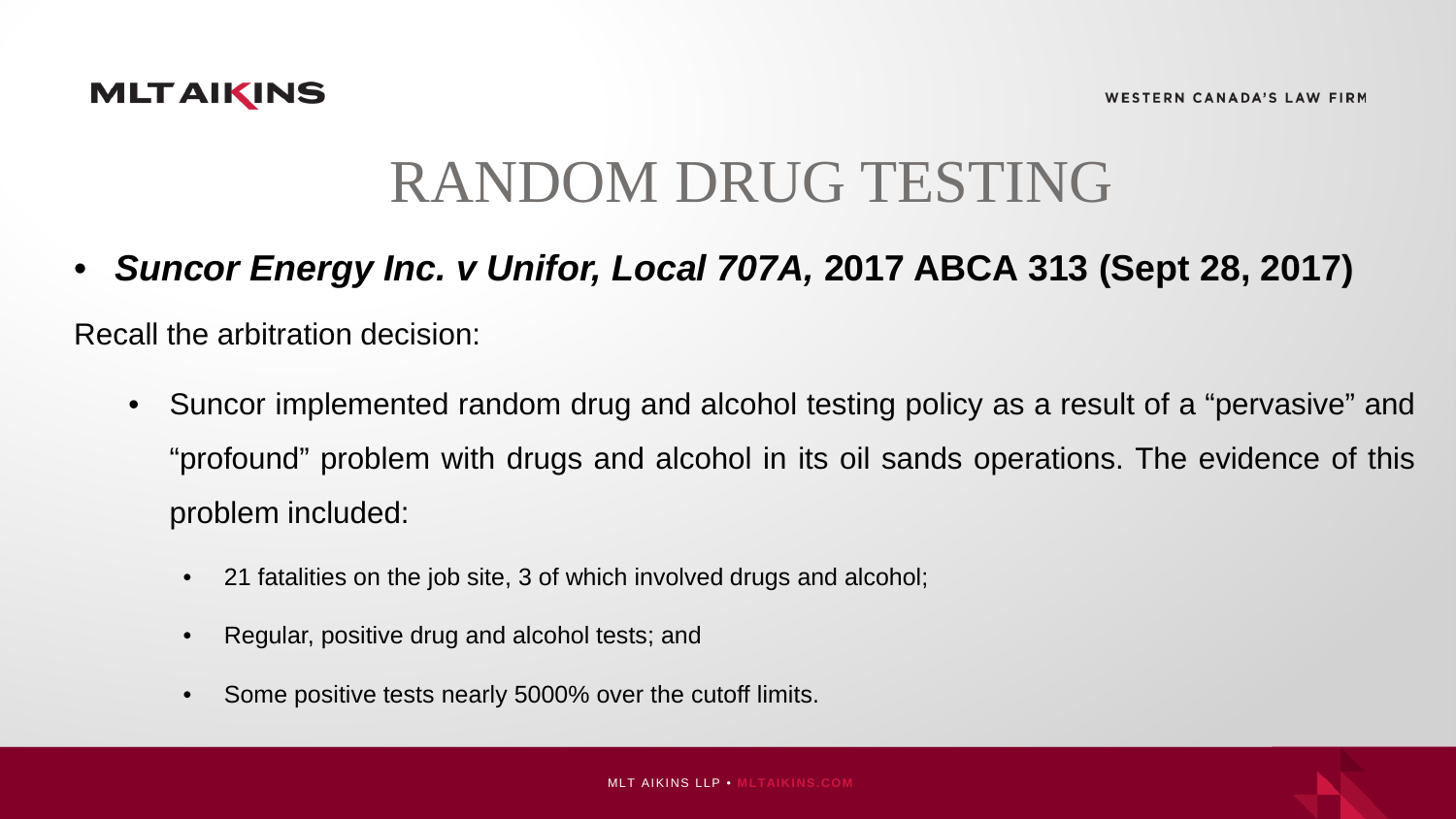

• *Suncor Energy Inc. v Unifor, Local 707A,* **2016 ABQB 269**

Recall the arbitration decision:

- Arbitrator applied the test in *Irving* and found that there was insufficient evidence to establish a connection between alcohol and drug abuse and the safety record at Suncor's oil sands operations. Further, Suncor failed to prove that there was an out of control drug culture.
- Suncor brought an application for judicial review of the arbitration decision which overturned the award and ordered new hearing with new board*2016 ABQB 269*
- Court of Appeal upheld lower court upheld order for new hearing

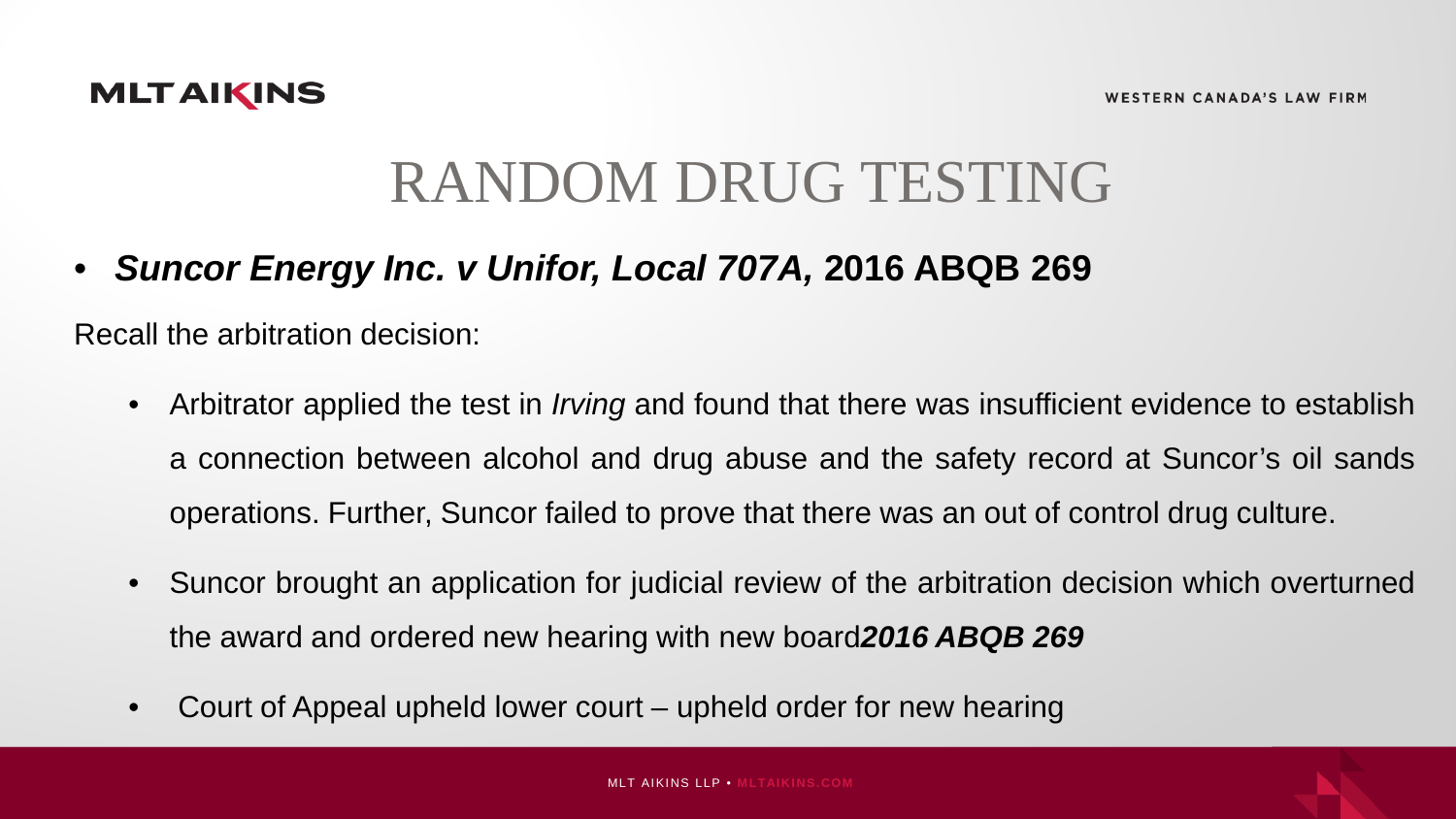

- *Amalgamated Transit Union, Local 113 v Toronto Transit Commission (TTC),* **2017 ONSC 2078**
	- Ontario Superior Court of Justice denied a Union's application for an injunction to enjoin an employer's universal random drug and alcohol testing policy.
	- TTC implemented a "Fitness for Duty" Policy in October 2010 which provided for limited drug and alcohol testing. The Union filed a policy grievance on this issue.

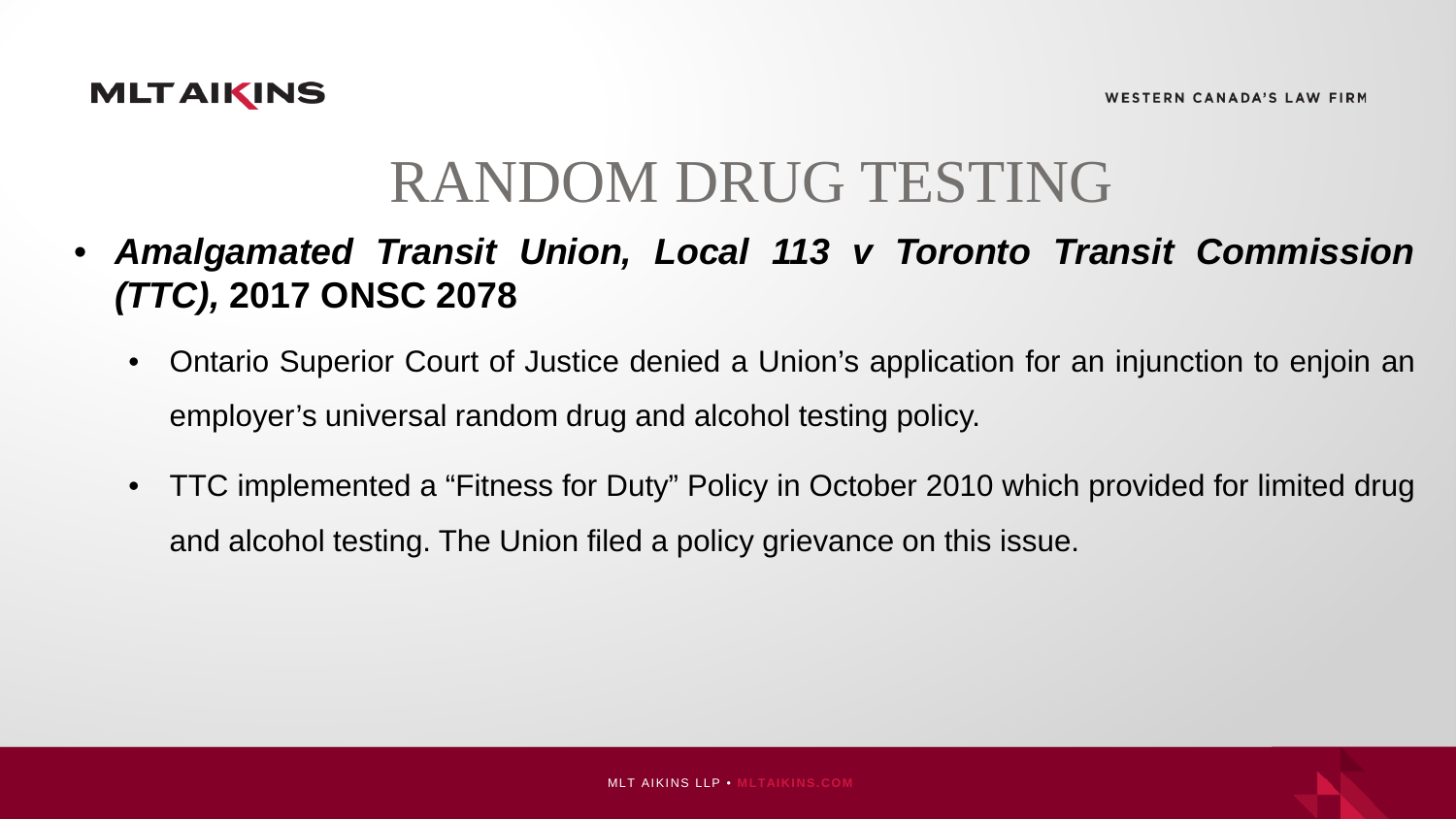

- *Amalgamated Transit Union, Local 113 v Toronto Transit Commission (TTC),* **2017 ONSC 2078**
	- The TTC amended its "Fitness for Duty" Policy to permit random drug and alcohol testing of 20% of the TTC's workforce per year, including senior management.
	- The Union applied by immediately moving for an injunction to prevent the implementation of random drug testing.
	- The Associate Chief Justice Marrocco cited the evidence led by the TTC of substance abuse issues in its workplace as the basis for dismissing the injunction application.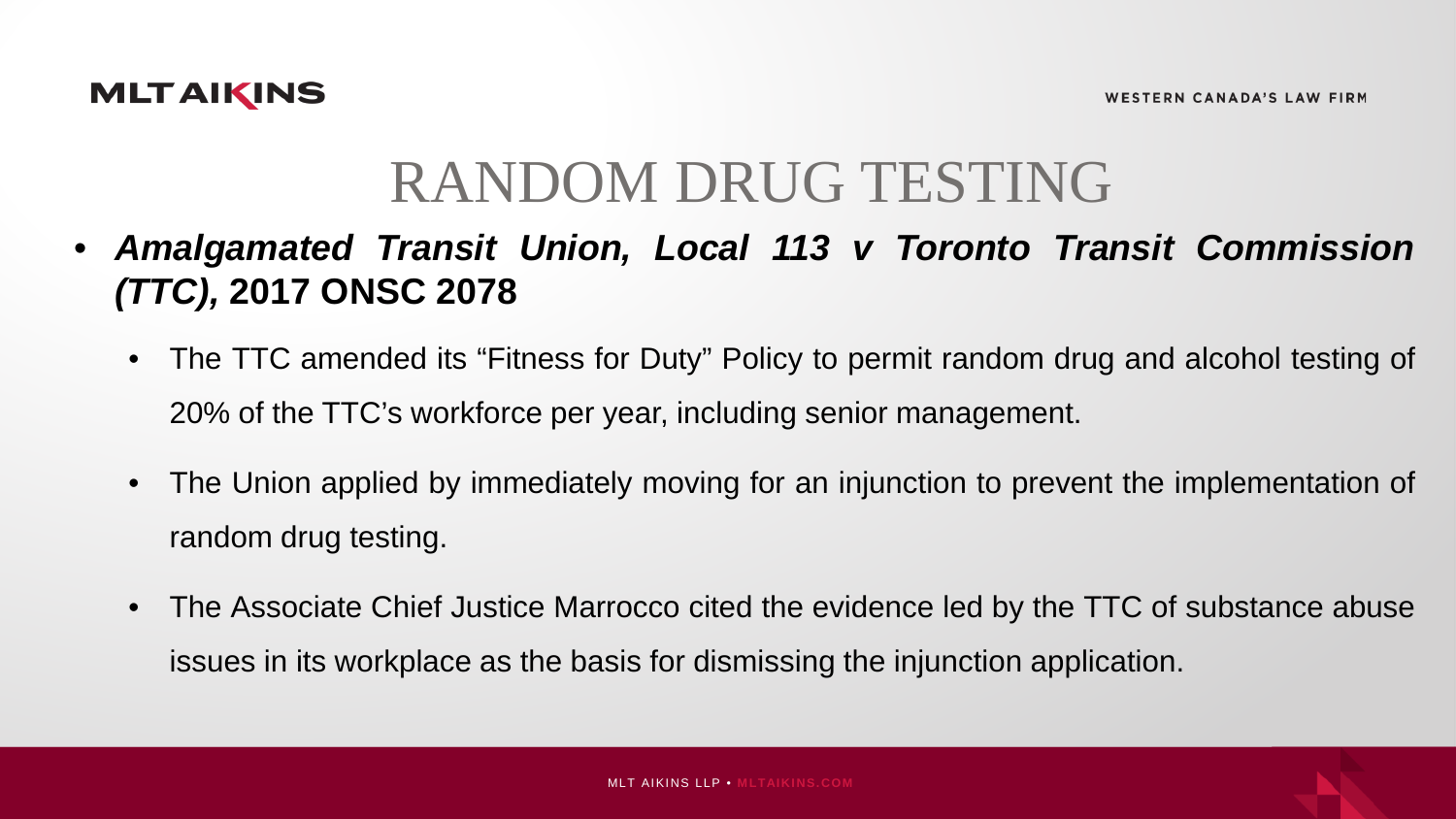

- *Amalgamated Transit Union, Local 113 v Toronto Transit Commission (TTC),* **2017 ONSC 2078**
	- The evidence led established that:
		- A "culture of drug and alcohol use" exists in the TTC's workplace (based on affidavit evidence);
		- Several TTC employees advised management that they did not want to work with individuals who they believed were impaired;
		- There were 116 positive or refused alcohol or drug tests for employees in violation of the Policy between October 2010 and December 2016;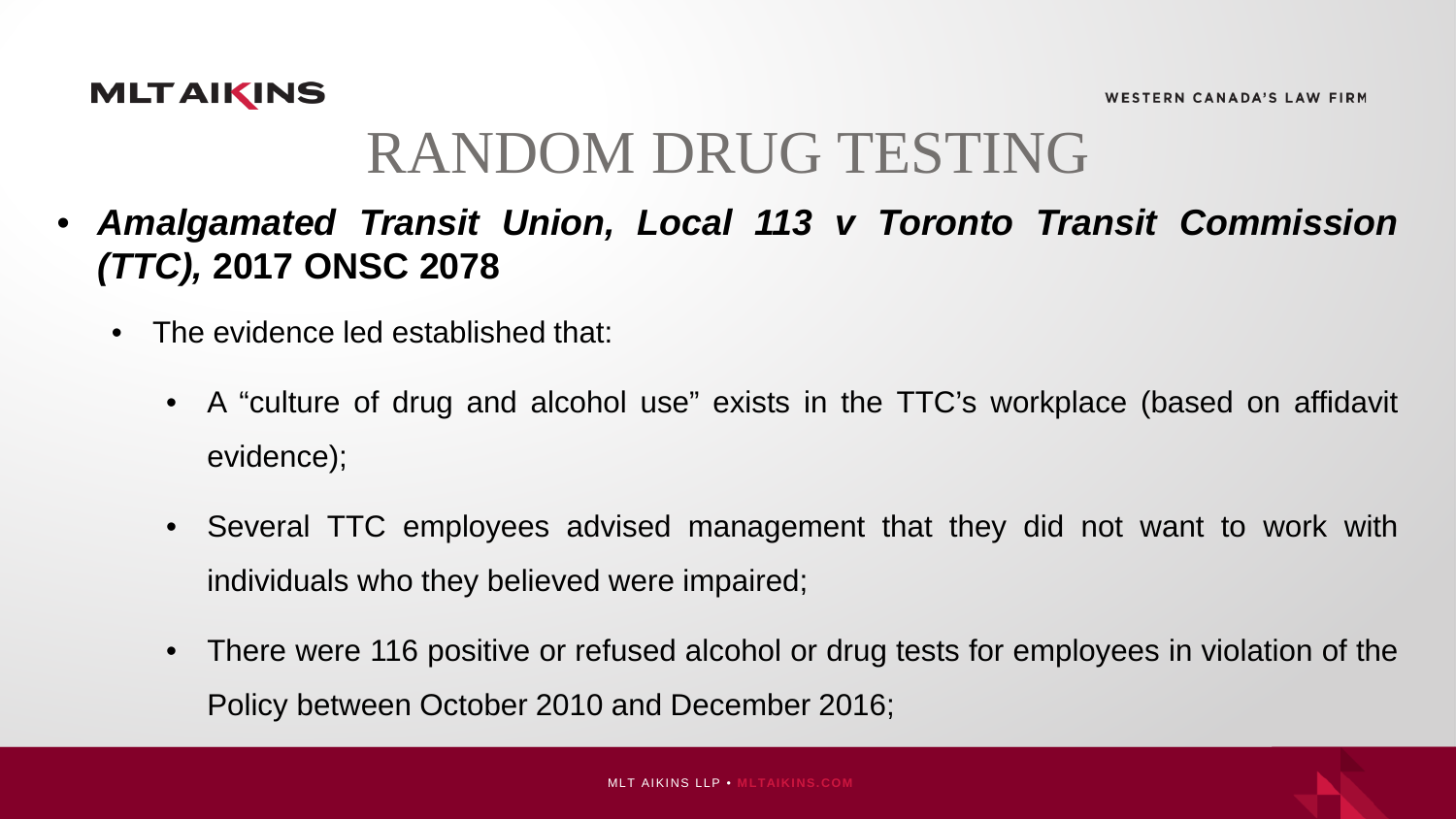

- *Amalgamated Transit Union, Local 113 v Toronto Transit Commission (TTC),* **2017 ONSC 2078**
	- Approximately 10% of Ontario's population has substance abuse disorders
	- Despite being advised of mandatory pre-employment drug testing, 2.4% of external applicants failed such tests; and
	- Random testing effectively reduced the risk of impaired persons causing an accident
	- Given the evidence, it was held that random testing would increase public safety, and that any breach of privacy was compensable by damages.
	- Application for injunction dismissed; outcome of policy pending outcome of arbitration.

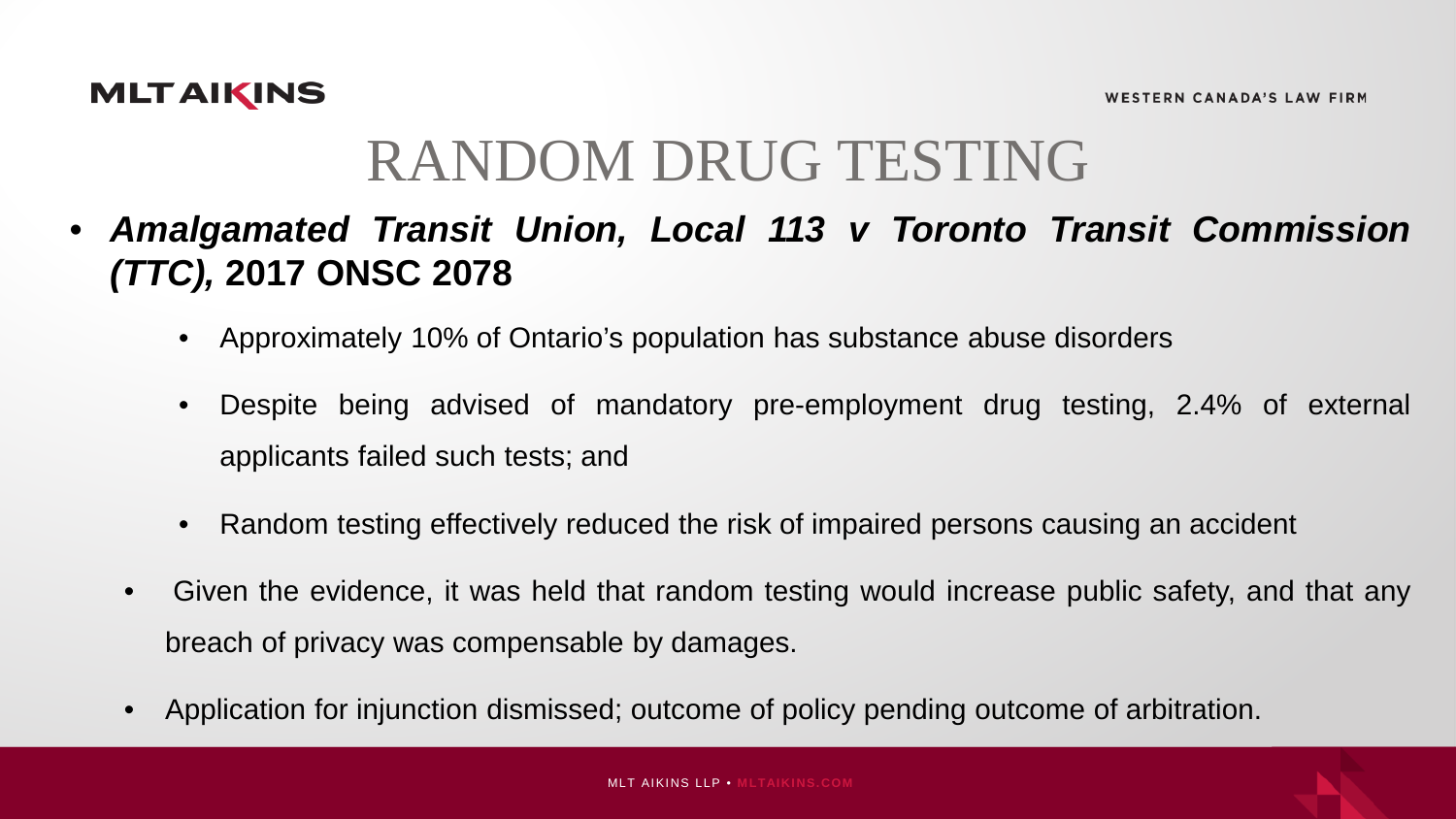

### TESTING TIPS

• The most recent case upholds the rulings in *Irving* and *Suncor* that employers seeking to implement random testing are required to demonstrate that:

1) They have a dangerous workplace; and

2) There is a general problem with drug and/or alcohol abuse.

• Pending the appeal in *Suncor,* and the outcome of the arbitration in *TTC,* it remains to be seen if the evidence led in those cases is sufficient to uphold random drug and alcohol testing policies.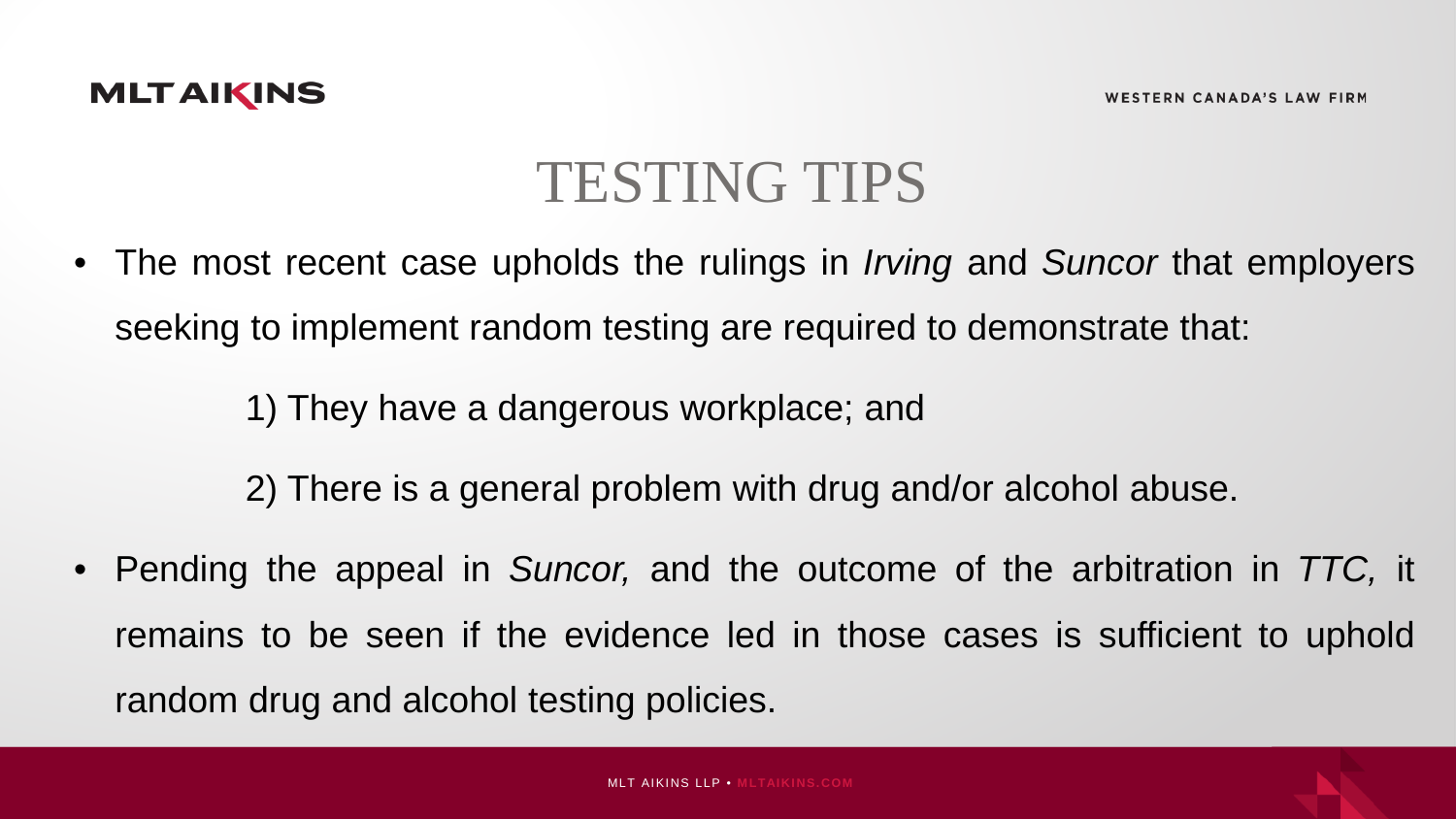

**WESTERN CANADA'S LAW FIRM** 

# THE US EXPERIENCE



MLT AIKINS LLP • **MLTAIKINS.COM**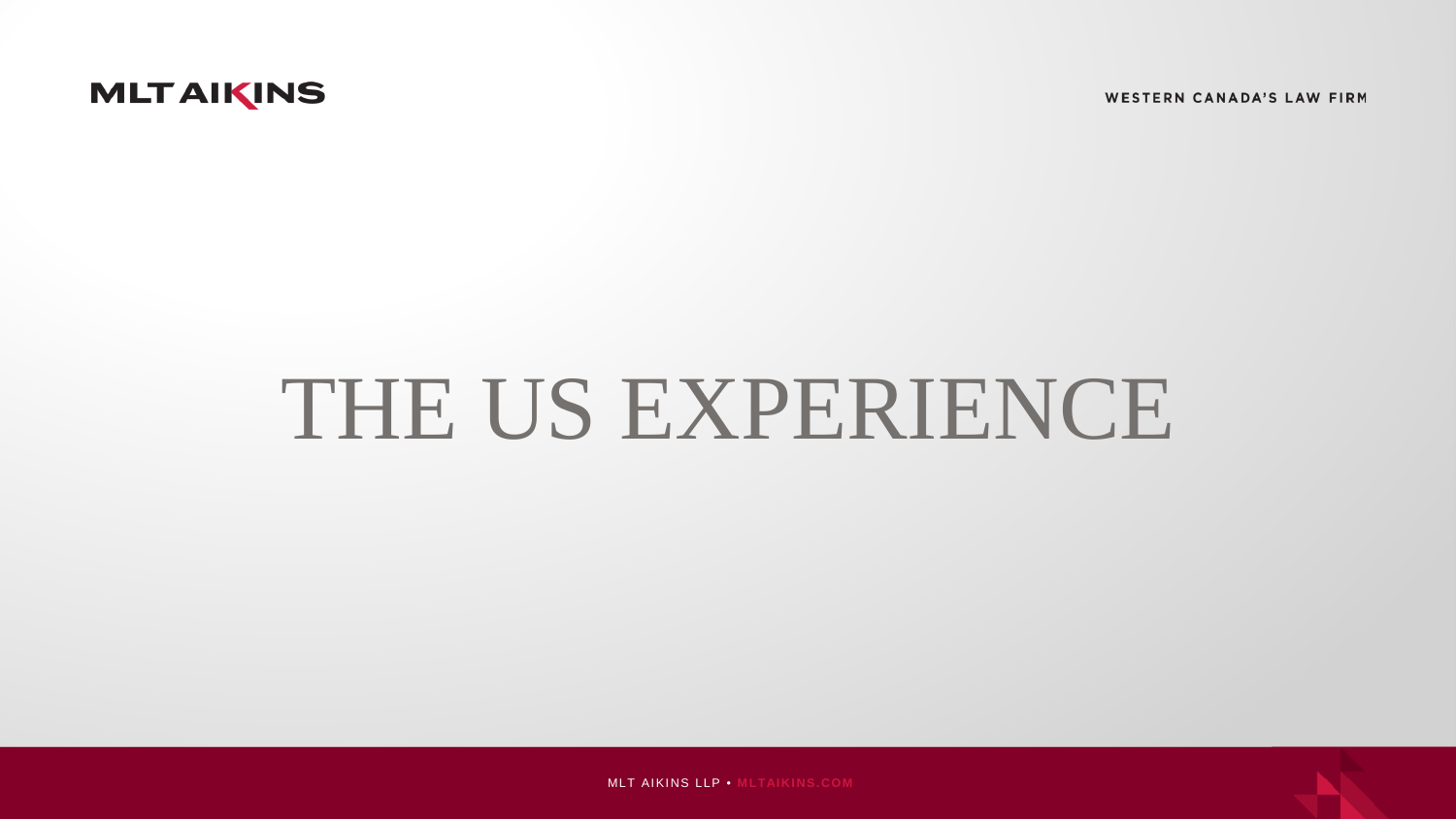### STATE LAW

#### • **Legalized Medical Marijuana**

- Montana
- Arizona
- New Mexico
- Minnesota
- Illinois
- Michigan
- Ohio
- Pennsylvania
- Arkansas
- North Dakota
- Florida
- Maryland
- Delaware
- New Jersey
- Rhode Island
- New York
- New Hampshire
- Vermont
- Connecticut
- West Virginia

#### **Legalized Medical & Recreational Marijuana**

- **Washington**
- **Oregon**
- Colorado
- **California**
- Alaska
- Nevada
- District of Columbia
- **Maine**
- **Massachusetts**

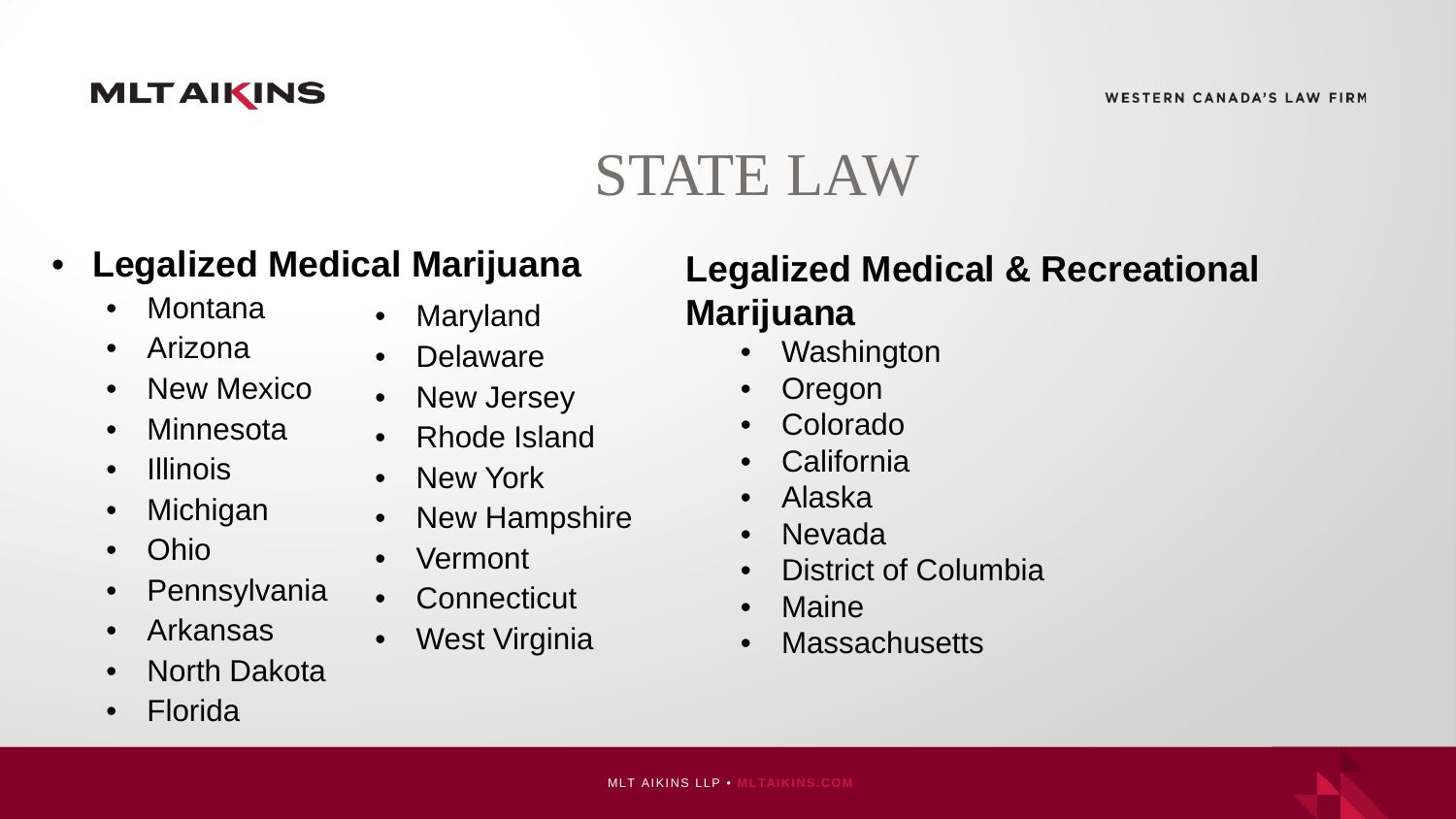

**WESTERN CANADA'S LAW FIRM** 

### THE US EXPERIENCE

Seattle City Attorney, Peter Holmes, purchases pot on first day of legalization and accidentally brings it to work

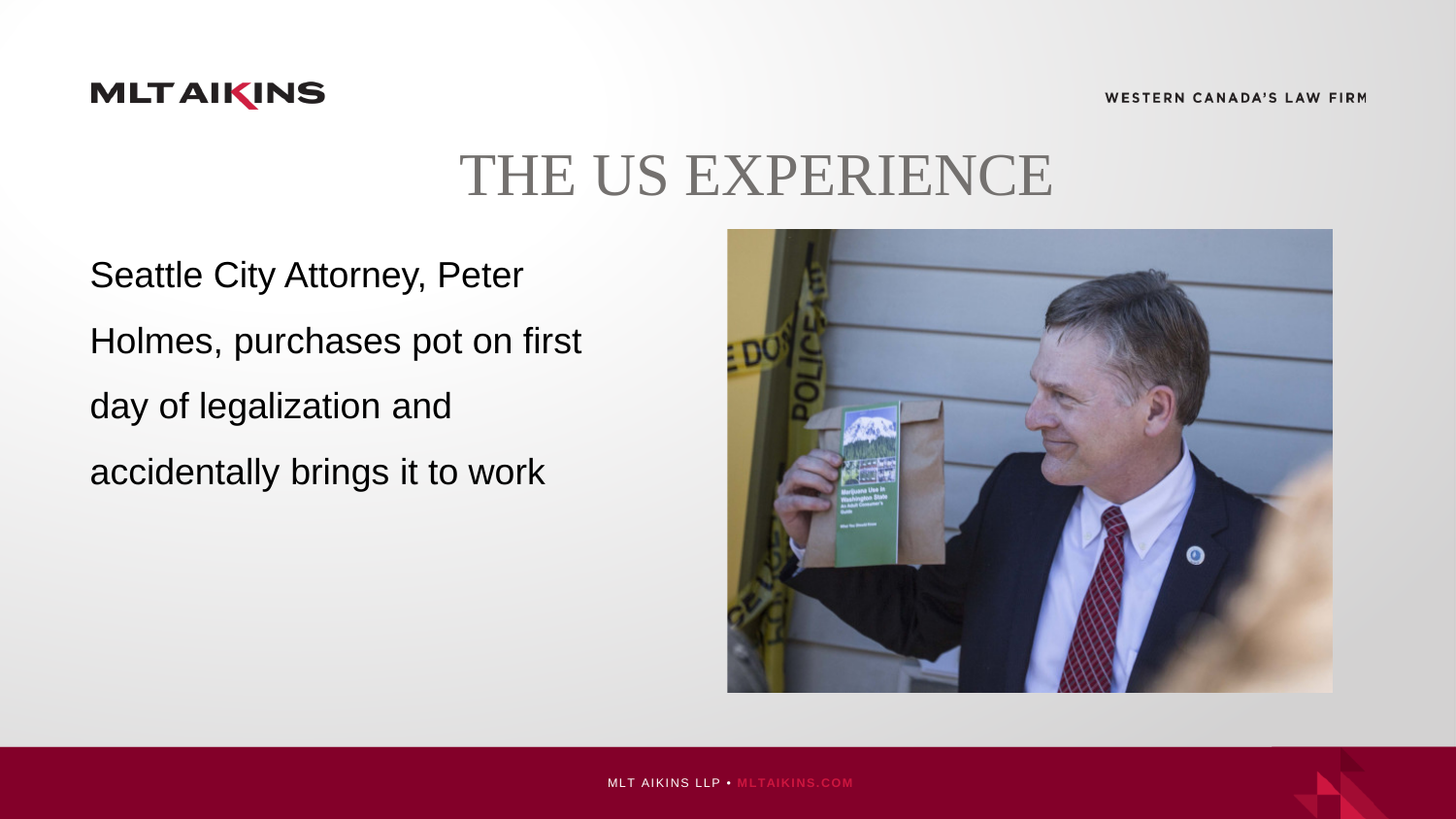**WESTERN CANADA'S LAW FIRM** 



### THE US EXPERIENCE

Mike Boyer camped out to become the first person to legally purchase marijuana in Washington state.

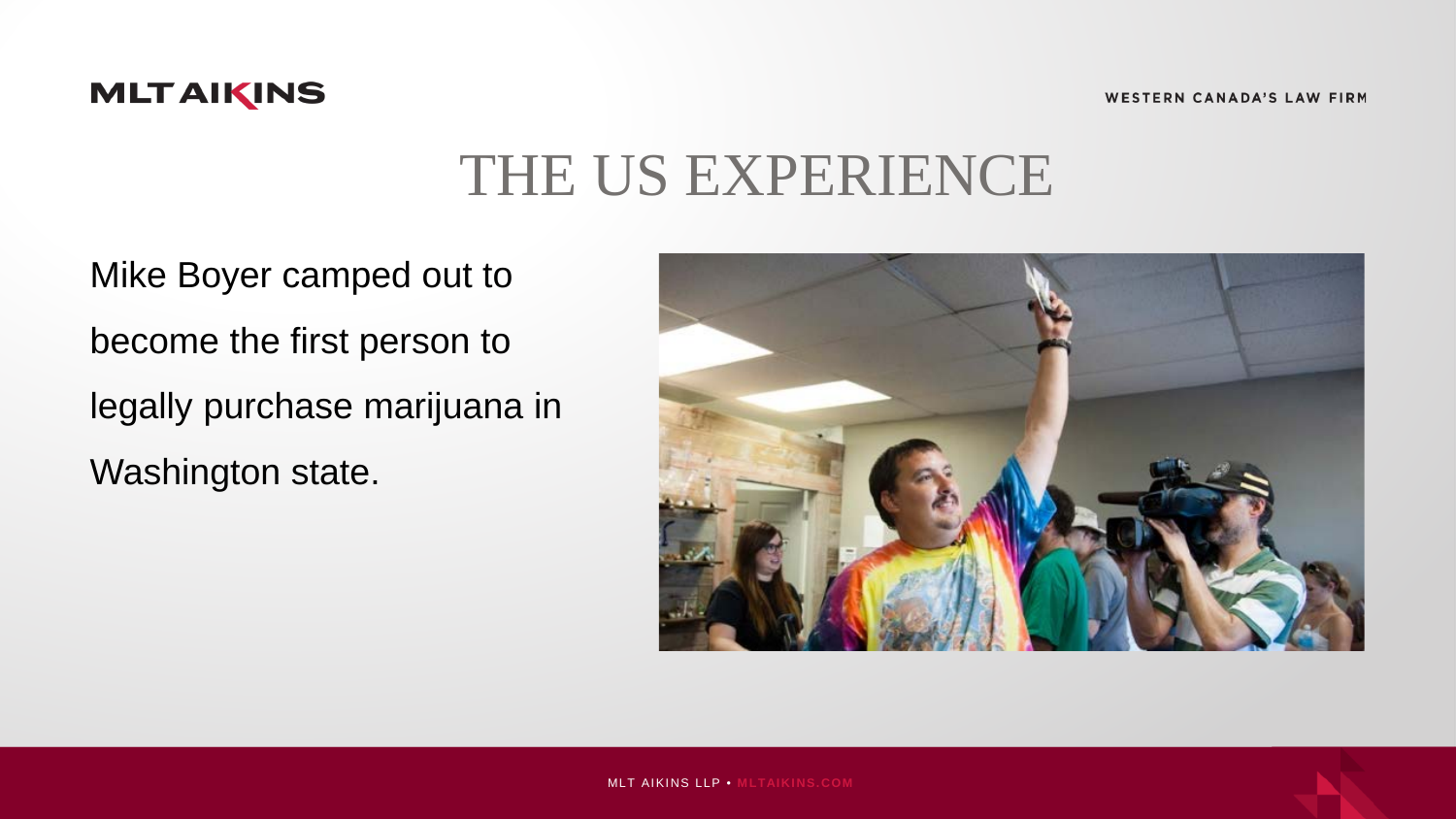

### IMPACT OF LEGALIZATION

#### • **Colorado**

- 5% increase in pot usage among adults aged 18-25 since legalization.
- Use among high school students dropped by 3% since legalization.
- More Coloradans are calling Poison Control reporting marijuana-related exposure. Pot-related calls went from 44 in 2006 to 227 in 2015.
- Traffic fatalities in which a driver tested positive for THC increased 44% in the first two years of legalization.
- Lack of regulation for 'edibles' increased problems

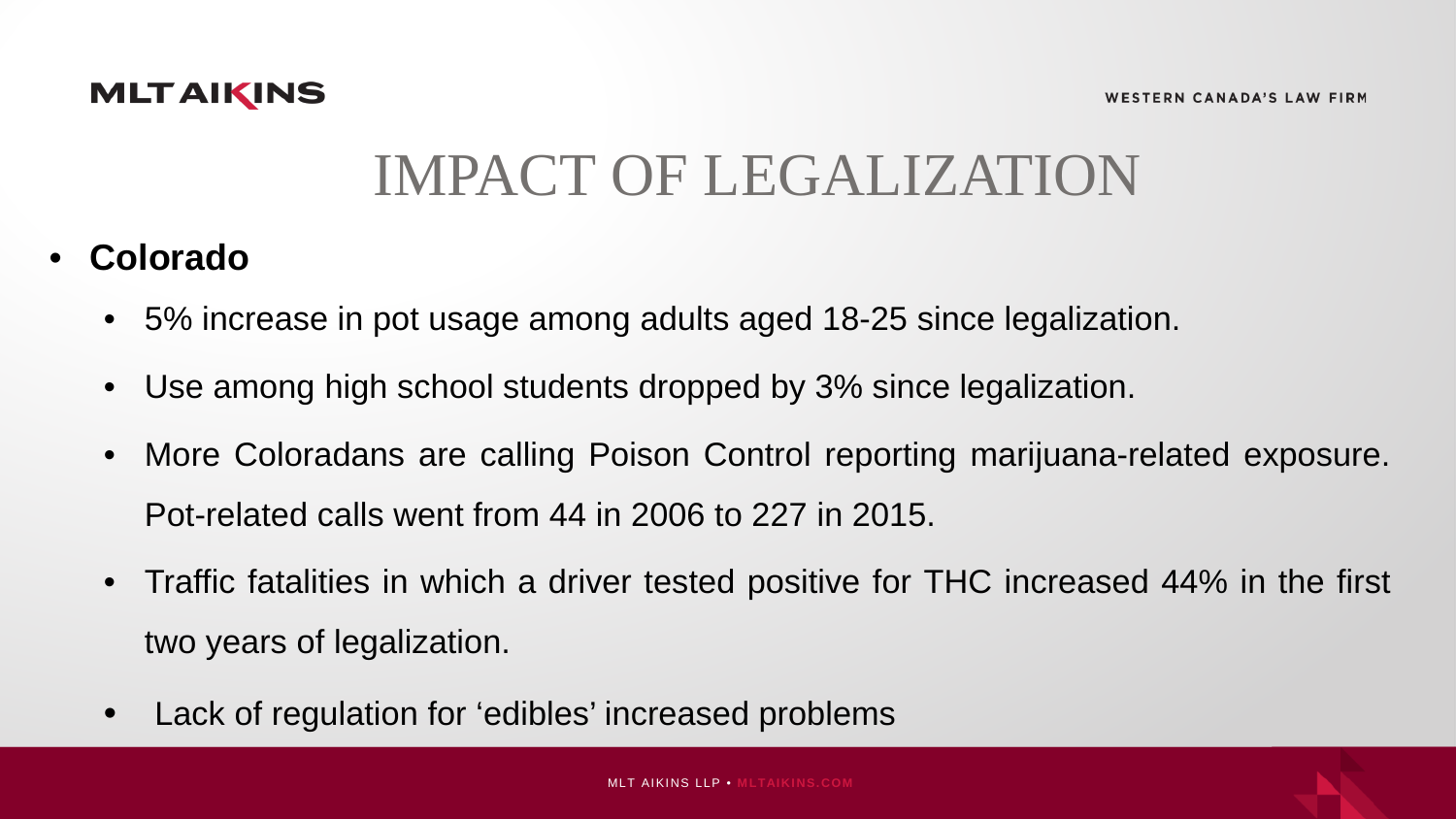

### ROAD SIDE TESTING IN THE US

- Approaches to 'drug driving' vary from state to state (and country to country)
- US Examples:
	- Colorado and Washington: 5 ng/mL of THC
	- Ohio and Nevada: 2 ng/mL of THC
	- Arizona, Illinois, and Pennsylvania: Zero-tolerance

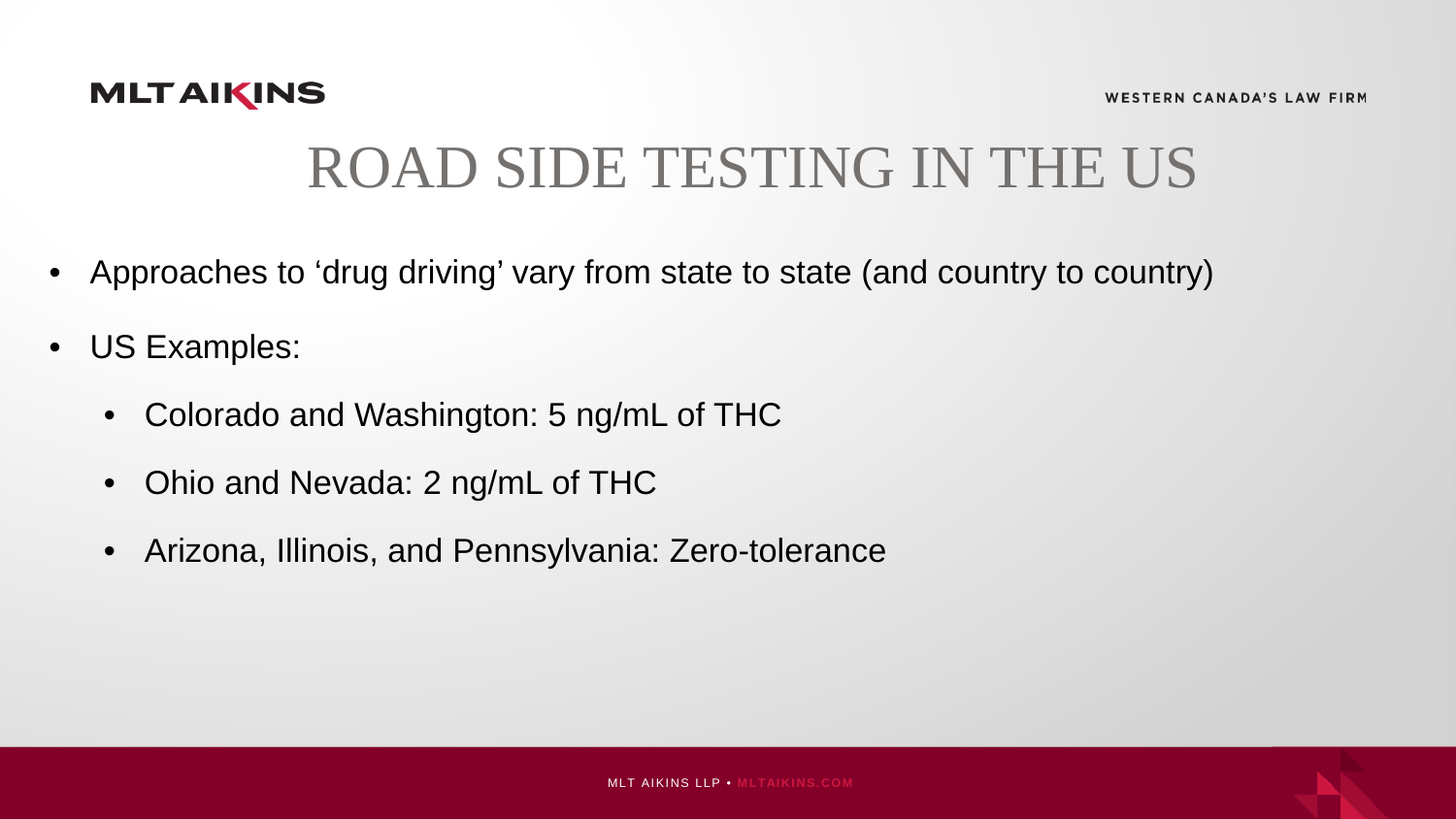**WESTERN CANADA'S LAW FIRM** 



# MEDICAL MARIJUANA IN THE WORKPLACE



MLT AIKINS LLP • **MLTAIKINS.COM**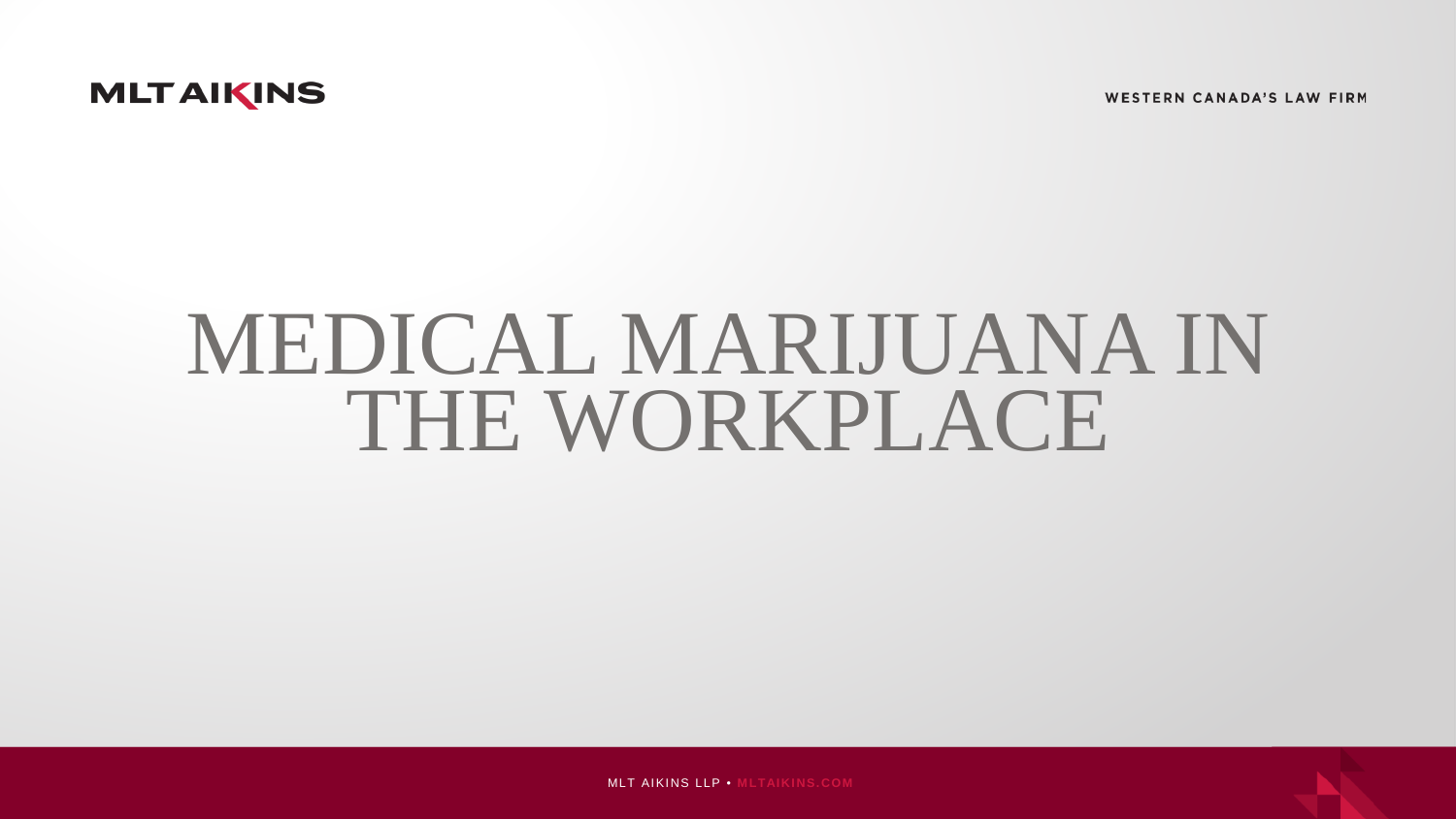

- The *Controlled Drugs and Substances Act (CDSA)* prohibits the possession, production and distribution of cannabis
- Prior to 2001 the only legal way in which individuals could obtain and possess marijuana was via a special exemption granted by the Federal Minister of Health under section 56 of the *CDSA*

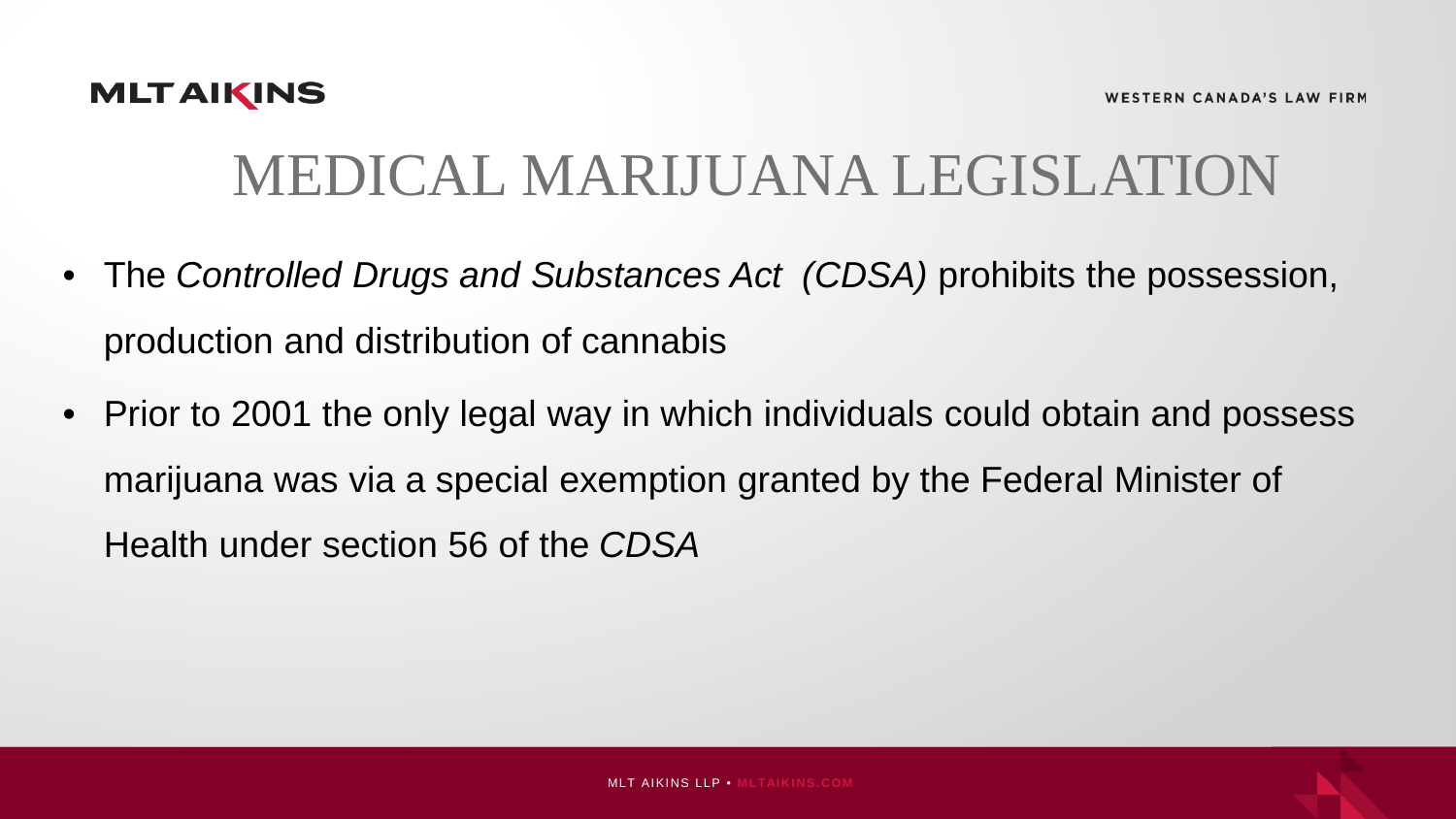- *R v Parker and the Marihuana Medical Access Regulations (MMAR)*
	- In *R v Parker* the Court held that the federal government was obligated under Section 7 of the *Charter* to provide reasonable access to a legal source of marijuana for medical purposes.
	- In response to this case, the *Marijuana Medical Access Regulations* were introduced in 2001
	- The *MMAR* created an exemption to the *CDSA* prohibitions and a regulatory framework for people who could demonstrate a medical need to possess and cultivate cannabis
	- *MMAR* allowed licences which permitted the possession and production of medical marihuana in residential dwellings

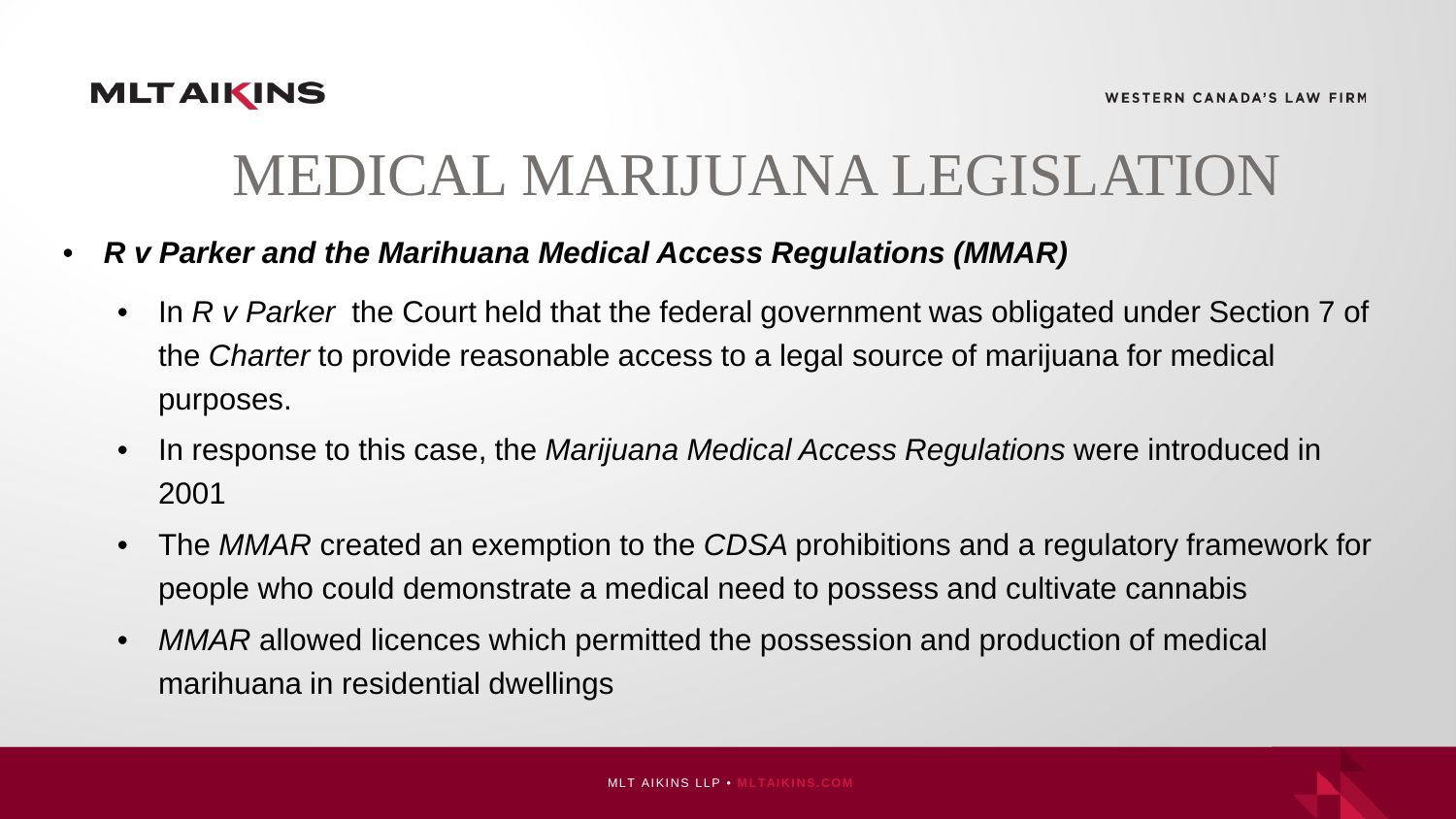- **Repeal of** *MMAR,* **replaced with** *Marihuana for Medical Purposes Regulations (MMPR)*
	- The new regime replaced the marihuana production scheme with a system of governmentlicensed producers
	- Phased out personal and designated production in favour of a government-regulated, privately-delivered commercial medical marihuana industry
	- Limited to dried marihuana

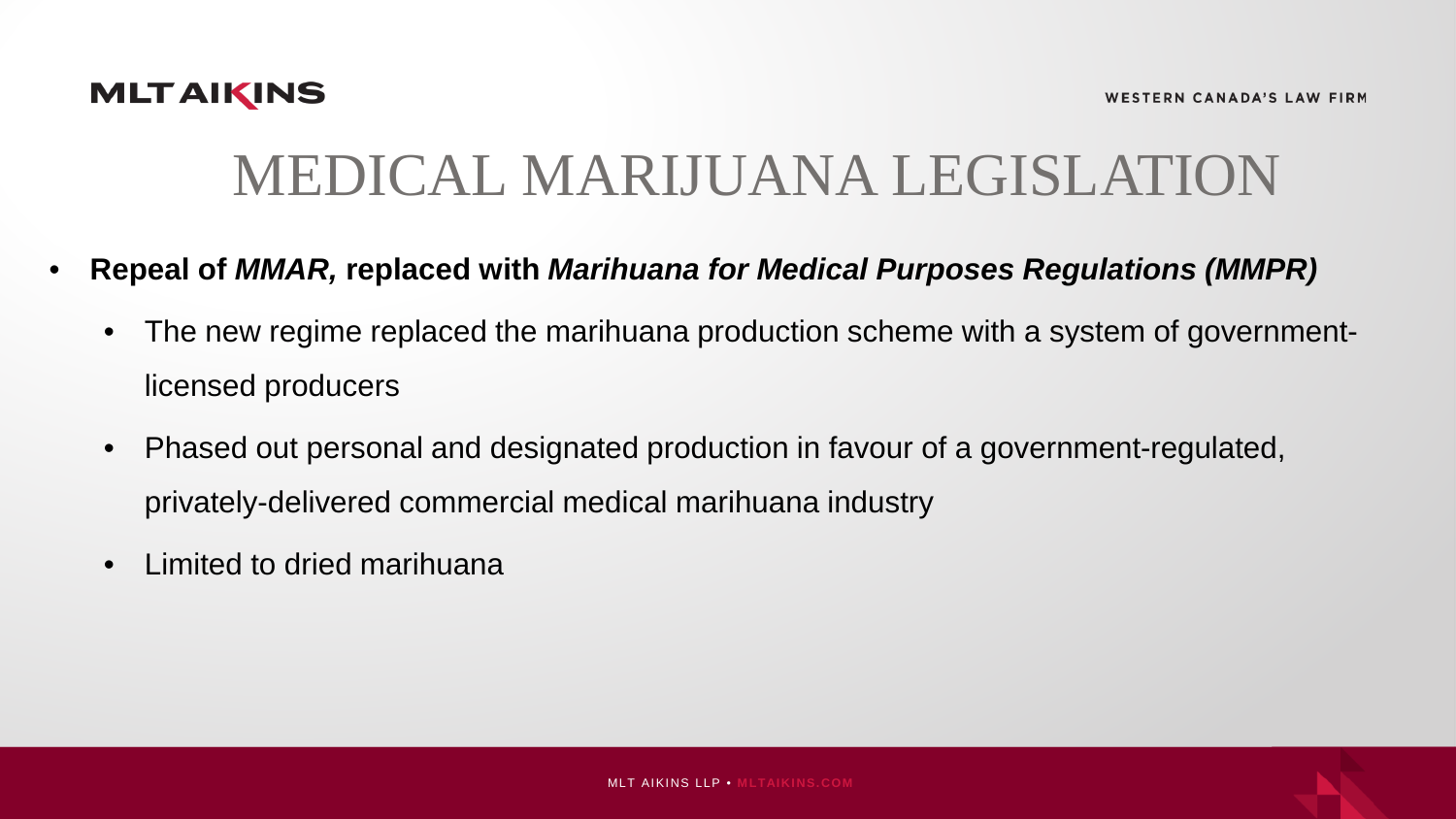### MEDICAL MARIJUANA LEGISLATION

#### *R v Smith, R v Allard* **and the repeal of** *MMPR*

- *R v Allard***, 2016 FCC 236 and 237***:* Constitutional challenges to the MMPR because it dispossessed licensees of the ability to control the medical marihuana they consumed. Court held that patients should not be in the position of having to choose between their liberty and health in order to have access to an adequate supply of medicine.
- *R v Smith***, 2015 SCC 34***:* Unconstitutional to forbid the possession and distribution of edible and topical cannabis for medical purposes under the CDSA. As a result, authorized individuals could possess and produce medical marijuana in cookies, gel capsules, oils, patches and butters.
- *MMPR* invalidated

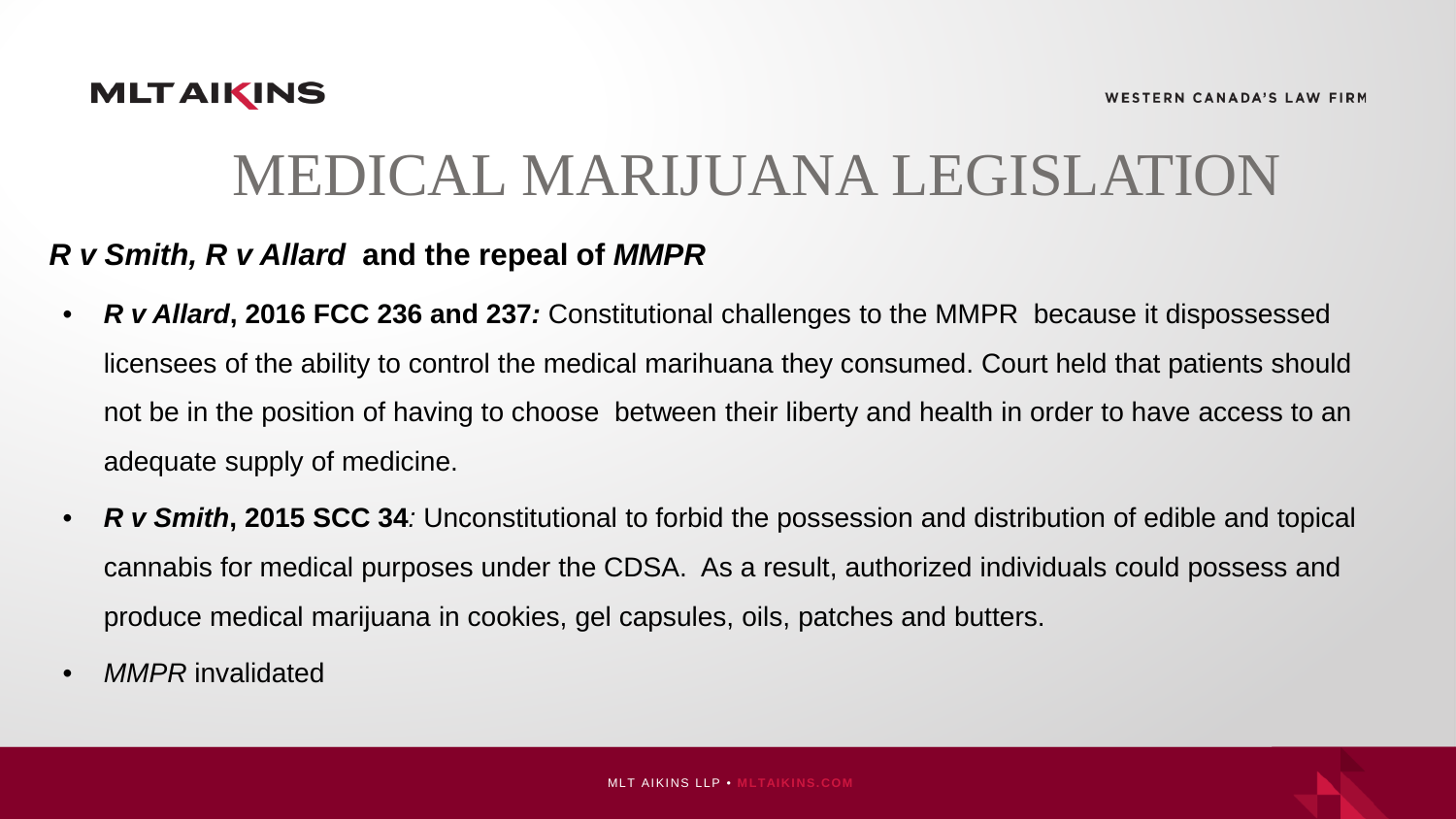## MEDICAL MARIJUANA LEGISLATION

#### *Access to Cannabis for Medical Purposes Regulations (ACMPR)*

- On August 24, 2016 the *Access to Cannabis for Medical Purposes Regulations* came into force with the overarching goal of improving access to medical marijuana
- This is the current state of medical marijuana law in Canada

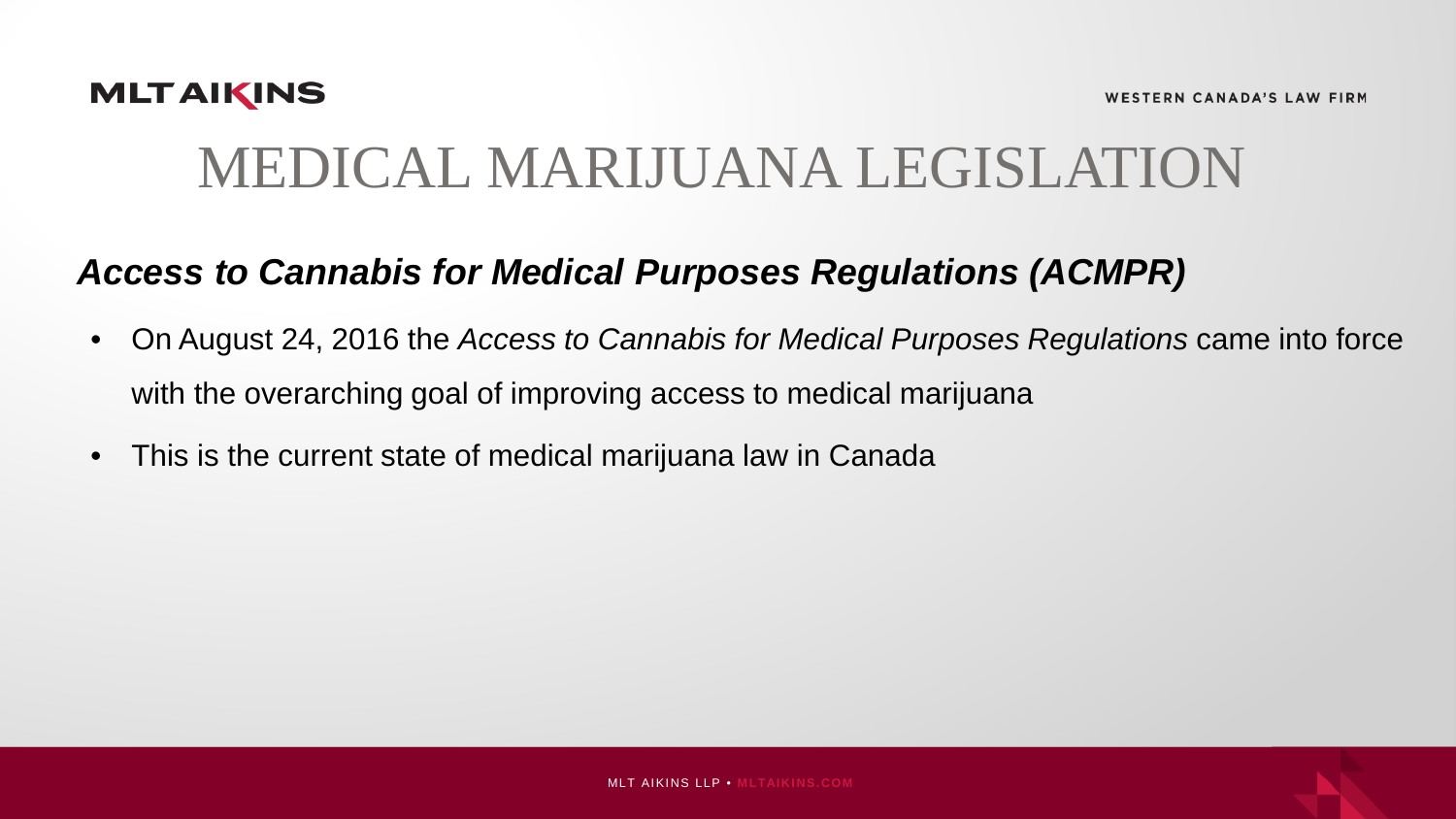- The *Access to Cannabis for Medical Purposes Regulations* (*ACMPR*)
	- Individuals can obtain marijuana for medical purposes in one of three ways:
		- 1. Register with a licensed producer to obtain fresh or dried marijuana in cannabis oil;
		- 2. Register with Health Canada to be able to produce a limited amount of cannabis themselves; or
		- 3. Designate someone else to produce it for them.

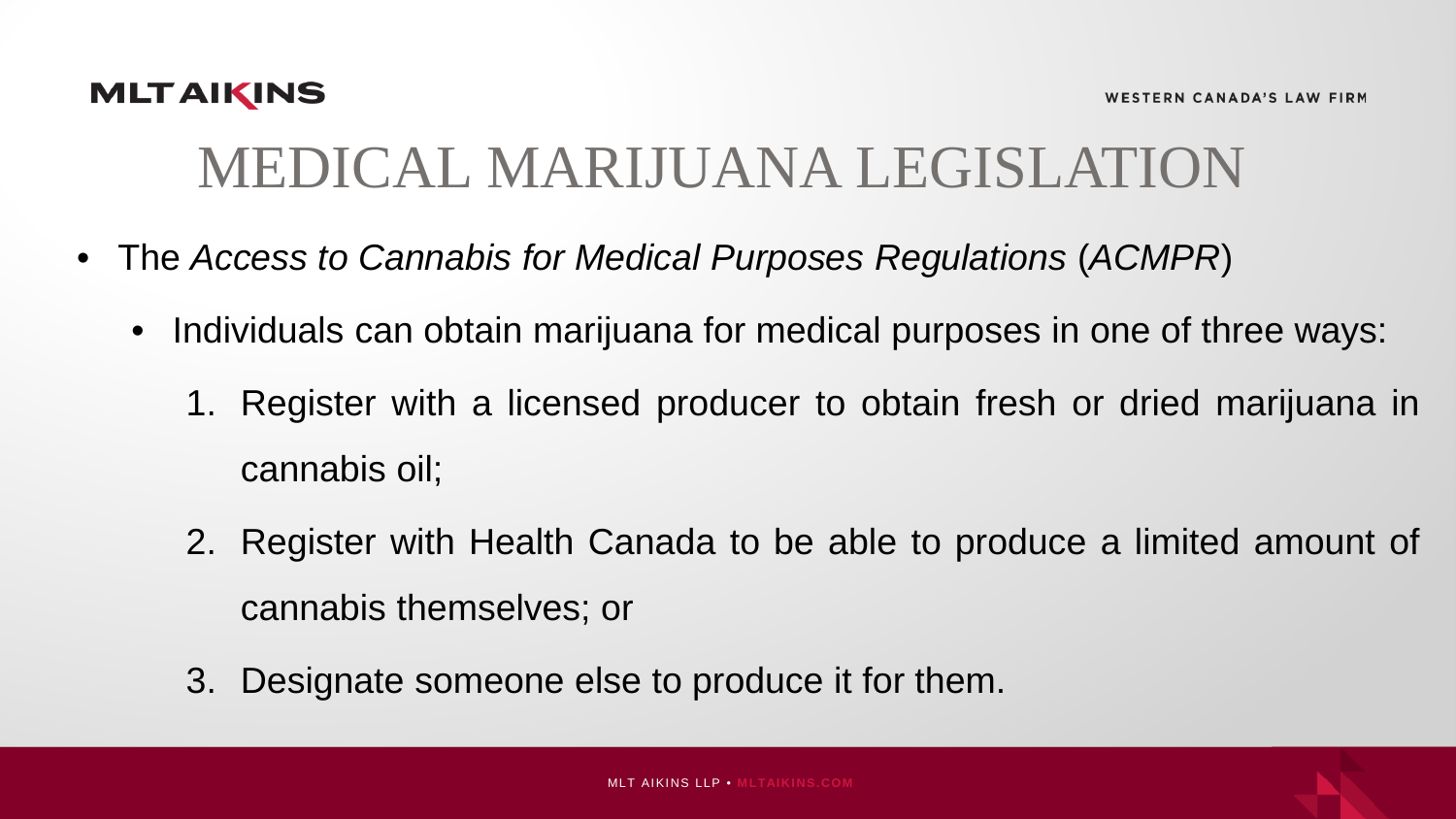

- Need to obtain from doctor:
	- Signed copy of 'Medical Document Authorizing the use of Cannabis for Medical Purposes under the Access to Cannabis for Medical Purposes Regulations"
		- Includes the daily quantity of dried marijuana to be used by the patient (grams/day)
		- Period of use
	- Period of use cannot exceed one year

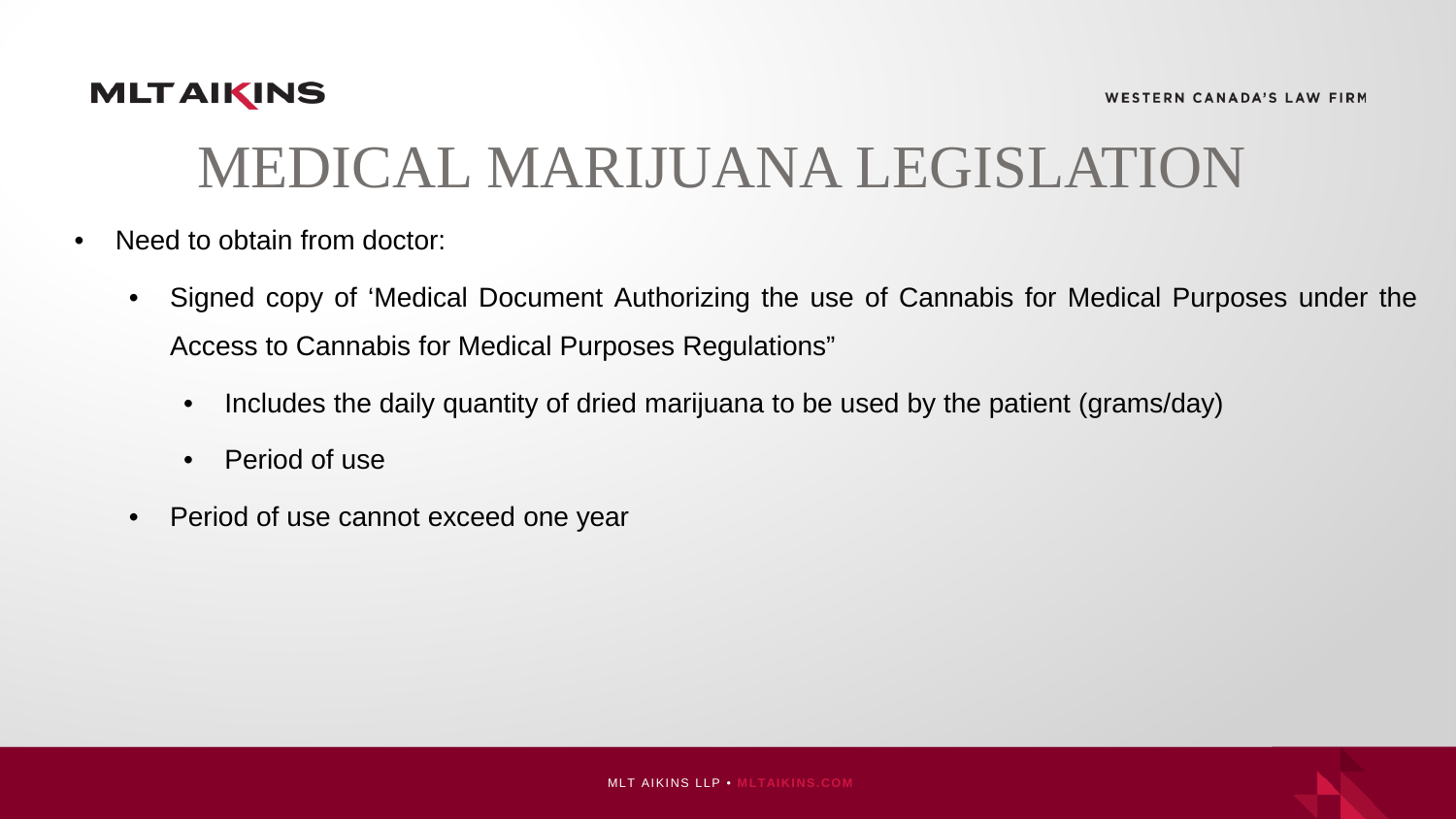# MEDICAL MARIJUANA IN THE WORKPLACE

- As medical marijuana can be used to treat a variety of illnesses that may meet the definition of a "disability" under human rights legislation, the use of medical marijuana may engage the issue of accommodation in the workplace
- Marijuana may be covered under group benefit plans 2 new Canadian cases on this point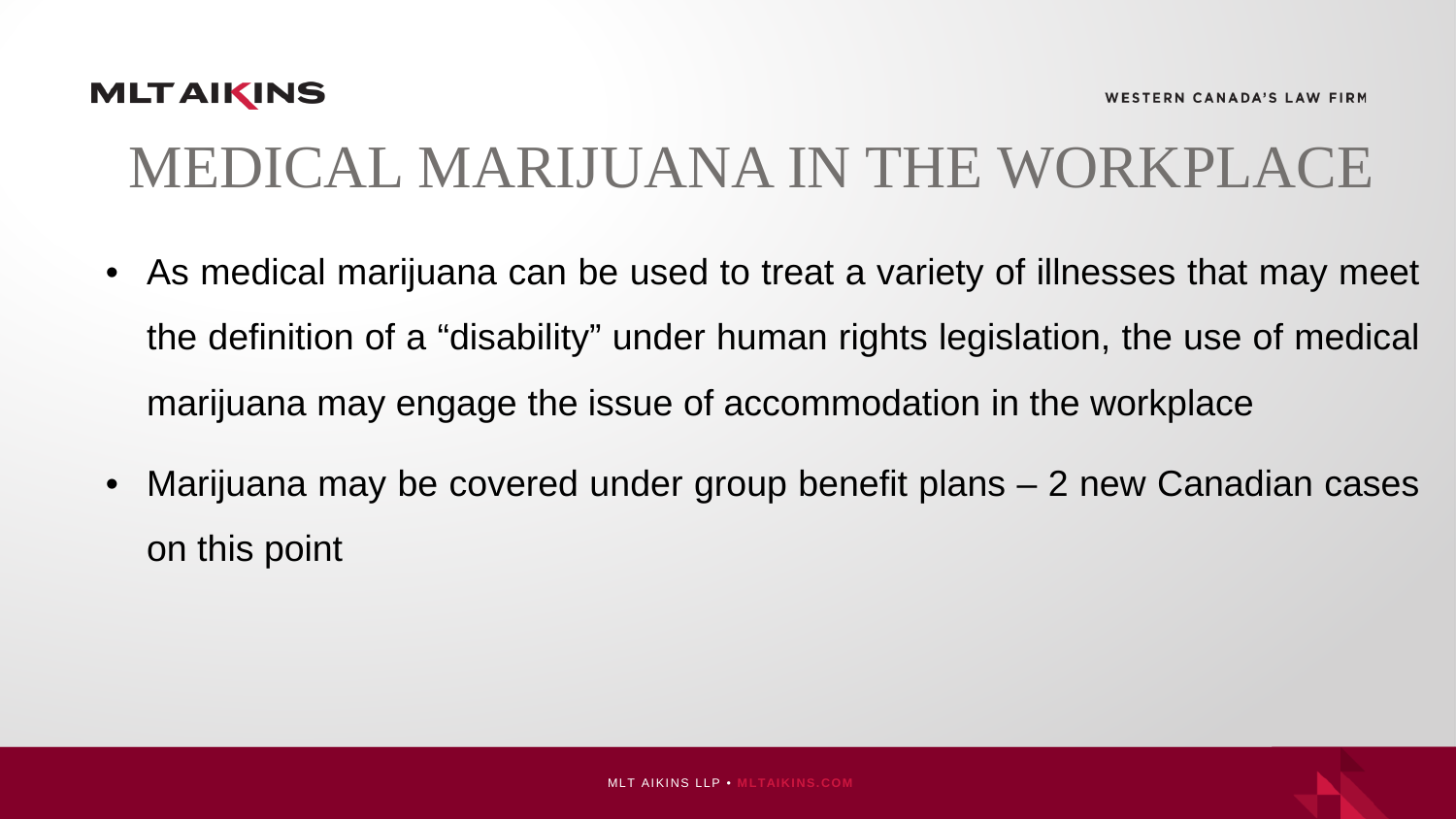### WORKPLACE ACCOMMODATIONS

- *French v Selkin Logging,* **2015 BCHRT 101 (CanLII)**
	- John French was an employee working in a safety-sensitive position for a logging company.
	- During his employment he was diagnosed with cancer. French claimed that his employer had prevented him from taking time off to attend medical appointments, and later terminated him when it should have accommodated his marijuana smoking on the job, thus discriminating

against him on the ground of a physical disability contrary to the Human Rights Code.

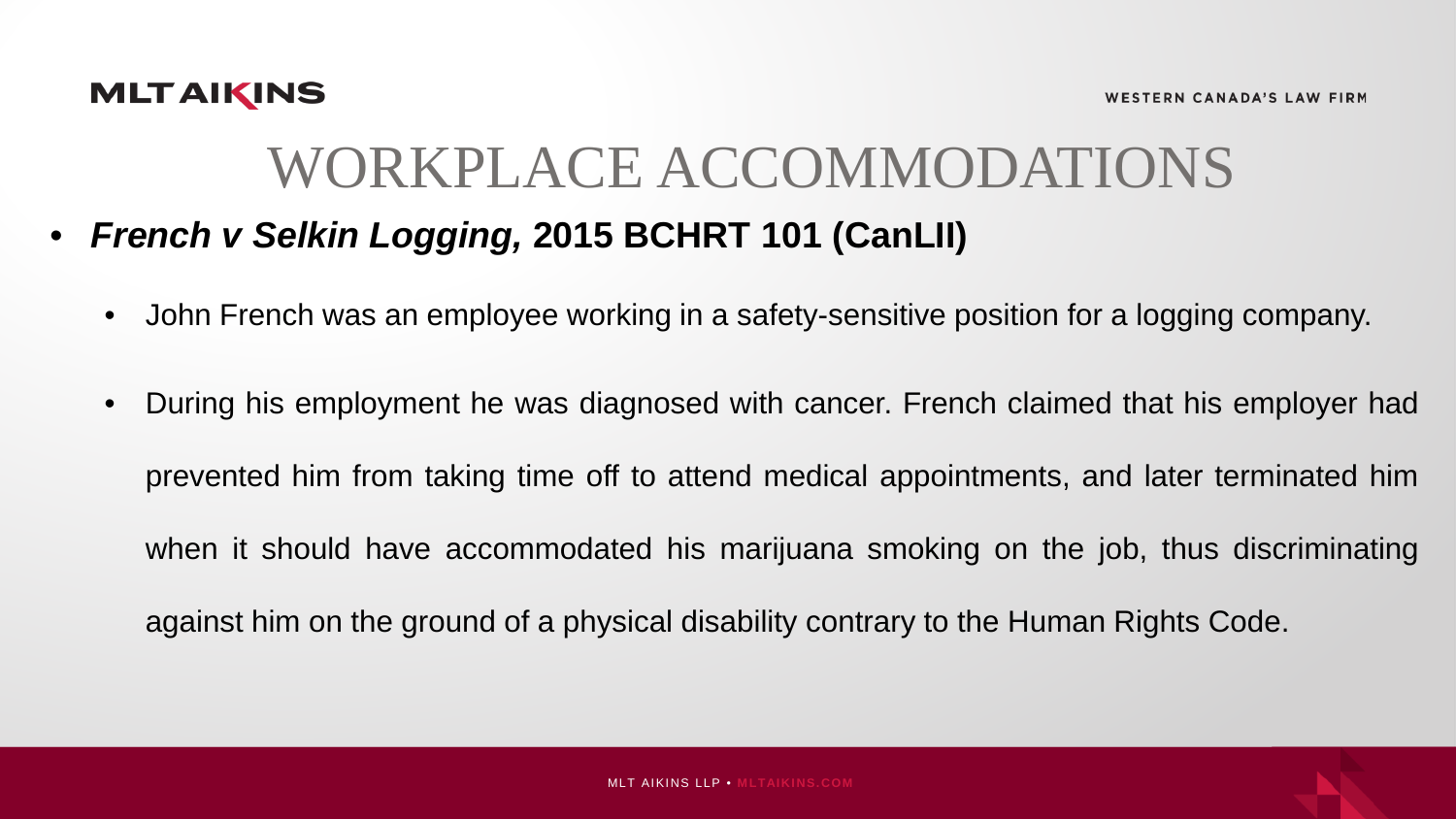

### WORKPLACE ACCOMMODATIONS

- *French v Selkin Logging,* **2015 BCHRT 101 (CanLII)**
	- Selkin Logging denied discrimination. In addition to Selkin Logging's zero tolerance policy for drugs in the workplace, it claimed that French did not have proper authorization to use medical marijuana
	- The Tribunal upheld the termination and found that the allegations made were false: French did not have medical marijuana authorization (he had been a chronic user for more than 20 years), and his employer had not caused him to miss his medical appointments.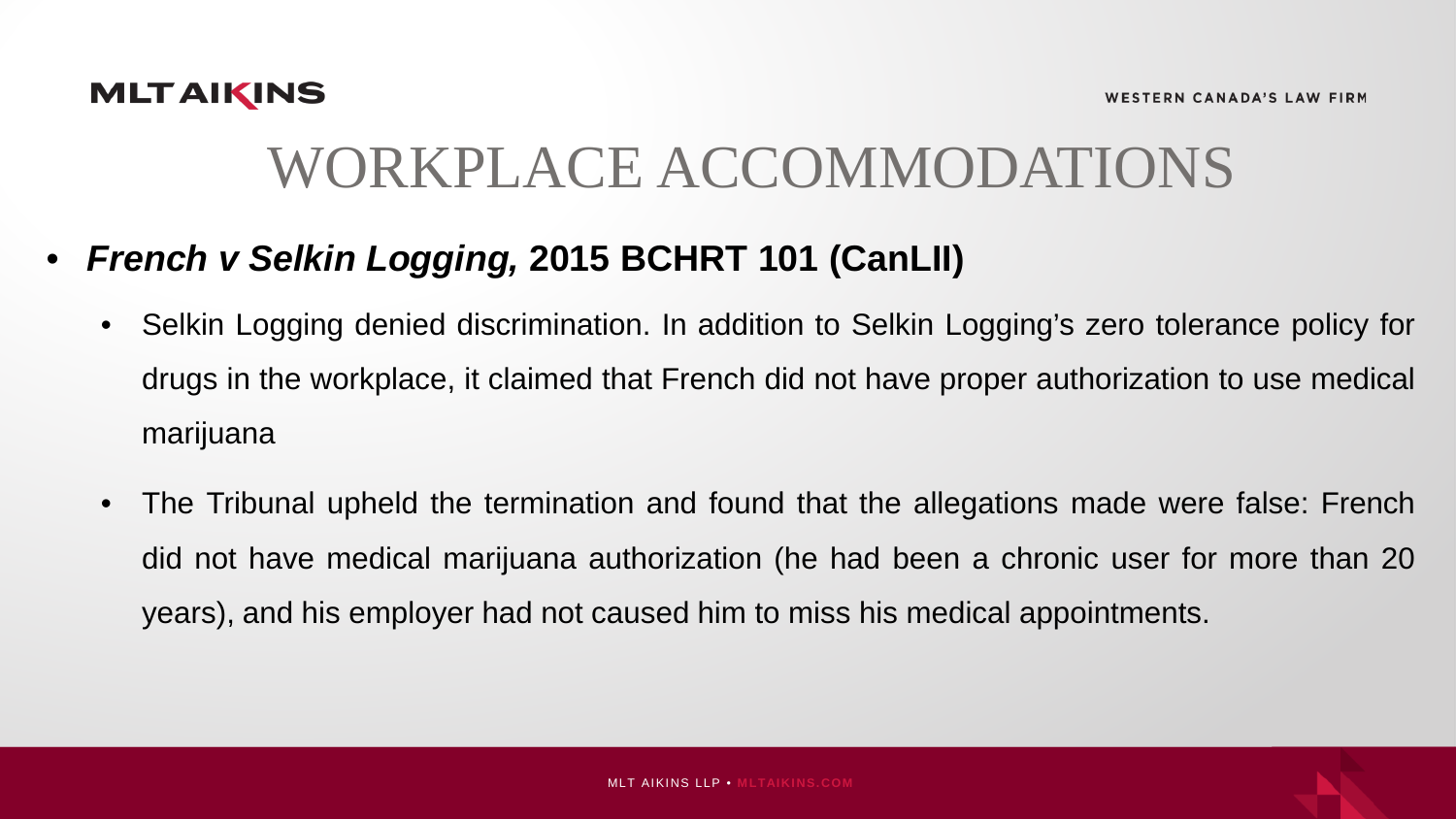

### WORKPLACE ACCOMMODATIONS

- *French v Selkin Logging,* **2015 BCHRT 101 (CanLII)**
	- Although French was able to show *prima facie* discrimination regarding the termination for marijuana use, the zero-tolerance policy for safety reasons constituted a bona fide occupational requirement.
	- Case demonstrates an employee's duties to obtain the necessary legal and medical authorization to obtain and use marijuana for medical purposes and to inform one's employer.

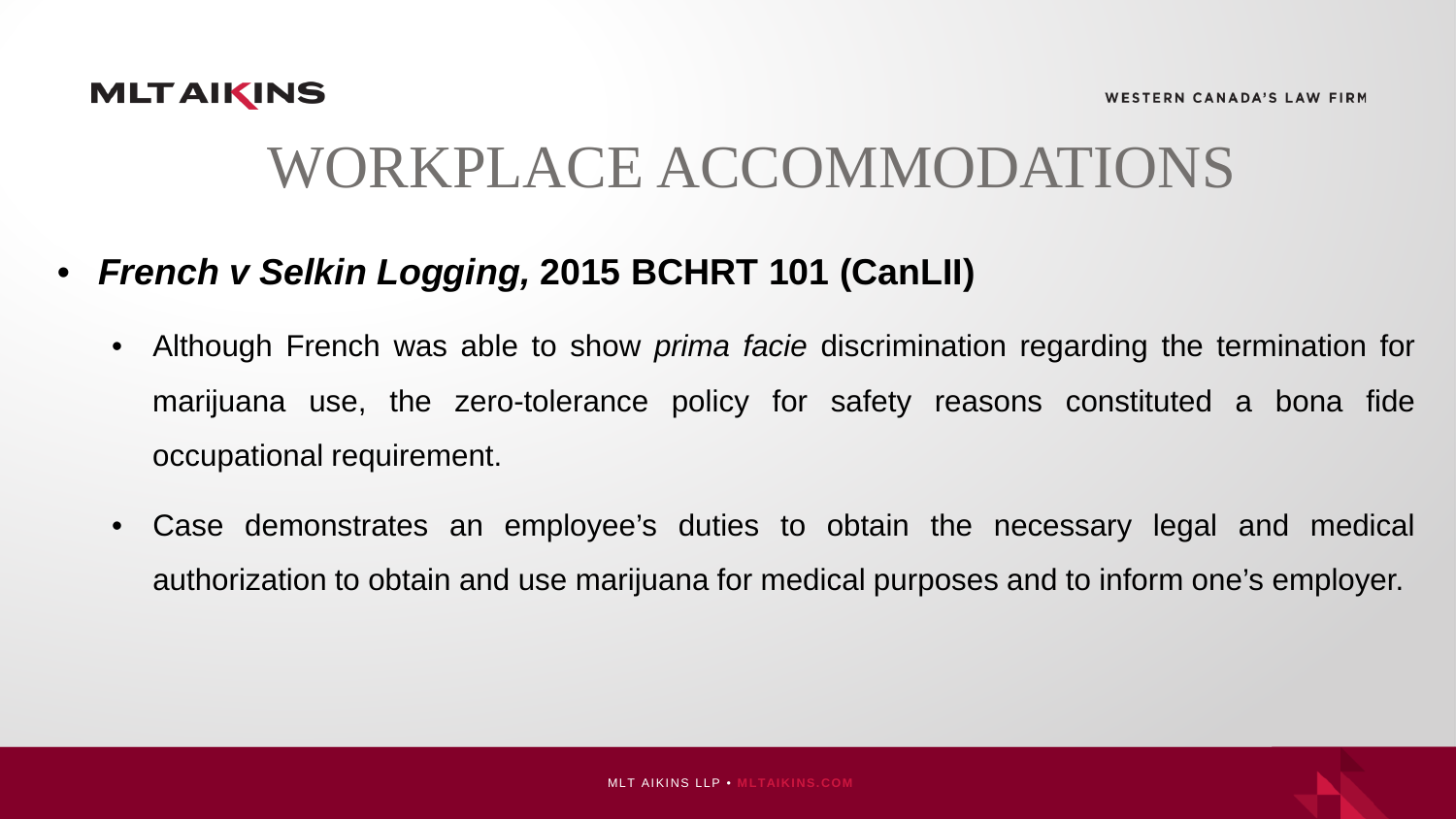## WORKPLACE ACCOMMODATIONS

- *de Pelham v Rain for Rent Canada ULC,* **2014 HRTO 1689 (CanLII)**
	- Job applicant filed a human rights complaint protesting a pre-employment drug screening test in order to become a company driver.
	- The applicant used marijuana for "therapeutic purposes" but did not possess medical authorization.
	- Applicant did not indicate that a pre-employment drug test or reference check would reveal a disability, nor did he establish that the company perceived him to have a disability.
	- Complaint failed because applicant failed to prove that marijuana use was for medical purposes or constituted an addiction. As such, no violation of the *Code* could be found.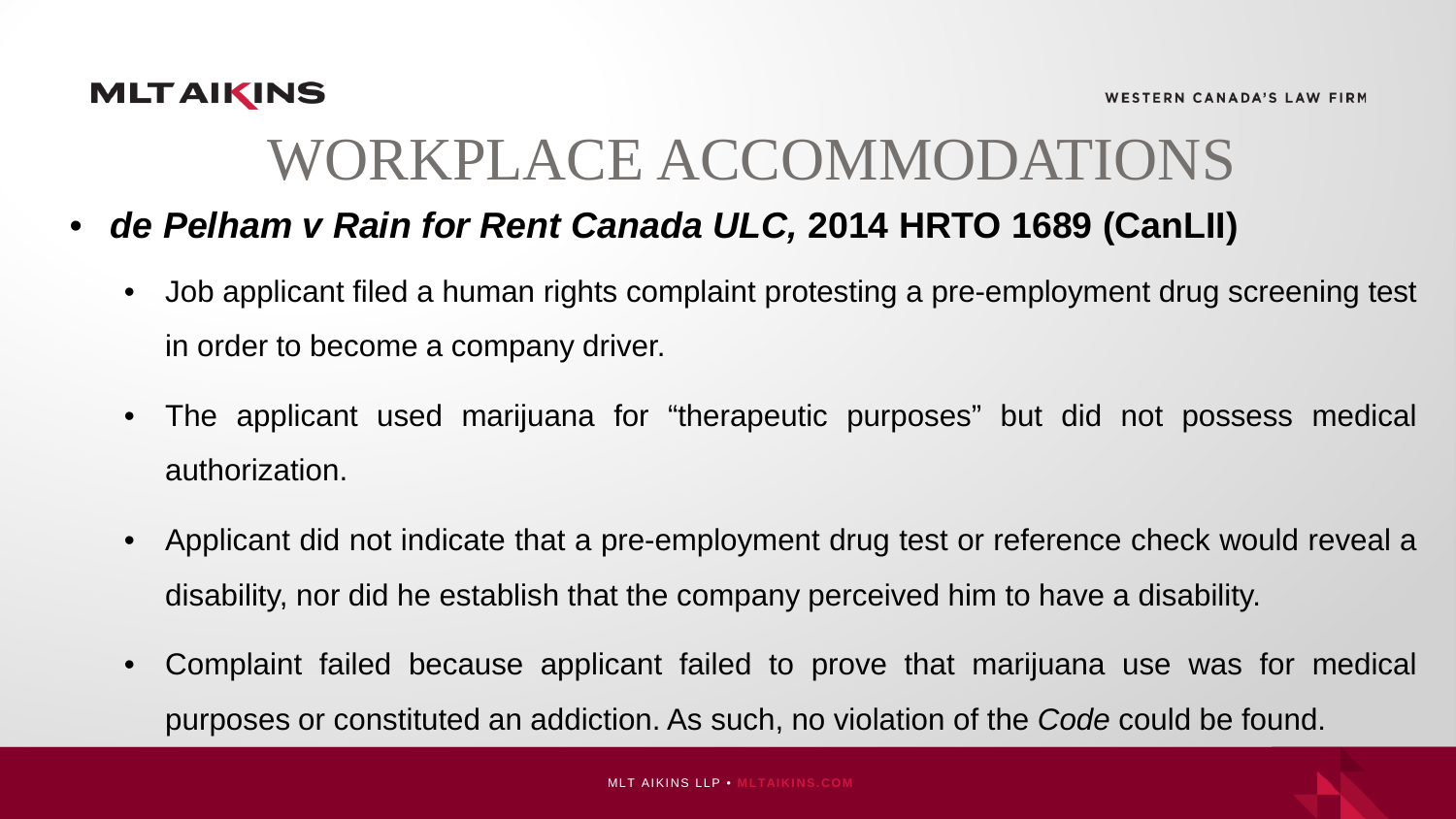- *Lower Churchill Transmission Construction Employer's Association Inc.,* **2016 CanLII 84114 (NL SCTD)**
	- A structural assembler for a transmission line operation acquired a physician's authorization for medical marijuana to manage his chronic back pain and anxiety in 2014.
	- Upon providing the authorization, his physician told him that he could not operate machinery for four hours after taking the drug.
	- When hired to work on the transmission line in 2015, he concealed his use of medical marijuana during the pre-employment process, believing he would not be hired otherwise.

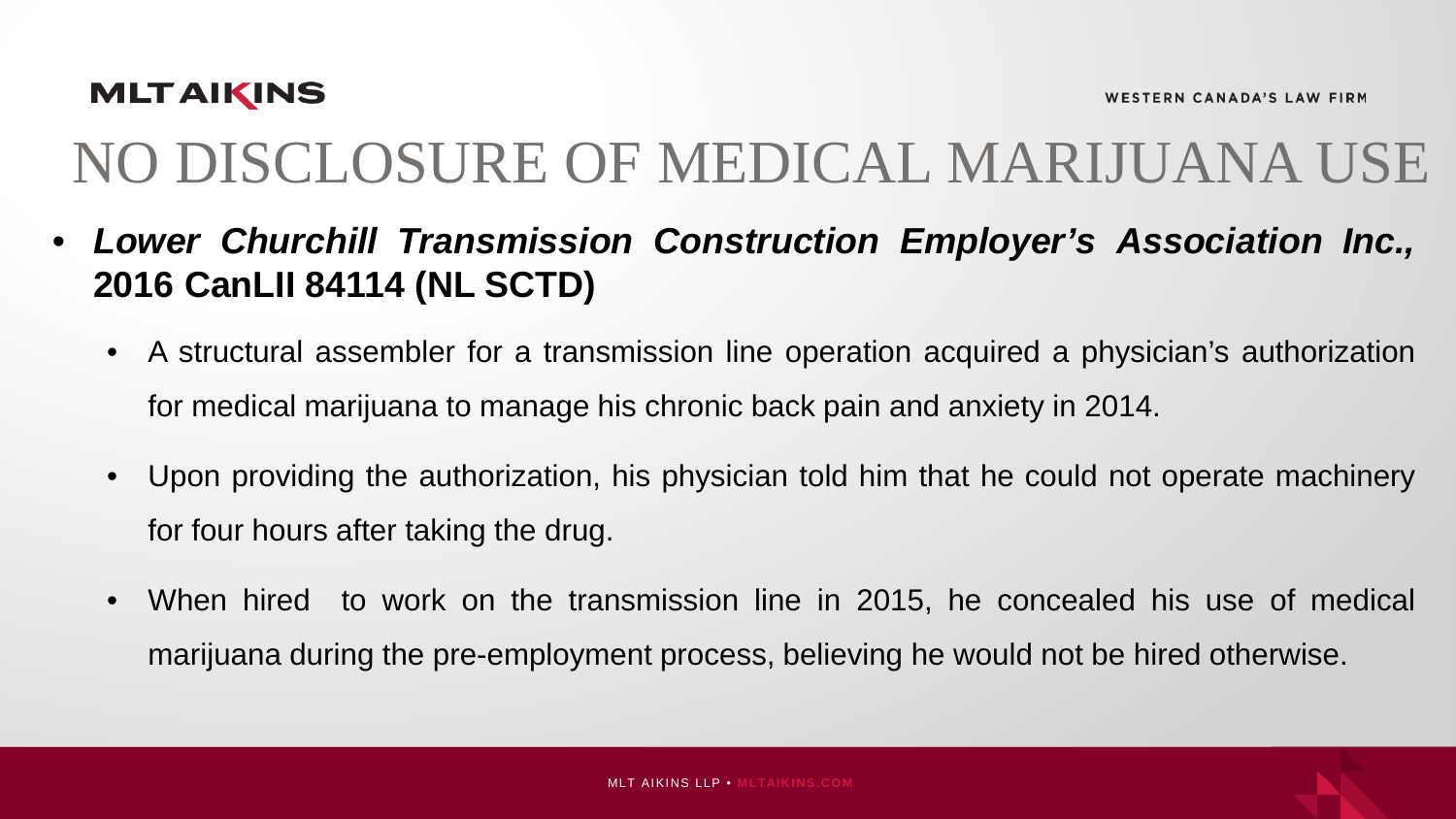- *Lower Churchill Transmission Construction Employer's Association Inc.,* **2016 CanLII 84114 (NL SCTD)**
	- While working at the camp, he hid his stash of marijuana by a roadside ditch outside the camp – smoking it there in the evenings after work.
	- Once confronted by a supervisor who detected the smell of marijuana in his truck, the employee disclosed his usage of medical marijuana.
	- The employer had a zero-tolerance policy for drug use at its remote work camps, and the employee was fired five days later.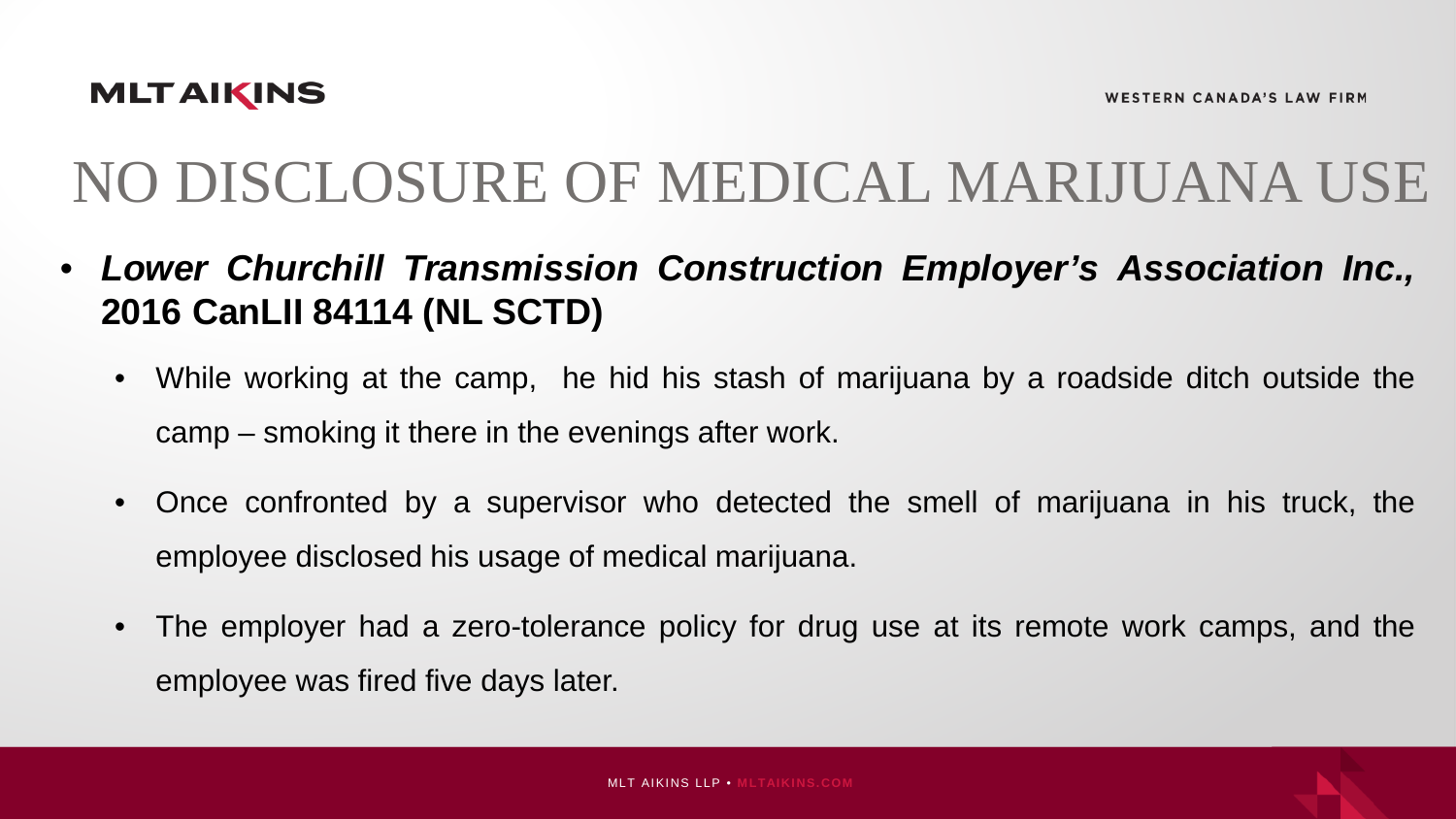- *Lower Churchill Transmission Construction Employer's Association Inc.,* **2016 CanLII 84114 (NL SCTD)**
	- The Arbitrator ruled that the employer had not been asked to accommodate the employee, the employer had not refused on prior occasions to accommodate medical marijuana users, the "zero tolerance" rule in such a workplace was justified, and the employee in these circumstances should have disclosed his marijuana use upon being hired.
	- The Supreme Court of Newfoundland and Labrador endorsed most of the arbitrator's findings except for the decision to uphold dismissal, due to the Arbitrator's lack of assessment. The Court ordered the issue of discipline to be returned to the arbitrator.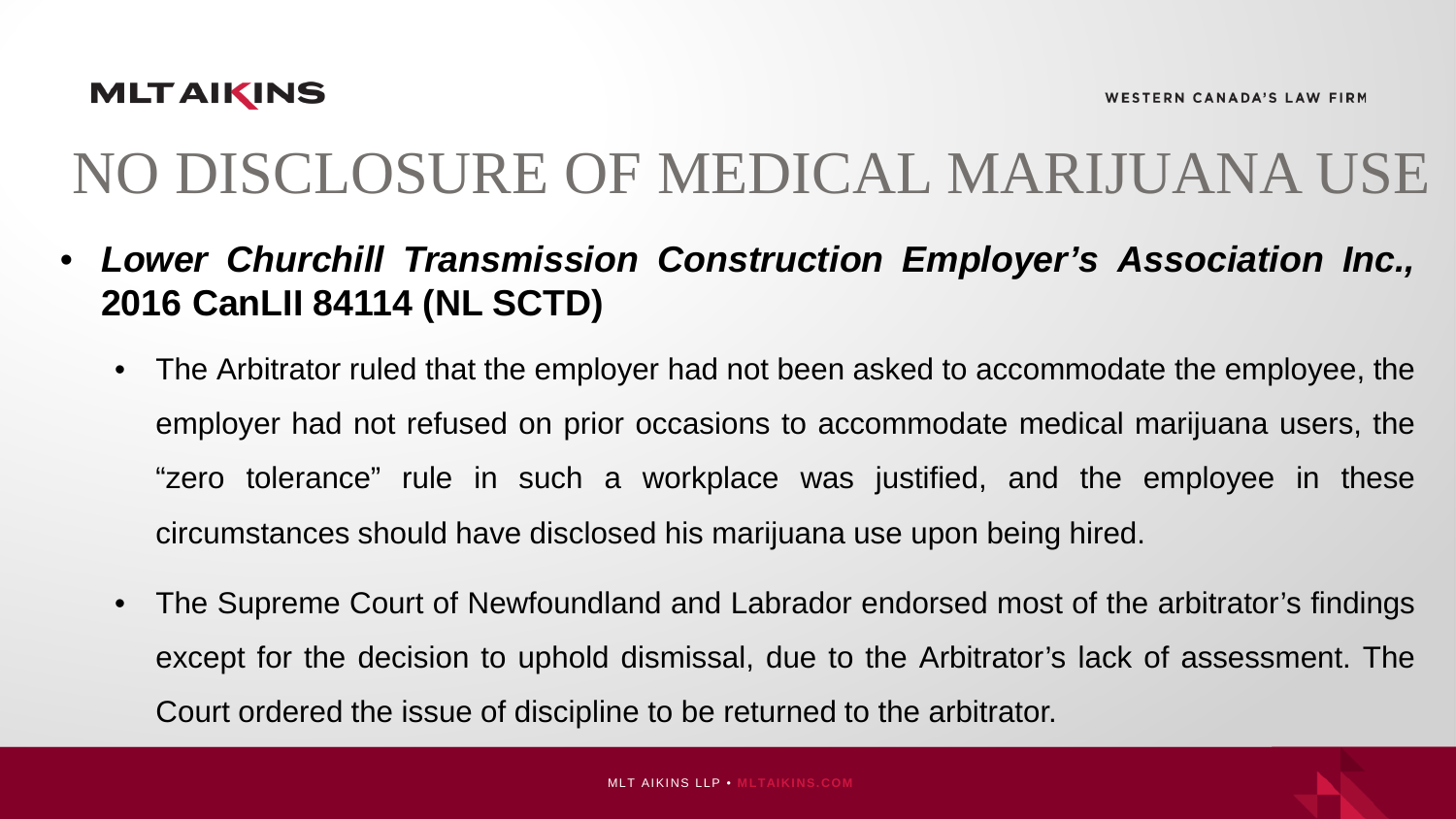- *Burton v Tugboat Annie's Pub,* **2016 BCHRT 78**
	- A bartender and assistant manager of a restaurant and pub was dismissed after being caught smoking marijuana at work.
	- The Pub had a written policy which stated that the consumption of drugs and alcohol at work was strictly forbidden.
	- The employee filed a human rights complaint, stating that he had been discriminated against because he had a disability – a chronic pain condition arising from a degenerative disc disease – for which he used marijuana for medicinal purposes.

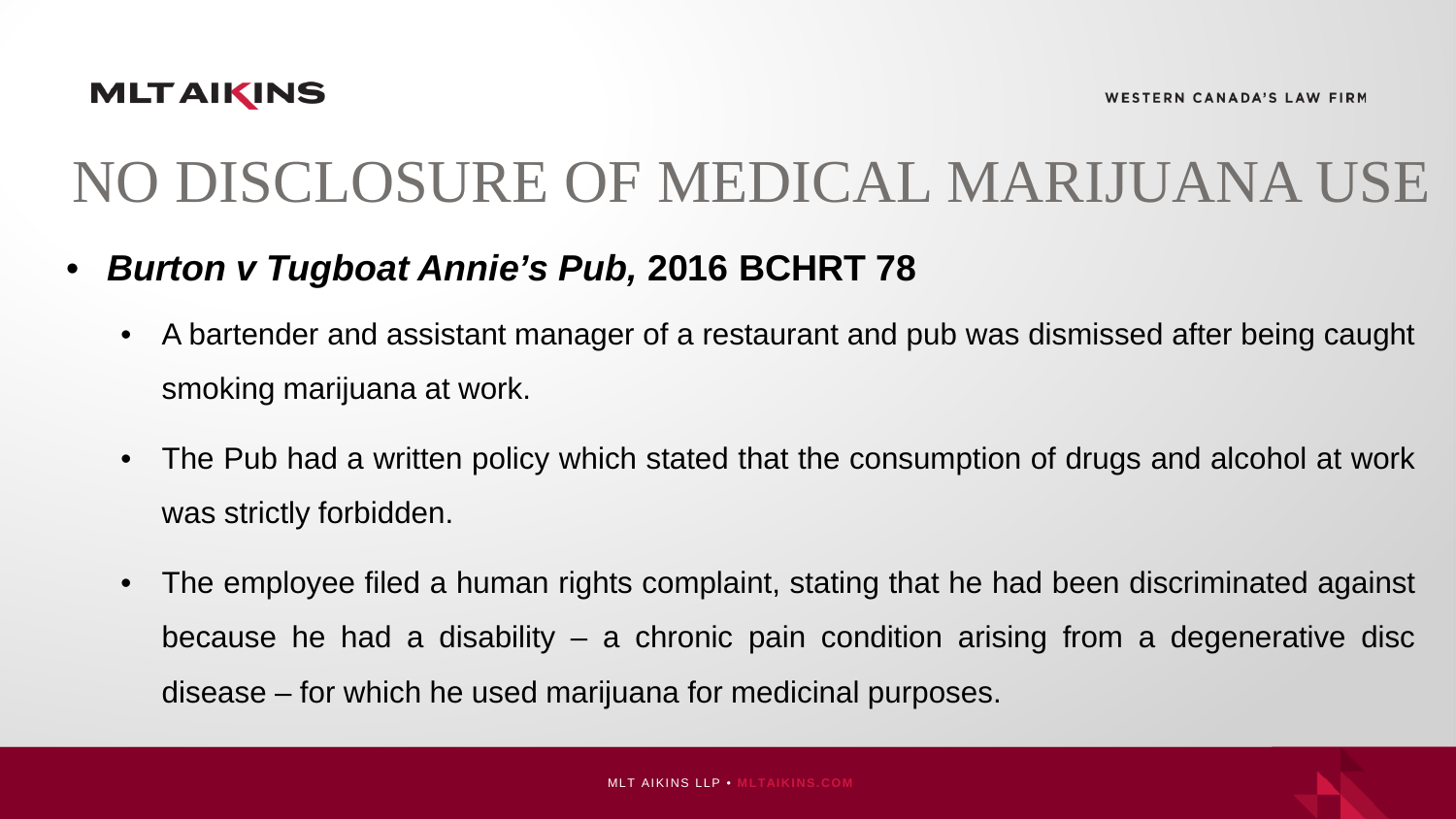- *Burton v Tugboat Annie's Pub,* **2016 BCHRT 78**
	- The Pub maintained that the employee had never informed management of his chronic pain condition, nor that he used marijuana for medical reasons
	- The Tribunal ruled that an employer must be aware of an employee's disability, or ought reasonably to be aware, before the accommodation duty will be triggered.
	- The complaint was dismissed.

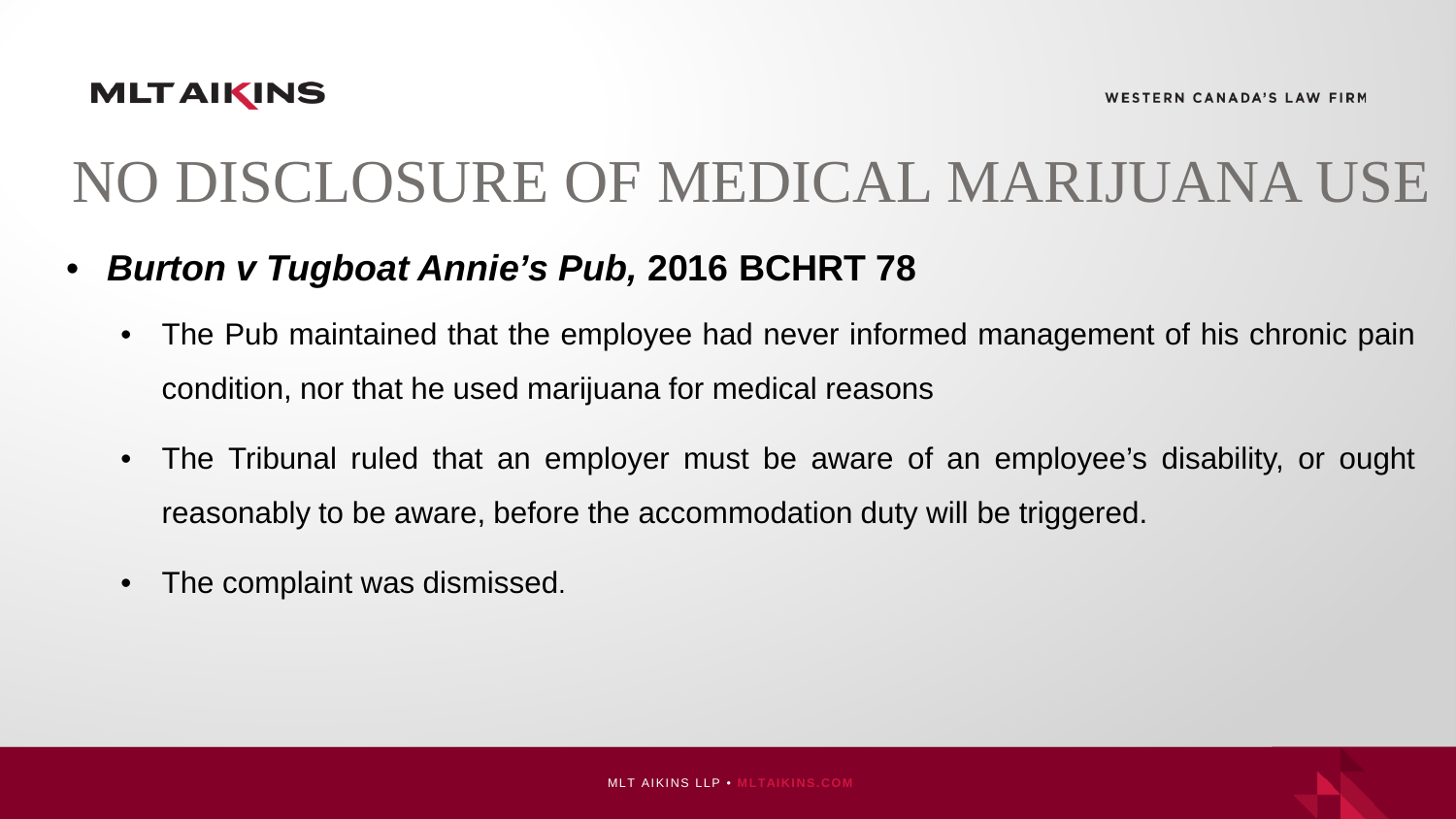### FAILURE TO ACCOMMODATE MEDICAL MARIJUANA USE

- *Calgary (City) v CUPE, Local 37,* **2015 CanLII 61756 (AB GAA).**
	- An equipment operator for the City of Calgary, hired in 1984, developed chronic pain in 2000 after a workplace injury to his neck, causing degenerative disc disease in his cervical spine.
	- In 2009 his physician authorized medical marijuana for his chronic pain. Upon receiving the authorization, he notified two supervisors. He continued to operate heavy equipment without incident. In 2011, management became aware of the employee's medical marijuana use and immediately moved him into a non-safety sensitive position, pending investigation.

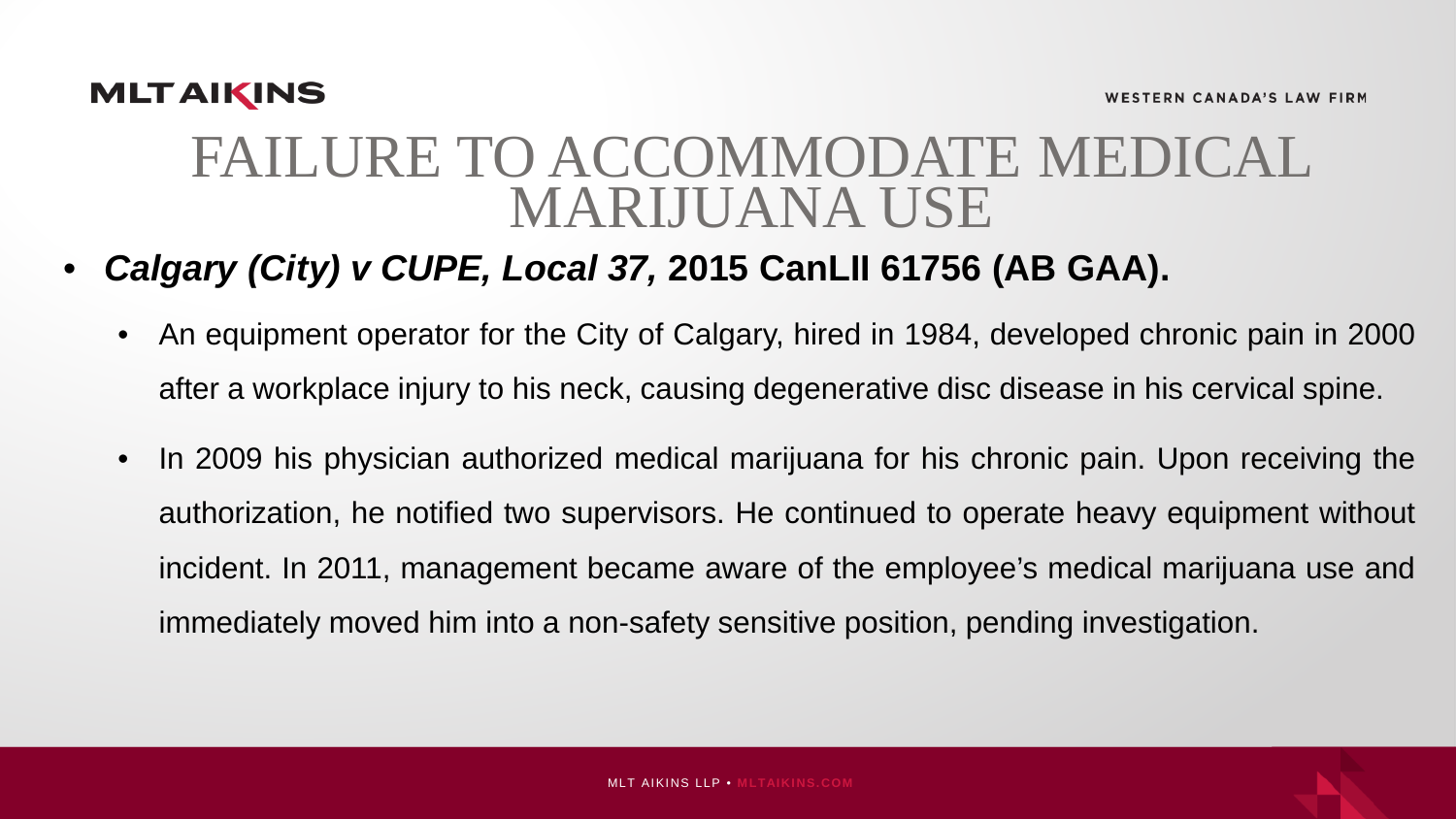### FAILURE TO ACCOMMODATE MEDICAL MARIJUANA USE

- *Calgary (City) v CUPE, Local 37,* **2015 CanLII 61756 (AB GAA).**
	- After completing its investigation, the City's independent medical expert determined that the employee had a "marijuana dependency" that required treatment. The City provided him with two options:
		- 1) Continue in a non-safety sensitive position; or
		- 2) Consult with a doctor for further assessment of his dependency.
	- The Employee's Union filed a grievance demanding that the employee be returned to his previous position.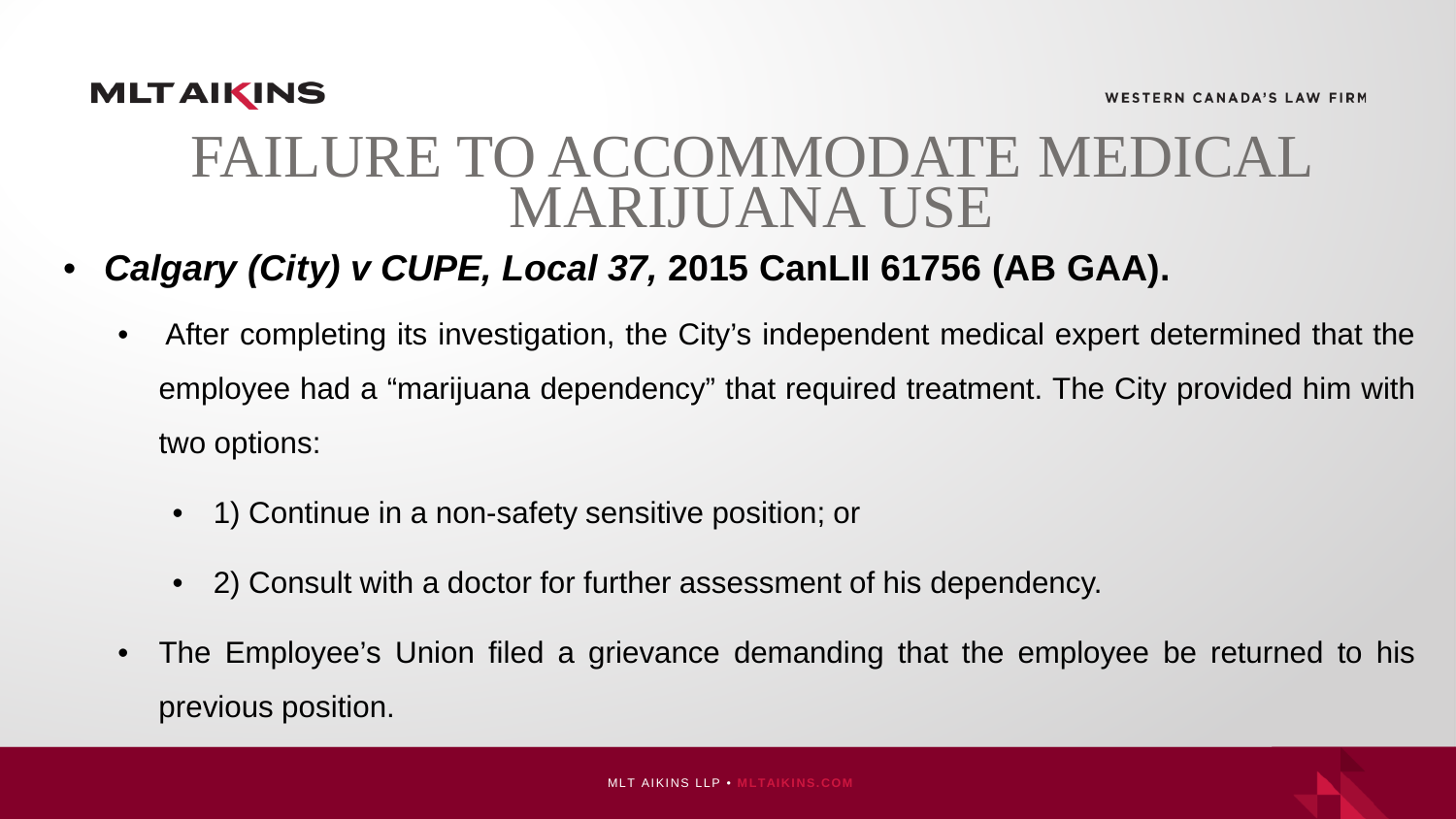### FAILURE TO ACCOMMODATE MEDICAL MARIJUANA USE

#### • *Calgary (City) v CUPE, Local 37,* **2015 CanLII 61756 (AB GAA)**

- At arbitration, the City of Calgary maintained that the Employee could not be accommodated in a safety-sensitive position because of his marijuana use.
- The Arbitrator disagreed with the employer's position, and largely upheld the grievance. He found that:
	- City supervisors and personnel had conducted a flawed investigation, wrongly assuming he had developed a dependency;
	- The fact that the employee had worked for over a year while using medical marijuana without any accidents was ignored; and
	- The employee had disclosed his use and been up front with his supervisors.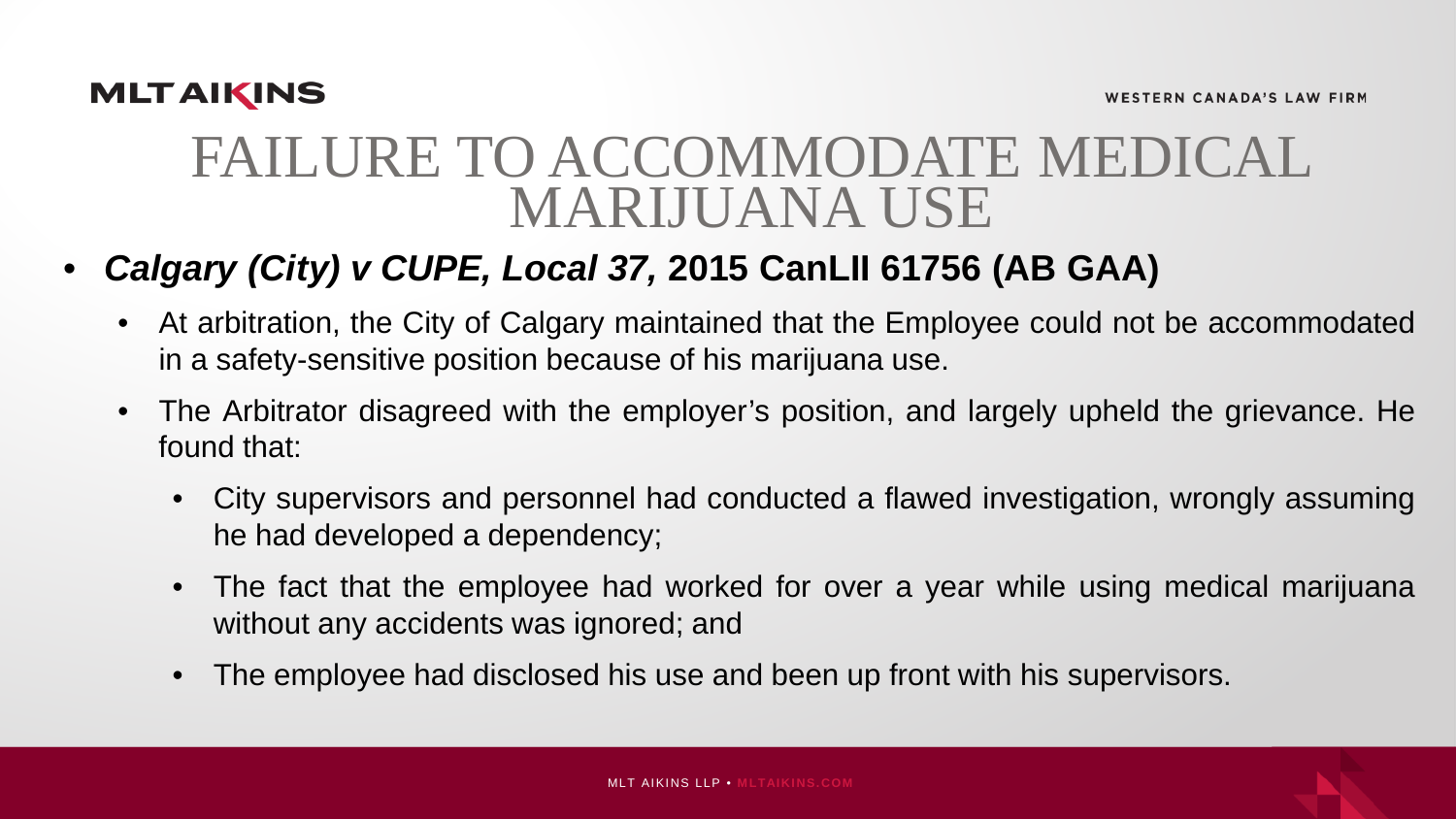#### **MLTAIKINS WESTERN CANADA'S LAW FIRM** FAILURE TO ACCOMMODATE MEDICAL MARIJUANA USE

#### • *Calgary (City) v CUPE, Local 37,* **2015 CanLII 61756 (AB GAA)**

- In his ruling, the arbitrator held that the employee had been unjustifiably held out of safetysensitive positions for almost four years.
- He ordered the employee to be reinstated into his former position, provided that he maintains his heavy equipment driving licence, he reduce his monthly limit of medical marijuana, he submit to random substance testing, and he participate in a new medical review if the employer's concern about the employee's purported dependency on marijuana remained.
- Back wages and damages were also awarded.

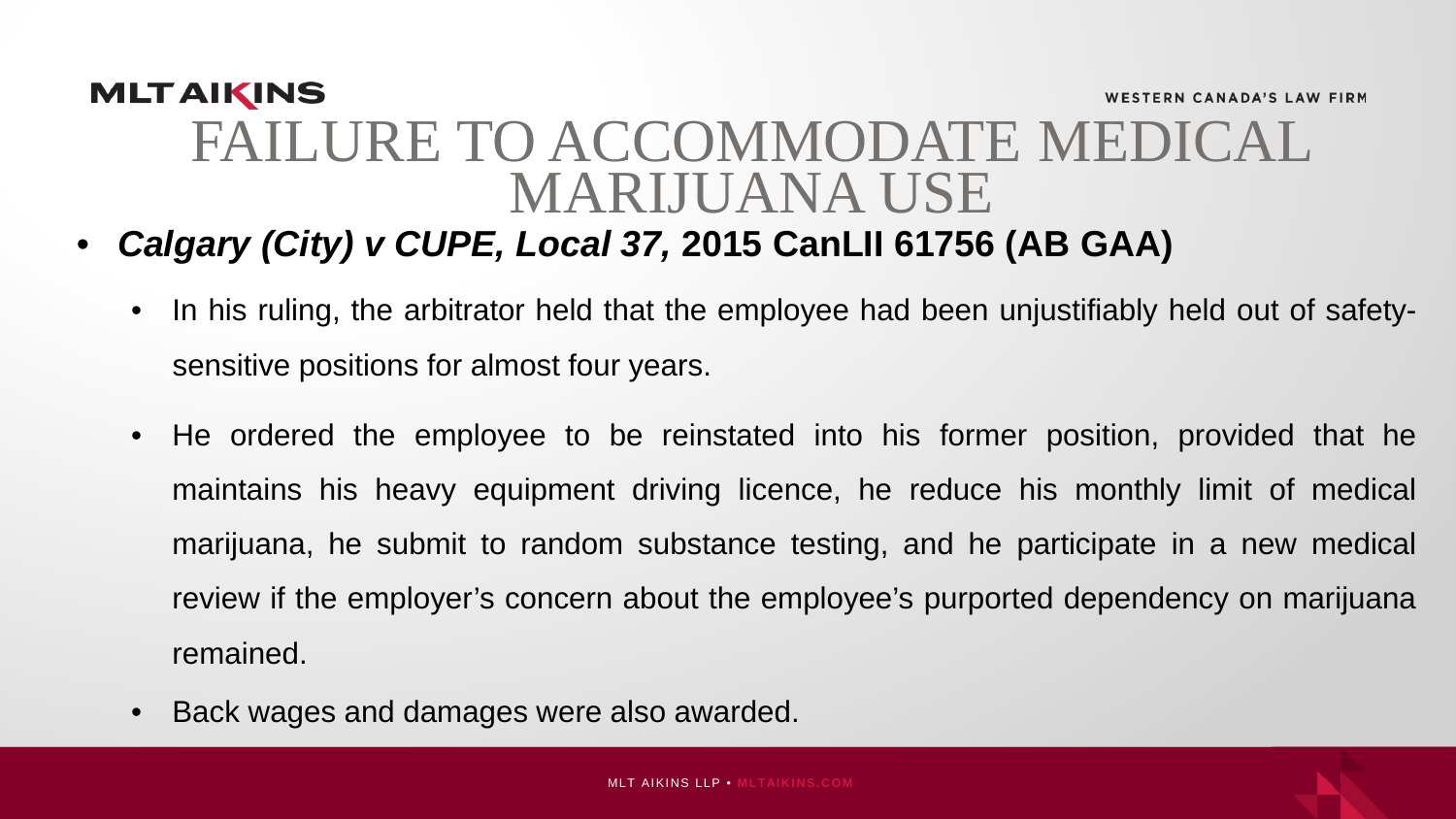#### **MLTAIKINS WESTERN CANADA'S LAW FIRM** FAILURE TO ACCOMMODATE MEDICAL MARIJUANA USE

- *Mobo another v V Gymnastics Club,* **2016 BCHRT 169**
	- A gymnastics instructor suffered from a significant gastric condition, anxiety and depression. Medical marijuana appeared to be the only medication that could provide her with relief.
	- After being hired by a gymnastics club to teach gym classes to young children, the instructor approached her supervisors during her probationary period and informed them that she was using medical marijuana. She explained that her usage (always at home, never at work) did not cause her to be impaired at work, and did not present a safety risk. She successfully passed her probationary period.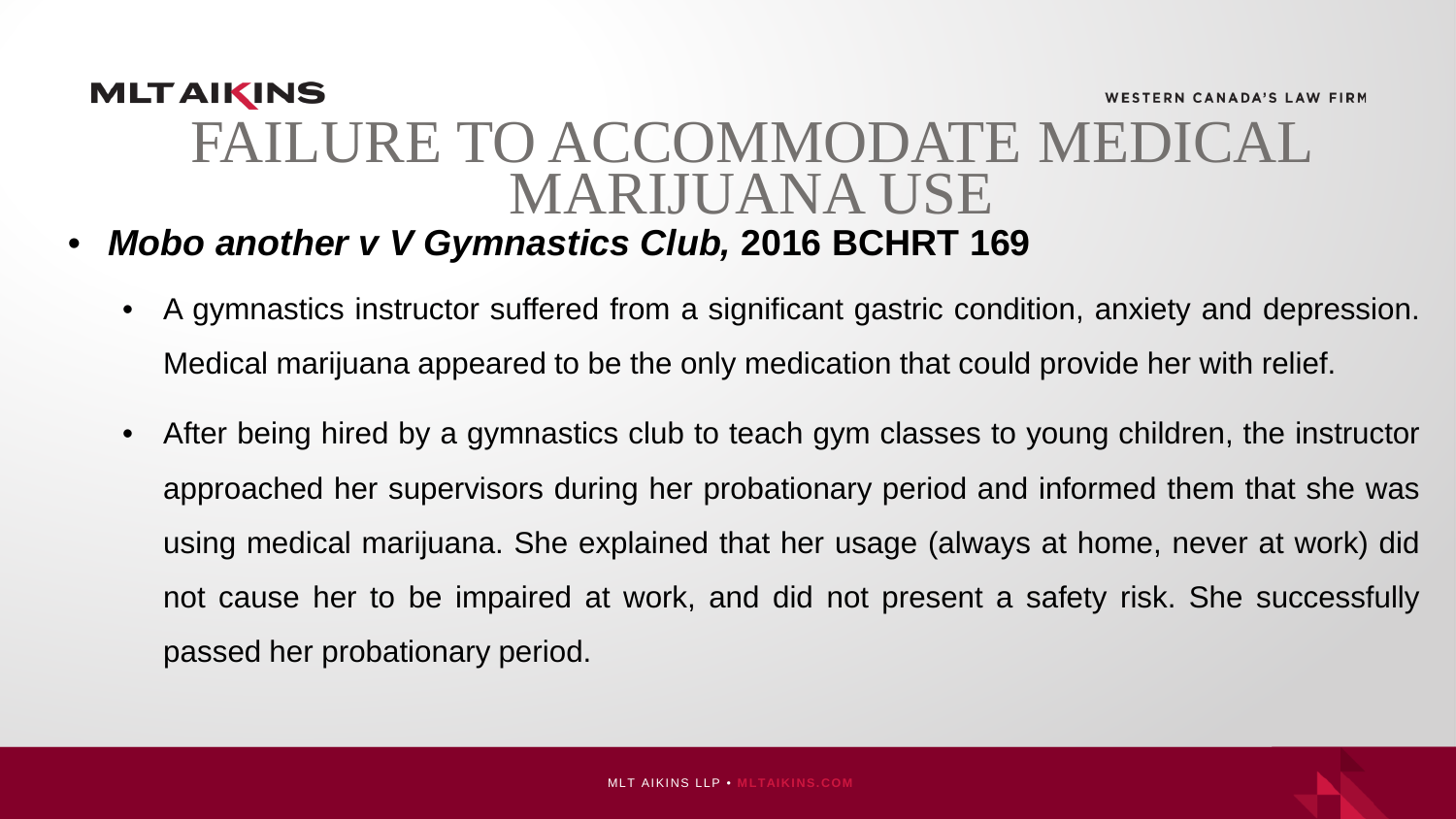### FAILURE TO ACCOMMODATE MEDICAL MARIJUANA USE

- *Mobo another v V Gymnastics Club,* **2016 BCHRT 169**
	- A year into her employment, the operations manager told her that "other people" had suggested that the instructor was coming to work "high" and "stoned". She denied these allegations.
	- Nonetheless she was placed on involuntary medical leave.
	- In its preliminary ruling, the Tribunal stated that the facts supported the instructor's claim that she had informed her employer about her use of medical marijuana early on. Tribunal declined to dismiss on preliminary basis – evidence of impairment and/or undue hardship would be required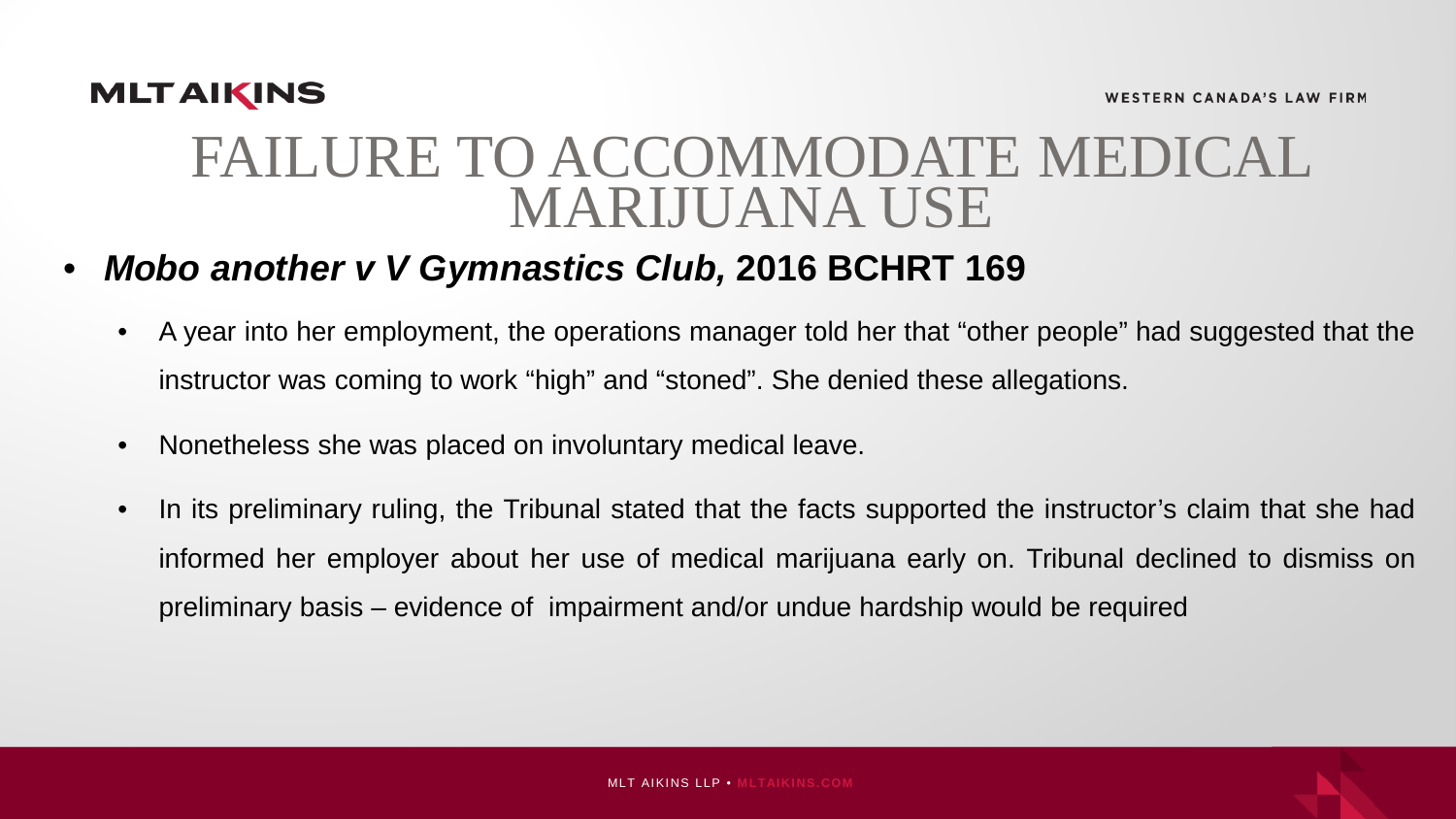



# RECREATIONAL MARIJUANA IN THE WORKPLACE



MLT AIKINS LLP • **MLTAIKINS.COM**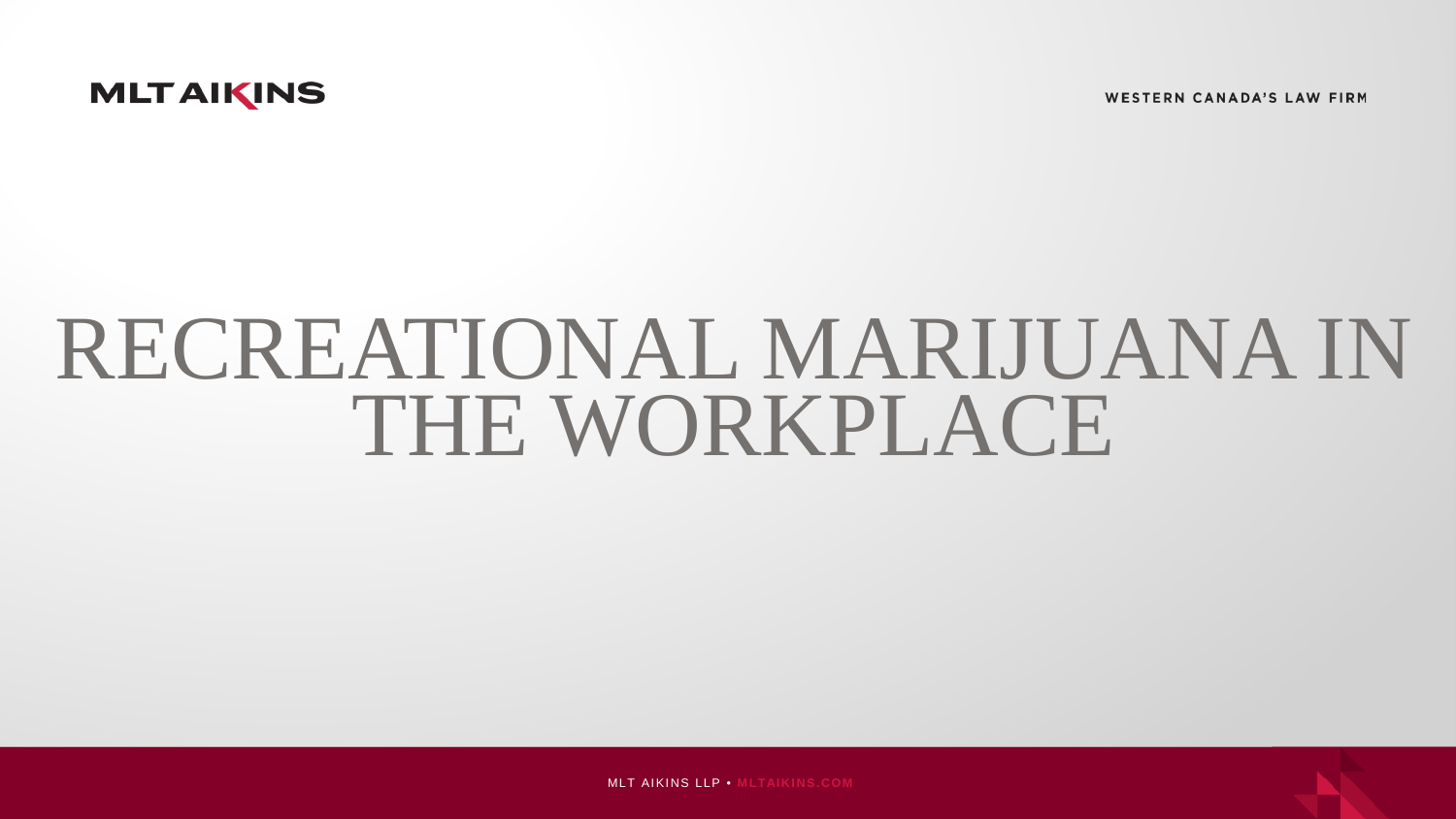

### RECREATIONAL MARIJUANA IN THE WORKPLACE

- Bill C-45, *An Act respecting cannabis and to amend the Controlled Drugs and Substances Act, the Criminal Code and other Acts* and Bill C-46, *An Act to amend the Criminal Code* will reform the legal regime governing the use of recreational cannabis. Highlights include:
	- Individuals can possess up to 30 grams of cannabis on hand at a time;
	- Individuals can grow up to four plants in their own home;
	- Harsh penalties for illegally supplying pot to minors (up to 14 years in jail);
	- Roadside saliva tests if impairment is suspected; can lead to a demand for mandatory evaluation by a drug impairment expert or a blood sample; and
	- Age of use can align with provincial drinking ages.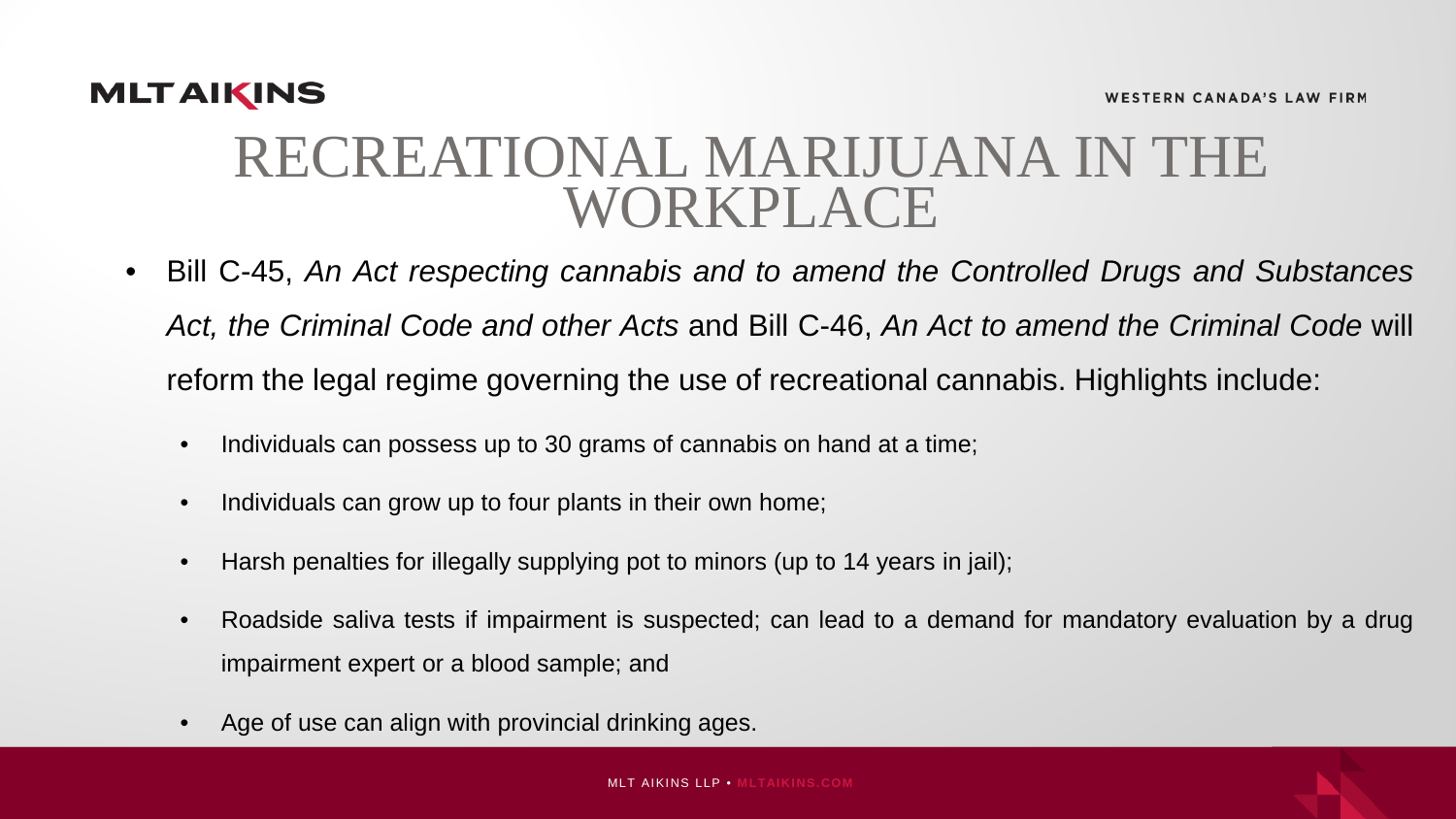**WESTERN CANADA'S LAW FIRM** 

#### **MLTAIKINS**

# RECREATIONAL MARIJUANA CASE LAW



MLT AIKINS LLP • **MLTAIKINS.COM**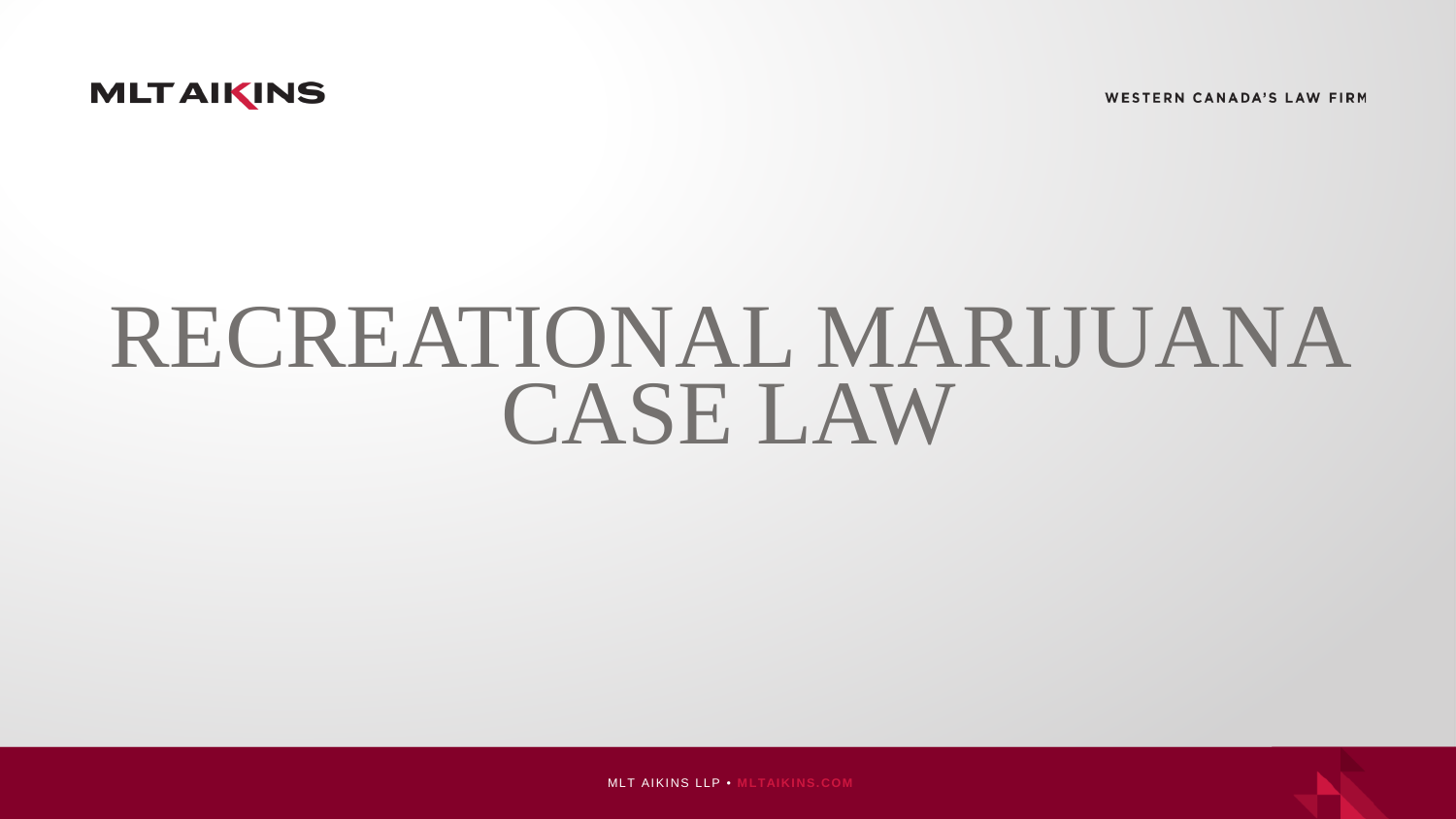

- *Communications, Energy and Paperworkers Union (UNIFOR, Local 2121) v TerraNova Employers' Organization,* **2016 NLTD 194.**
	- The grievor, Michael Noseworthy, was employed by Magna Services Limited. Magna was a member of the employer organization represented by the Respondent. His employment was on a casual or call-in basis. The grievor had made approximately 40 trips to offshore installations upon which Magna worked.
	- As the offshore sites are extremely hazardous, a zero-tolerance drug and alcohol policy was enforced.

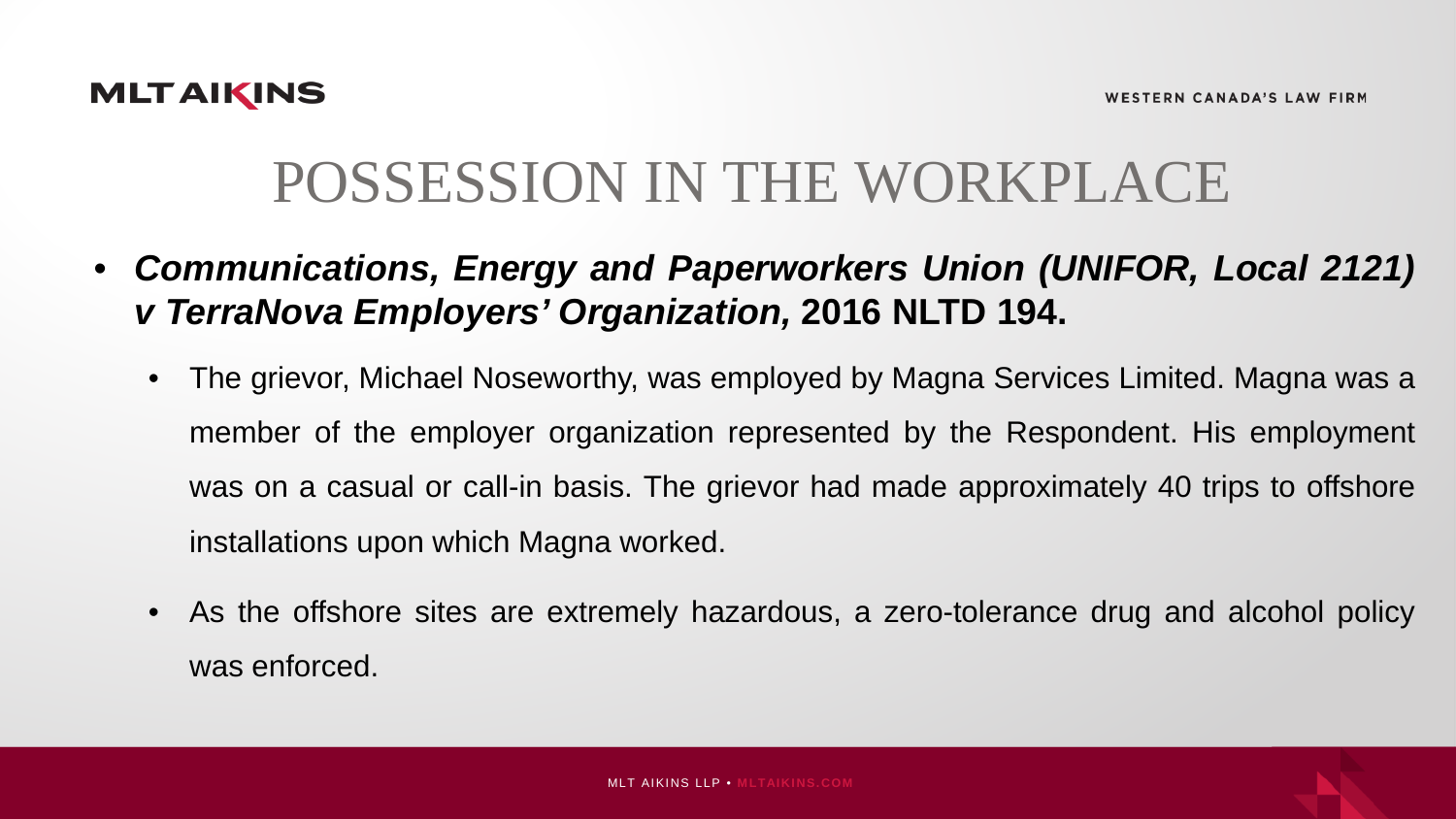

- *Communications, Energy and Paperworkers Union (UNIFOR, Local 2121) v TerraNova Employers' Organization,* **2016 NLTD 194.**
	- In January 2014, after receiving a call to report to work, the employee, arrived at the helicopter facility to be transported to the offshore site.
	- While passing through a security scanner, "a small piece of tinfoil, smaller than a pencil eraser, with a piece of lint attached to it" was identified in his jean pocket.
	- Security determined that the foil contained a small quantity of marijuana. Employee denied knowing that it was in there.

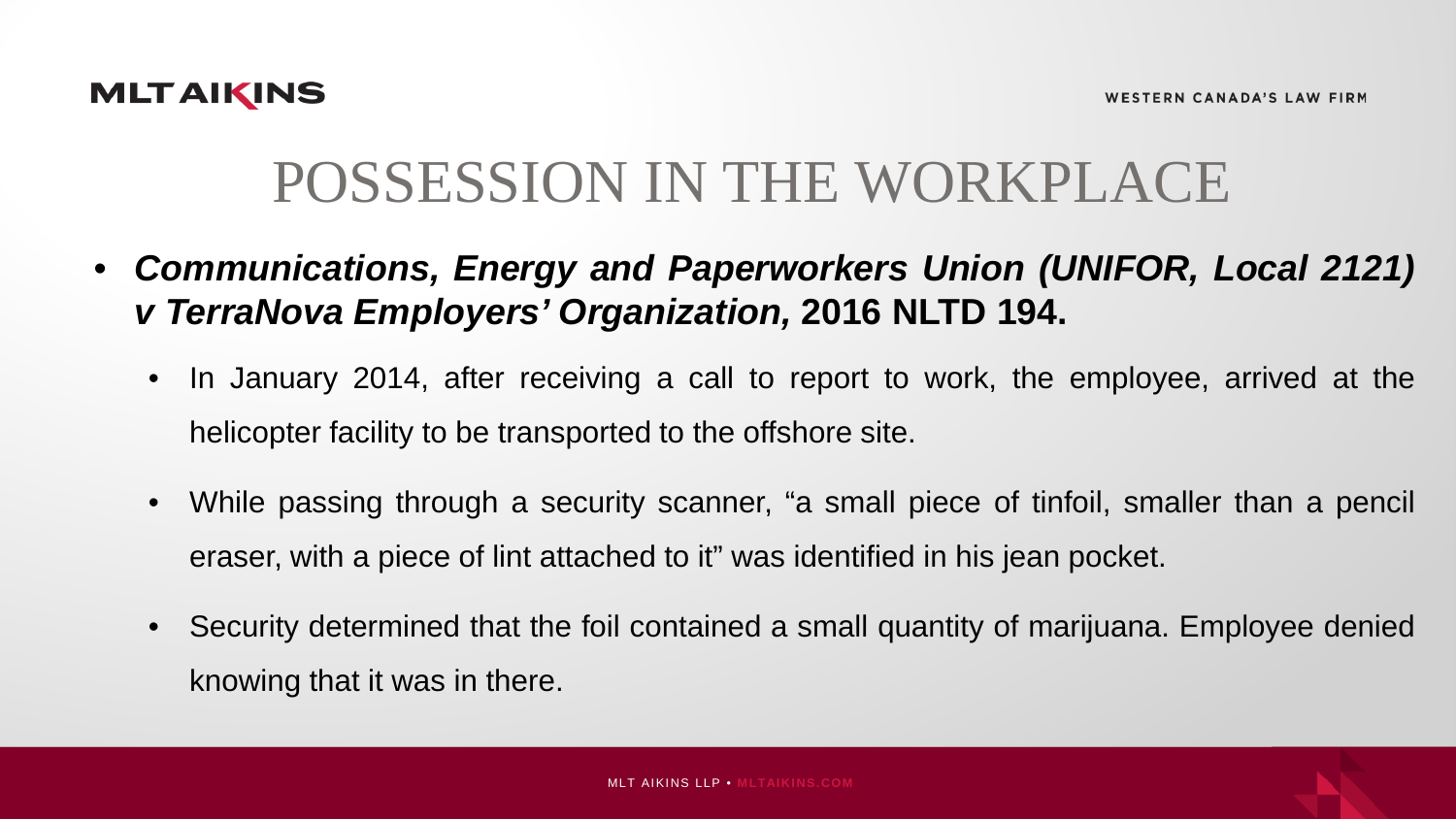

- *Communications, Energy and Paperworkers Union (UNIFOR, Local 2121) v TerraNova Employers' Organization,* **2016 NLTD 194.**
	- A urine sample, although negative, was found to contain a detectable amount of marijuana.
	- In March 2014 Magna terminated employee on the grounds that he was in possession of an illegal drug, contrary to the zero-tolerance policy. The Union filed a grievance.
	- The Arbitrator believed the grievor's testimony that he did not know the marijuana was in his pocket. However, he found the grievor to be in possession of an illegal substance in violation of the policy and upheld the termination.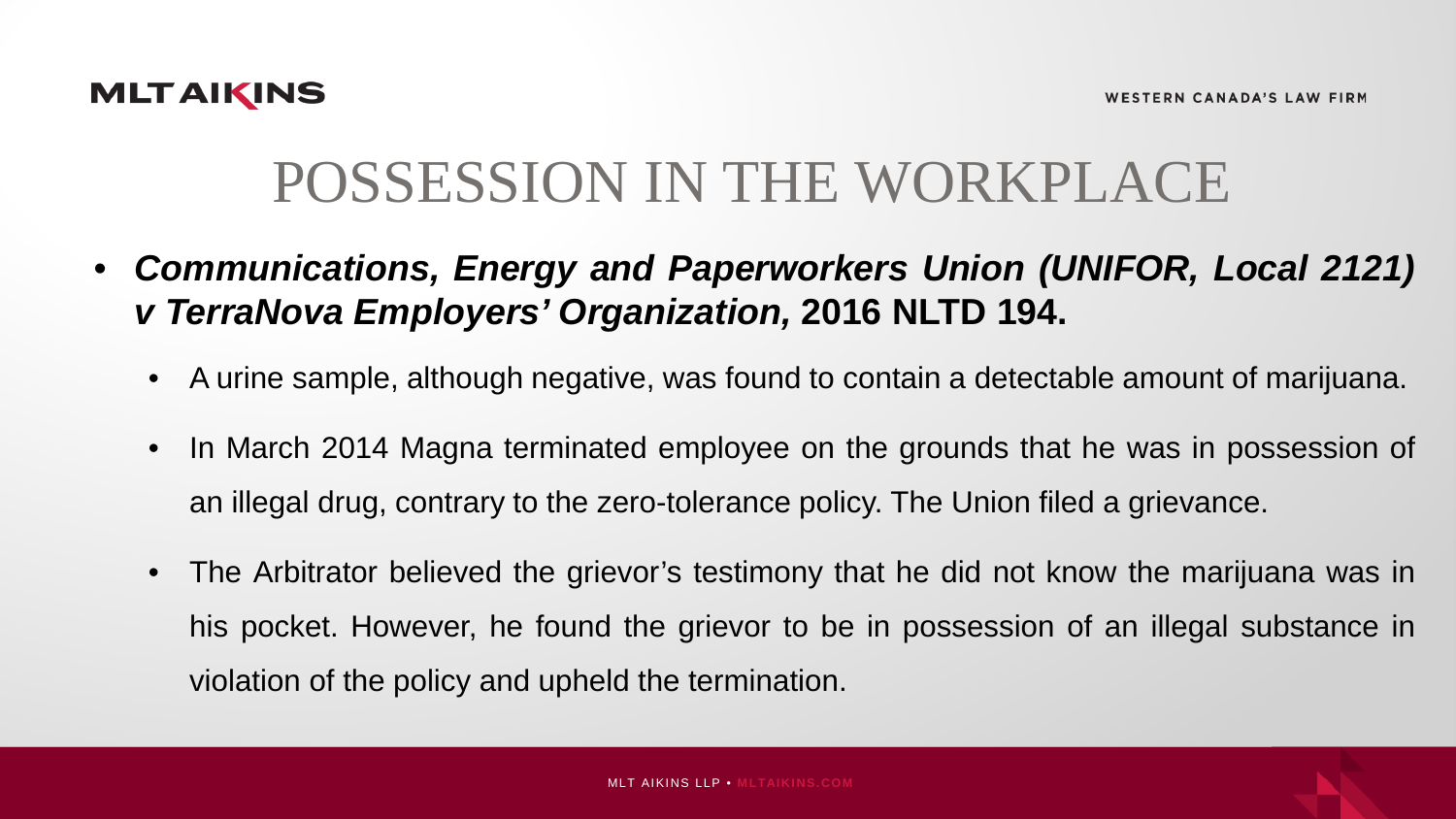

- *Communications, Energy and Paperworkers Union (UNIFOR, Local 2121) v TerraNova Employers' Organization,* **2016 NLTD 194.**
	- The Union brought an application for judicial review, which was granted.
	- The conclusion that the grievor did not know the marijuana was in his pocket (and thus did not have the requisite *mens rea* for possession in violation of the policy) could only have led to one result, that the policy had not been violated.
	- Arbitrator's decision not reasonable as he had confused 'simple possession' with possession in violation of the policy.

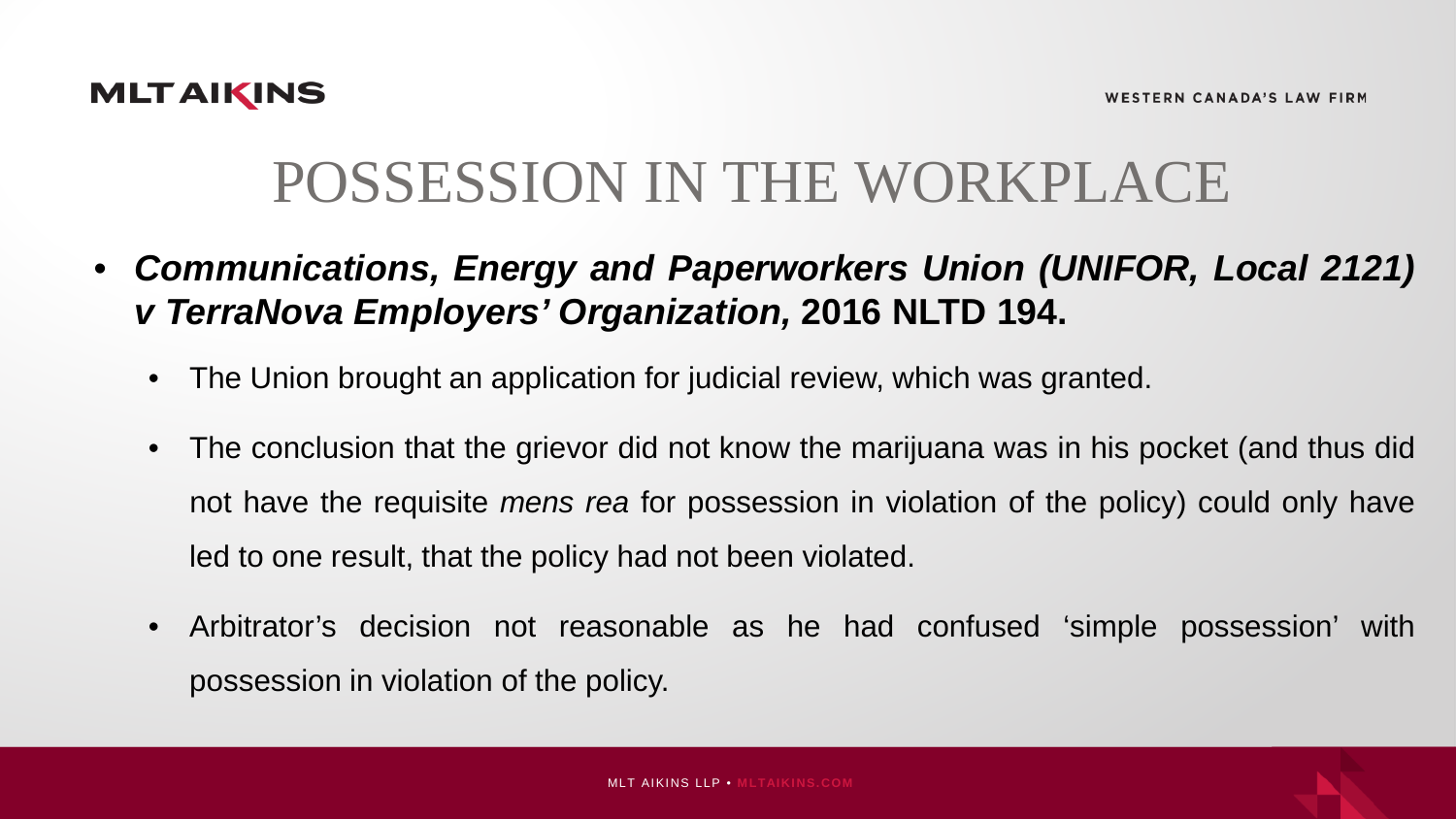- *Richards and Great Canadian Coaches Inc.,* **2014 CarswellNat 6433 (Can. Adj.)**
	- Richards, a driver for a federally regulated transportation company, was found to be in possession of a small packet of marijuana. He claimed he discovered it while cleaning the bus, and had intended to dispose of it but forgot to.
	- The transport company terminated him for breaching drug company policy.
	- The employee argued that the employer had not provided its drivers with guidance regarding the presence of alcohol or drugs on a bus, nor was there a "zero tolerance" policy communicated to the drivers.

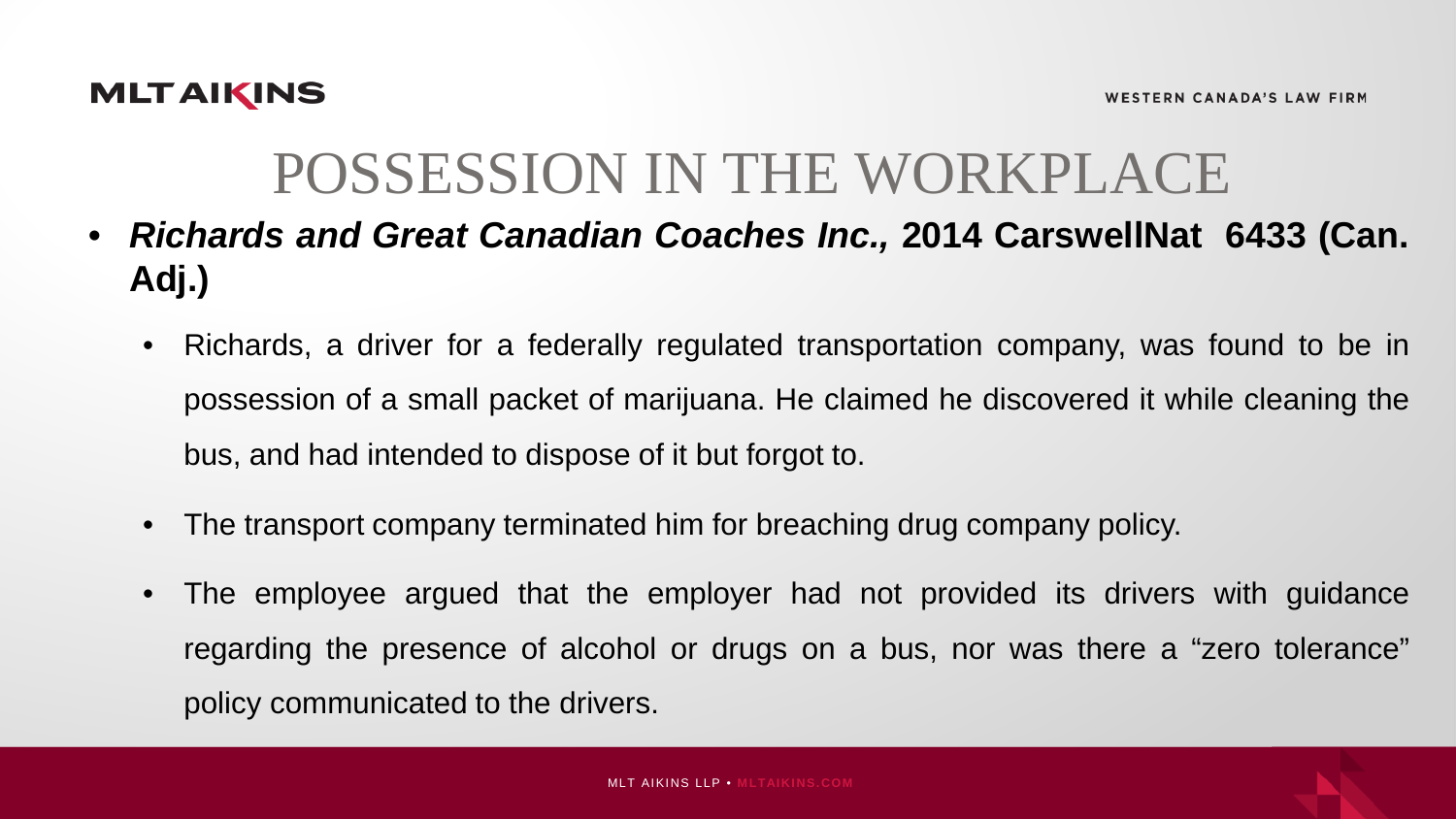

- *Richards and Great Canadian Coaches Inc.,* **2014 CarswellNat 6433 (Can. Adj.)**
	- Despite finding the employee's testimony to be unreliable, the adjudicator ruled that termination was too harsh a penalty given that there was no proven use of marijuana at work, and no actual "zero tolerance" policy.
	- Appropriate discipline was suspension of two weeks to one month. Richards was awarded minimum compensation under the *Canada Labour Code.*

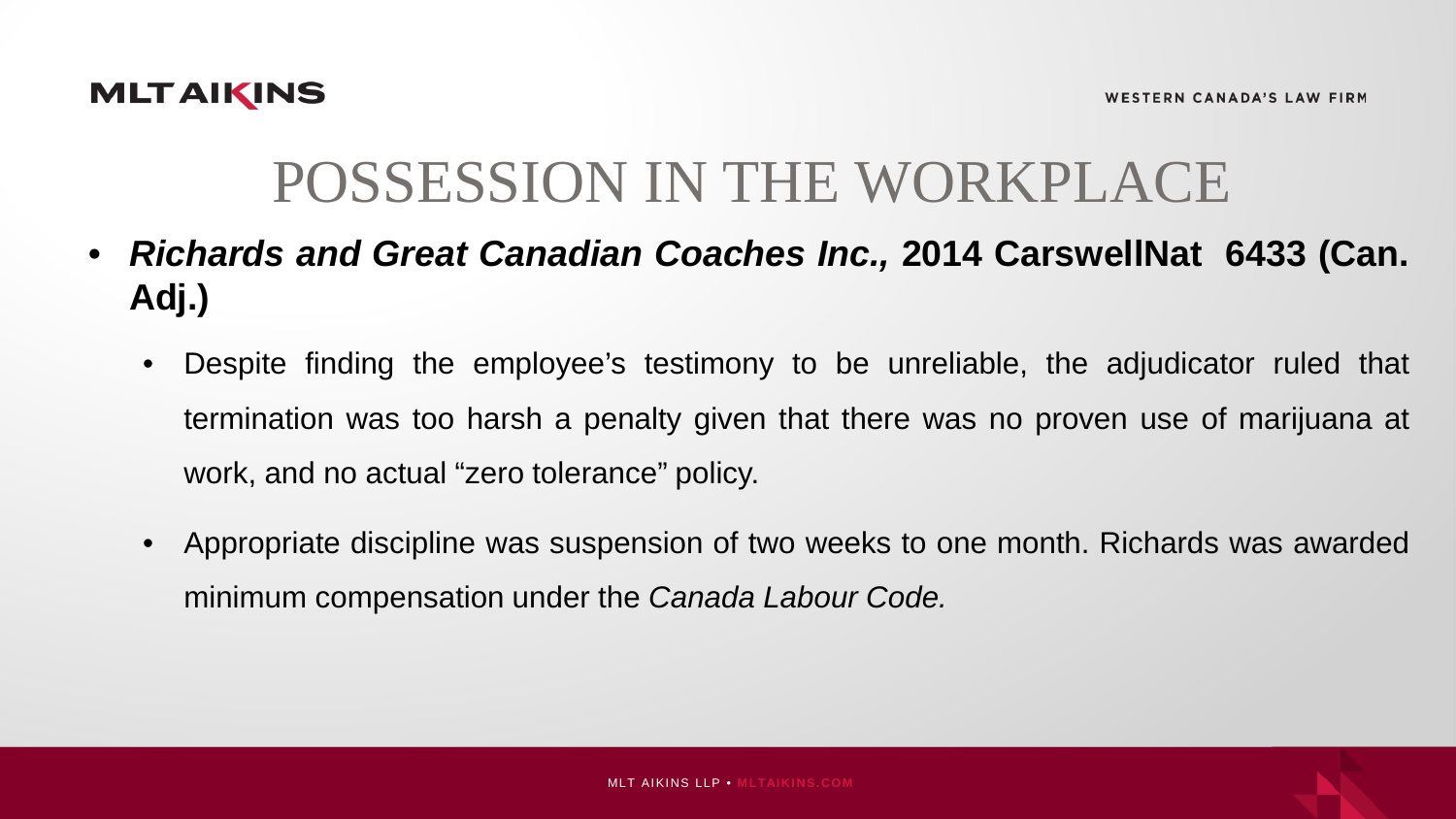## DISMISSAL FOR USE IN THE WORKPLACE

- *University of Windsor v Canadian Union of Public Employees, Local 1001,* **2017 CanLII 9594 (ON LA)**
	- Two university custodians were caught smoking marijuana by a security guard in a car at a university parking lot after they had punched in for their shift.
	- Following their dismissal, both sought professional help for their use of marijuana, although neither presented any evidence that they had an addiction.
	- At their arbitration hearing, the University argued that dismissal was the appropriate discipline because they both worked largely unsupervised in a safety-sensitive environment.
	- The Arbitrator upheld the dismissal of both employees.

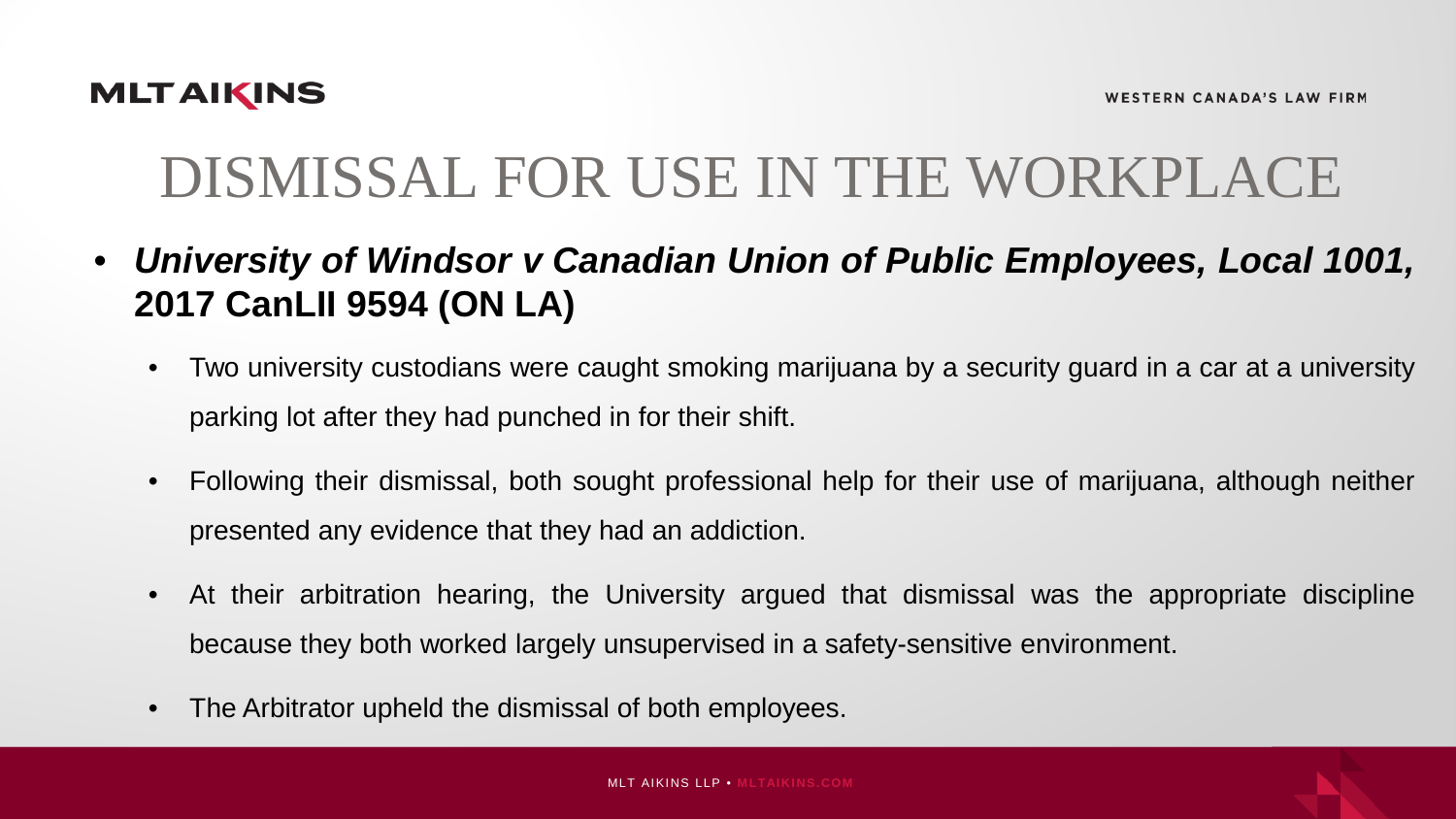### DISMISSAL FOR USE AT WORKPLACE

- *Vale Canada Ltd. v United Steelworkers, Local 6166,* **2013 CarswellMan 764 (MB LA)**
	- An employee whose job including nickel plating was discovered to be smoking marijuana at work. Nickel plating was deemed to be safety-sensitive work, and Vale had a well-known policy prohibiting the use of drugs and alcohol at work.
	- He was terminated. Arbitrator upheld the firing, stating "absent a proven addiction, this becomes a very difficult case for the union."